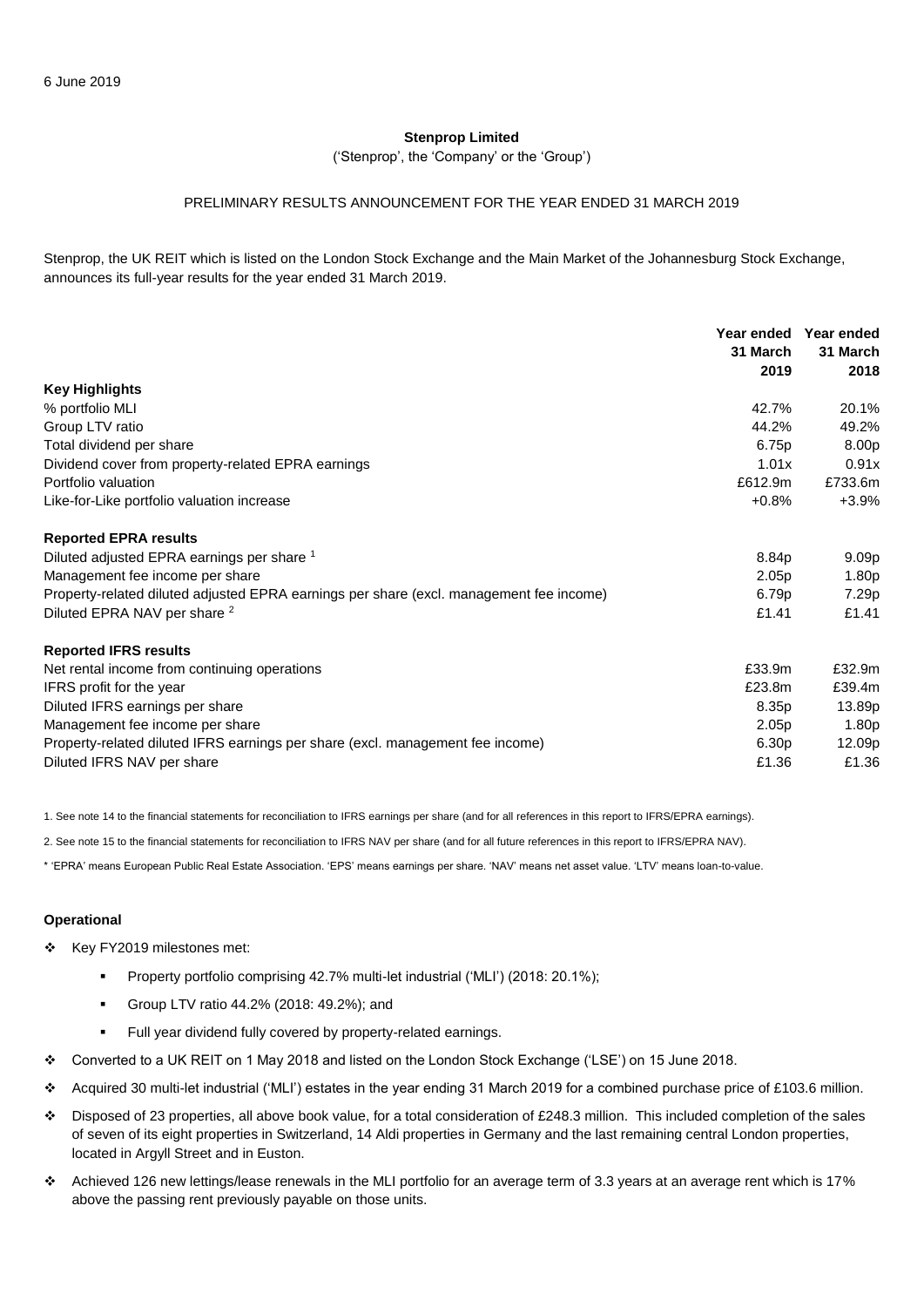### **Financial**

- ❖ Declared final dividend on 5 June 2019 of 3.375 pence per share, which together with the interim dividend declared on 21 November 2018 of 3.375 pence per share, results in a total dividend for the year ended 31 March 2019 of 6.75 pence per share (2018: 8.0 pence). The dividend is fully covered by property-related earnings and payable on 16 August 2019. Subject to the receipt of regulatory approvals, a scrip alternative will be offered, which the directors intend to match through the buyback of shares.
- ❖ Net rental income of £33.9 million (2018: £32.9 million). Profit after tax of £23.8 million (2018: £39.4m). Adjusted EPRA profit after tax was £25.2 million (2018: £25.8 million).
- ❖ Diluted adjusted EPRA EPS of 8.84 pence (2018: 9.09 pence). Diluted IFRS EPS was 8.35 pence (2018: 13.89 pence).
- ❖ Diluted EPRA net asset value per share of £1.41 (2018: £1.41). Diluted IFRS net asset value per share was £1.36 (2018: £1.36).

**Paul Arenson, CEO of Stenprop, commented**: "We are pleased with the progress that Stenprop has made in the past financial year. Our dividend is in line with guidance and covered by property-related earnings. All of our milestones for the year have been met and we are well positioned to meet our target milestones for the financial year ending 31 March 2020. We ended the financial year with more than 40% of our portfolio comprising UK multi let industrial property, our leverage levels below 45% and our dividend fully covered by property-related earnings. We are listed on the LSE and have converted to UK REIT status. We have also largely exited all third-party investment management activity."

A webinar for investors and analysts will be held at 9.30am (UK time) and 10.30am (SA time) on 6 June 2019. Those wishing to join the webinar should go to:<https://zoom.us/j/614116398> or dial in from a telephone or mobile on +44 203 695 0088 or +44 203 966 3809. The meeting ID is 614 116 398.

The Stenprop management team will be available for one-to-one meetings in South Africa during the week beginning 10 June 2019, or anytime in the UK.

#### **For further information:**

### **Stenprop Limited** +44(0)20 3918 6600

Paul Arenson James Beaumont Julian Carey

#### **Numis Securities Limited (Financial Adviser)** +44(0)20 7260 1000

Hugh Jonathan Vicki Paine Justin Bell

### **Tavistock (PR Adviser)** +44(0)20 7920 3150

James Whitmore James Verstringhe Charlotte Dale

#### **Java Capital Trustees and Sponsors Proprietary Limited** +27 (0)11 722 3050

**(JSE Sponsor)**

#### **About Stenprop:**

Stenprop is a Guernsey-registered UK REIT. The objective of the Company is to deliver sustainable growing income to its investors. Stenprop's investment policy is to invest in a diversified portfolio of UK multi-let industrial ('MLI') properties with the strategic goal of becoming the leading MLI business in the UK. For further information, go to www.stenprop.com.

#### **EPRA metrics**

Stenprop prepares its financial statements using IFRS. However, it also uses a number of adjusted measures in assessing and managing performance of the business. These measures, including those defined by EPRA, are designed to enhance transparency and comparability across the European real estate sector. Stenprop considers these standard metrics to be the most appropriate method of reporting the value and performance of the business and a reconciliation to IFRS numbers is included in note 14 and 15 of the financial statements.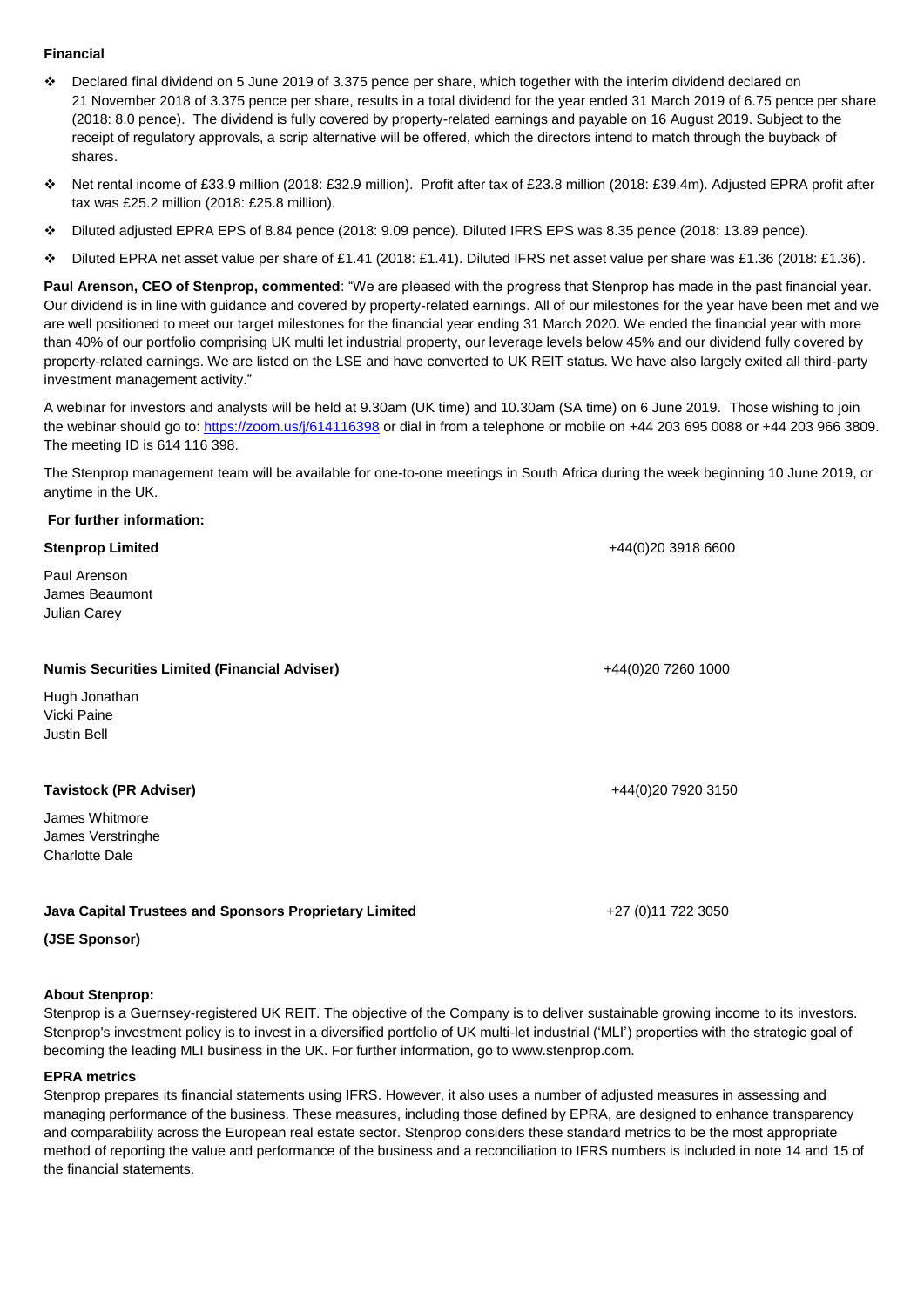### **Chief Executive's Report**

We are pleased with the progress that Stenprop has made in the past financial year. Our dividend is in line with guidance and covered by property-related earnings. All of our milestones have been met and we are well positioned to meet our target milestones for the financial year ending 31 March 2020. We ended the financial year with over 40% of our portfolio comprising UK multi-let industrial ('MLI') property, our leverage levels below 45% and our dividend fully covered by property-related earnings. We are listed on the LSE and have converted to UK REIT status. We have also largely exited all third-party investment management activity.

The milestones for the next 12 months are to decrease our leverage further to below 40% and to increase the UK MLI component of our portfolio to at least 60% of our total portfolio, with the intention of increasing this to 100% in the following two years.

We have designated this year as the "Year of the Platform", being the year in which we focus on building out a market-leading management platform for our UK MLI strategy.

### **Sales, purchase and debt strategy**

During the year we sold 23 properties. The aggregate disposal valuation for these properties was £248.3 million. All properties were sold at or above their latest book value.

Our plan for the current financial year is to sell approximately £140 million of property, to redeploy the proceeds into buying approximately £100 million more of UK MLI and to reduce overall gearing to below 40%. This will take our overall portfolio to at least 60% UK MLI.

### **Performance of the UK MLI sector**

The imbalance between supply and demand in the MLI sector continues to deliver inflation-beating rental growth. During the year we entered into 78 new leases. The average increase in rents on these was 13.4% compared with previous passing rent on this space. In addition, we extended or renewed 48 leases and the average increase in rents on these leases was 21.7% compared with previous passing rent. As most of our leases are renewed or re-let every three years, this performance indicates an underlying rental growth of approximately 4% - 5% per annum.

We believe that this imbalance is likely to continue for the foreseeable future. On the supply side it is still not economically feasible to build new MLI units at the current prevailing rents and sale prices. We are still able to buy existing MLI estates at around 50% of estimated replacement cost. On the demand side we continue to see a wider range of tenants needing MLI space, enabled by ecommerce and communications technology.

We are confident that, in addition to the above fundamental growth, we can drive earnings growth through operating efficiencies on our platform. This will happen naturally as we scale the portfolio. It will also arise from technology efficiencies and management initiatives such as the roll-out of our three page 'smart lease'. These initiatives are designed to appeal to customer needs and to make it easier and cheaper to commit to leases, which helps to minimise void periods. We also plan to roll out additional products to our customers which will, in due course, enhance earnings.

We encourage investors to log on to our tenant facing website at www.industrials.co.uk to get a feel for the customer experience of renting space from Stenprop.

### **Shareholder register movement**

When we listed on the LSE in June 2018 approximately 32.8% of our issued shares were held on the JSE, with the balance held on the LSE. In the subsequent nine months to 31 March 2019, sales on the JSE have resulted in holdings there falling to 18.8%, with most of these shares being acquired by UK-based investors who hold them on the LSE. We believe, based on anecdotal discussions with sellers, that the selling by overseas investors has been largely motivated by concerns around Brexit. Based on an attractive dividend yield of approximately 6% and the growth outlook for the UK MLI sector, we are confident that Stenprop has the potential to trade at a rating closer to net asset value ('NAV') and in line with LSE-listed peers in the industrial sector as the transition strategy to MLI advances.

#### **A focused MLI business**

Our decision to become a focused UK MLI business means that we need to be very disciplined in what we buy. In general, we only buy purpose-built MLI property situated in and around economically sustainable, densely populated towns and cities across the UK.

Our strategy is to hold these assets for the long term. As such, new opportunities need to also meet our five-year average earnings model criteria. At present we are still seeing good opportunities which fit our criteria and we are confident in achieving our purchase targets. Most of our purchases are at values equal to approximately 50% of estimated replacement cost.

The MLI market is currently very fragmented with no dominant holders. We believe that, with our long-term capital structure, focused approach and the emphasis we are placing on building a scalable efficient management platform, Stenprop can become the leading listed MLI business in the UK.

Investors in listed property shares are tending to favour companies that specialise in specific growth markets. The industrial sector in general is popular with investors, being seen to benefit from the e-commerce and communications technology revolution. Just as "big box" distribution units are in demand, smaller multi-let space is seeing an ever-widening array of potential tenants, enabled by technology and e-commerce. Traditional occupiers who tended to manufacture items or service equipment are increasingly having to compete for MLI space with new technology-enabled logistics businesses established to serve local markets.

Platform businesses are also becoming increasingly attractive to investors, as additional earnings can be achieved through operational application. This has been experienced in the student accommodation, self-storage, hotel and serviced office sectors, where management platforms have evolved and matured over the past 10 years, causing a rerating of those asset classes which were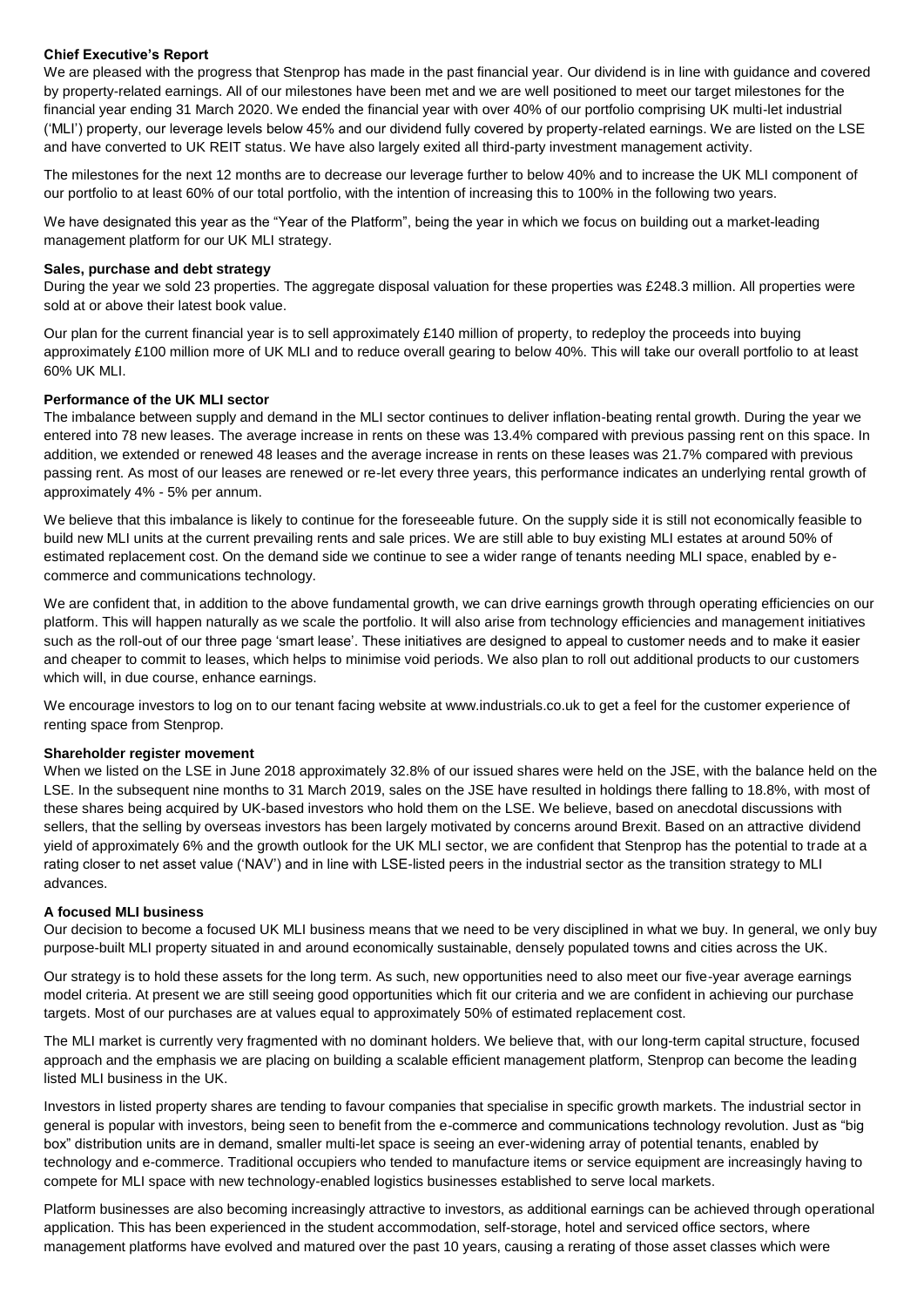previously very difficult to access. We believe the MLI sector lends itself to this and Stenprop is uniquely placed to become a leader in building a platform business in this sector.

### **Brexit**

The big background scenario for the UK economy is Brexit. We continue to warily watch how it is likely to unfold.

We are confident that our MLI customer base is relatively Brexit proof in that they are largely made up of local businesses across the country servicing their local communities. In general, they are not the big single let occupiers reliant on import or export customers and suppliers. However, Brexit could result in a contraction of the economy as a whole which would generally be negative for all businesses.

For now, we also have a good hedge on Brexit in that approximately 41% of our portfolio is still in Germany.

### **Directorate change**

On 5 June 2019, Patsy Watson stepped down from her role as CFO to become a non-executive board member. James Beaumont, who has worked with Patsy at Stenprop for four years, has been appointed as interim CFO and will join the Board. We welcome James and wish him success in his new position.

We wish to thank Patsy for her outstanding commitment to the business. Patsy has been a crucial member of the team on the Stenprop journey and leaves at a time when Stenprop is well positioned for future success. We have worked together for 12 years and she has been an outstanding CFO. We are delighted that she will be remaining with Stenprop as a non-executive. There is no doubt that she will still have an enormous amount to contribute.

### **Conclusion**

We have sufficient capital in the form of saleable non-MLI assets to acquire more than £200 million of additional MLI property. As such, we do not envisage needing to raise capital in the short to medium term. Once our transition is complete and we have built a scalable management platform, we are confident we will be able to raise new capital for further MLI acquisitions at an attractive cost-effective issue price relative to NAV.

Until then our focus will be on executing our business plan as outlined to investors. We have the team, capital and infrastructure to do so. We remain confident that we will be successful in this execution.

We take this opportunity to thank all of our stakeholders for supporting our vision and, in particular, to our Board and staff for their efforts in helping us to achieve it.

### **Paul Arenson**

Chief Executive Officer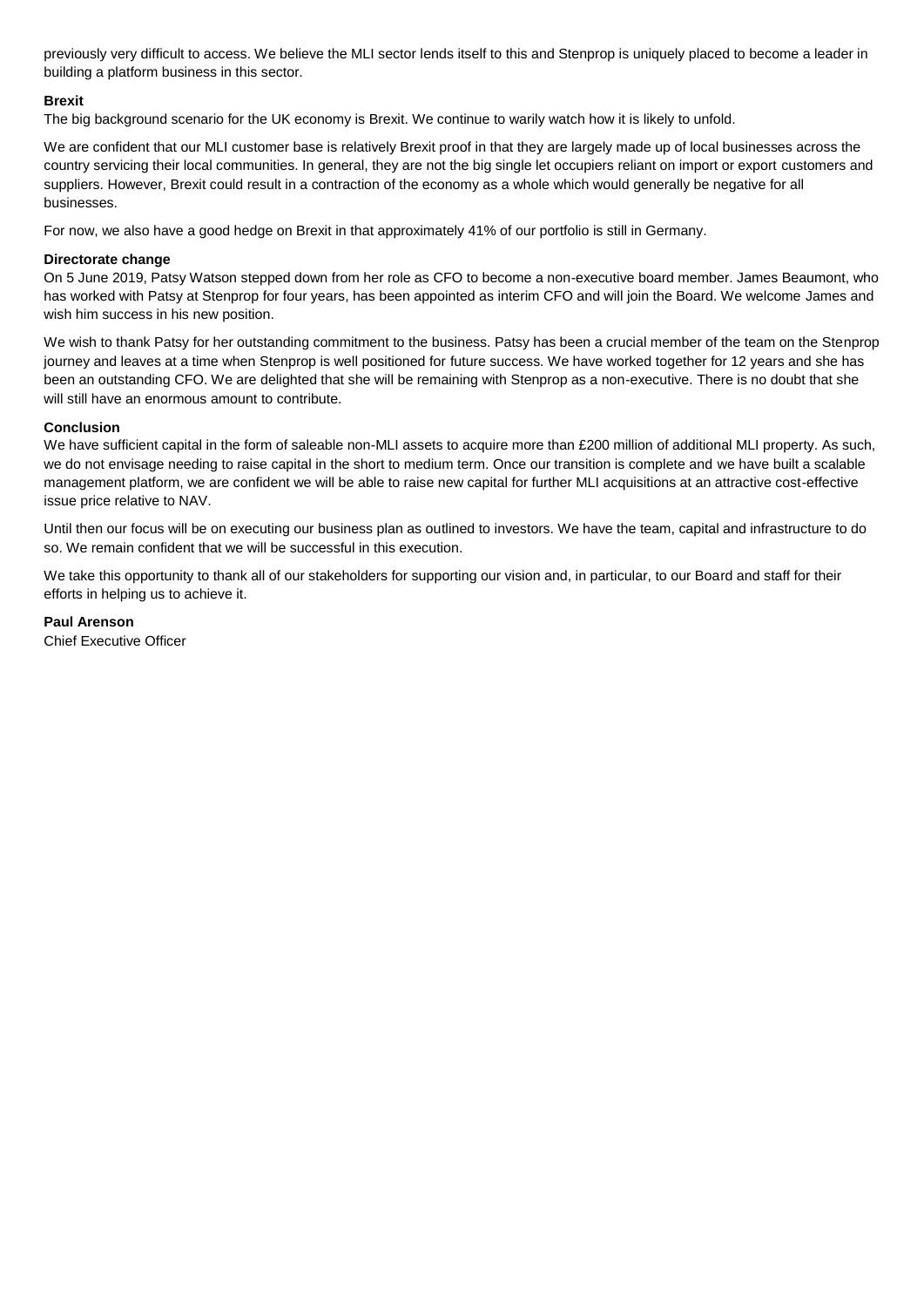## **Property Report United Kingdom**

### **Market environment**

Brexit-related uncertainty continued throughout 2018 and into 2019. Notwithstanding this, the gross domestic product in the UK grew 1.4% in 2018 in line with forecasts, albeit representing a fall from 1.7% in 2017. The trend is anticipated to continue, with a Bank of England growth forecast of 1.2% in 2019. This forecast is anticipated to shift throughout the year, as Mark Carney noted 'The fog of Brexit is causing short-term volatility in the economic data…'

Despite a rise in base rates to 0.75%, rates remain at historically low levels. Any future rate rises are expected to be gradual and to a limited extent only.

Following political events in May 2019, Sterling weakened significantly against other currencies. This political uncertainty is likely to prevent any rallies in Sterling capped for the immediate future. However, prior to recent events, Sterling had stabilised somewhat since the dramatic fall in June 2016 associated with the Brexit vote, which has resulted in a boost to activity in the manufacturing sector, which is relevant in the MLI space. Inflation remained at 1.9% in March 2019, which is below the Bank of England's 2% target, and significantly below the 3%+ rate seen in 2017. This decrease in inflation and a growth in wages led to real earnings growth climbing 1.6% in the three months to February 2019, the highest level since mid-2016. Unemployment continues to fall to levels not seen since 1975 at 3.9% and a record high of people in work of 32.7 million.

## **Total returns by sector**

The UK commercial property market performance has slowed compared to the year ended March 2018, with total returns for all property falling from 12.5% to 5%. This has primarily been driven by poor performance in the retail sector, with returns falling from 8% into negative territory. Industrial remains the best performing sector providing total returns of 15%, driven by continued investor appetite and strong rental growth. The gap between individual sector performance has widened, with strong industrial performance being countenanced by deteriorating retail performance leading to a further raft of tenant insolvencies and downward pressure on retail rents.

The industrial sector has been a beneficiary of the flight from retail, both from an occupational perspective and from additional capital targeting the sector. On the occupational side, demand remains strong as new occupiers continue to flood into the market, driven by the growth in e-commerce and the need to service a growing UK population. The supply dynamic also remains favourable, especially within smaller unit sizes where a scarcity of land, high build costs and an inability to secure pre-lets (and hence cheap funding) continue to mean there is very little speculative development. The scarcity of supply is further impacted as older stock continues to be targeted for redevelopment into residential use, with CBRE going so far as to estimate that there is diminishing supply in the sector. Until there is significant rental growth and reallocation of land across the country, this is likely to continue.

Industrial investment volumes remained strong at £8.3 billion in 2018, which, while representing a fall from 2017, was still 53% above the ten-year average, according to Knight Frank. Portfolio transactions played a key part in this, with 39 transactions completing in 2018 accounting for 31% of investment transactions by value. This has fallen off in Q1 2019, with LSH reporting 'At £1.4 billion, industrial volume was 40% below Q4 2018's record total but only 18% below trend.'

## **Non-MLI portfolio**

## **Disposals**

In June 2018, Stenprop completed the disposal of its 50% joint venture interest in 25 Argyll Street in the West End of London, by a share sale. The sale valued the property at the 31 March 2018 valuation of £83.4 million and generated net proceeds of £22.8 million. Stenprop's disposal of its interest in Argyll Street reduced debt by £18.7 million.

In February 2019 Stenprop sold the last of its central London office buildings, Euston House, by way of a sale of all of the shares of a special purchase vehicle that valued the property at £95 million, reflecting a £14.5 million premium to its book value of £80.5 million. This transaction released cash proceeds of approximately £66.0 million after transaction costs, rental top-ups and the repayment of external debt. The disposal marks a significant turning point in Stenprop's transition into UK multi-let industrial, and completed the sales plan of central London offices which commenced in late 2017.

### **Remaining non-MLI assets**

The remainder of the non-MLI assets held in the UK will be sold over the coming years to facilitate further investment into MLI. Non-MLI assets comprise 24.3% of our UK portfolio by value and 13.7% of our total portfolio by value. They are made up of the following:

- £57.8m an office block in Guernsey (Trafalgar Court) let to Northern Trust for ten years
- £13.3m four single-let industrial units
- £8.4m a high tech industrial building in Reading
- £4.4m three retail assets

We are actively reviewing the income expiry profile and asset management opportunities to maximise asset value in line with our disposal pipeline.

## **MLI portfolio**

### **Acquisitions**

Since April 2018 Stenprop has concluded the acquisition of eight separate estates for £35.65 million along with a portfolio of a further 22 estates for £67.9 million. These acquisitions equated to 1.69m sq ft of MLI space occupied by 329 tenants paying a passing rent at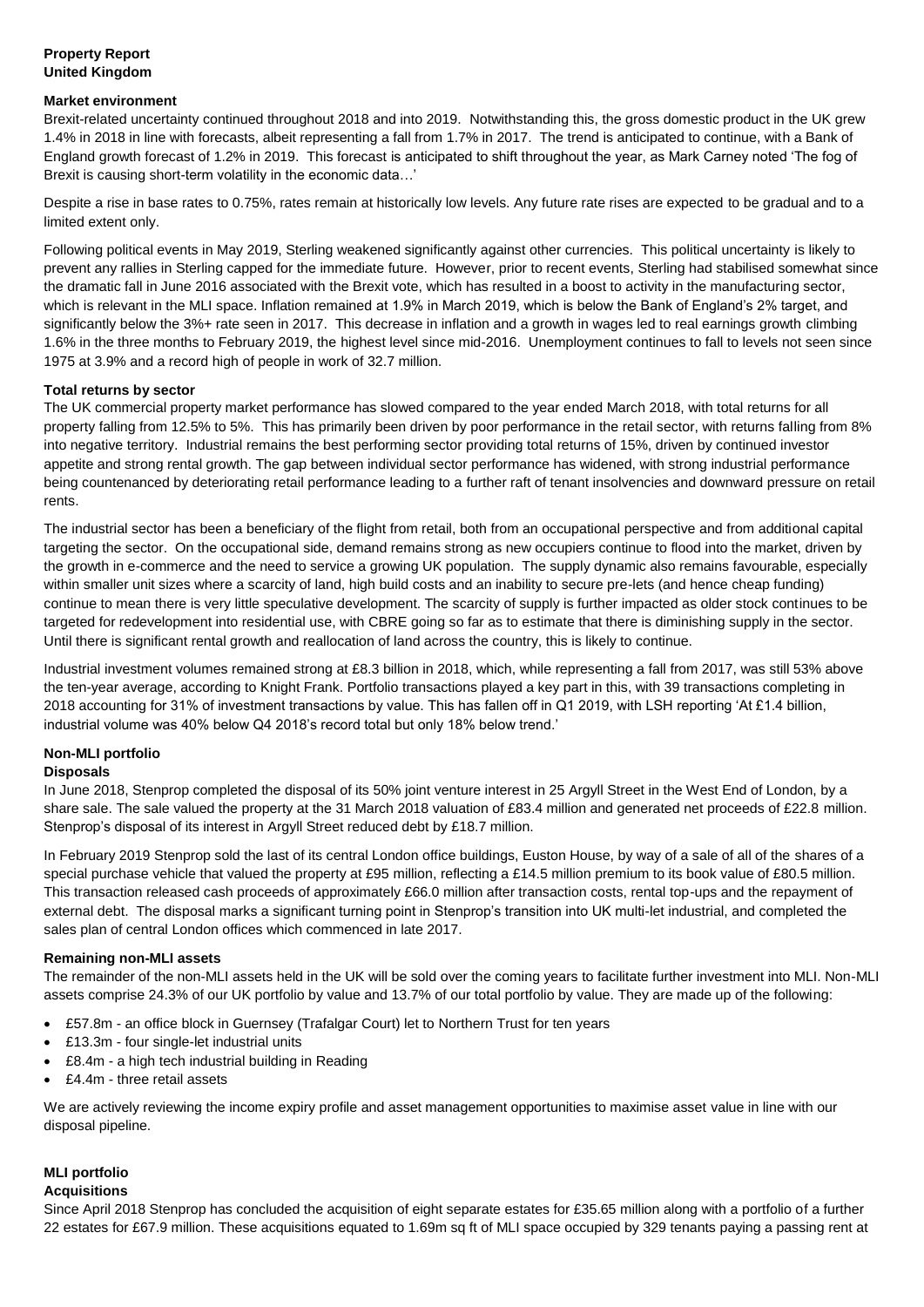acquisition of £7.44 million per annum, equating to an average rent of £4.40 psf per annum. The acquisition price reflected a capital value psf of £61, reflecting an approximate discount of 50% to estimated replacement cost.

The individual estates were purchased from a range of vendors, including UK institutions, property companies and high net worth individuals. They represent a diverse geographical spread: being located in Shrewsbury, Leeds, Newport, Southampton, Preston, Aberdeen, Bridgwater and Stourbridge. The estates offer a strong tenant mix with excellent rental growth and asset management opportunities and fit well with our investment strategy of purchasing modern, purpose-built MLI.

On 21 December 2018 we completed the acquisition of 22 industrial estates from Hansteen Holdings for £67.9 million. The portfolio met with our investment criteria of small units (averaging 3,500 sq ft), which appeal to a wide range of different businesses and are suitable for an array of uses. The average rent of £4.35/sq ft reflects a significant discount of more than £1/sq ft to our current portfolio average, demonstrating good potential for rental growth, while the acquisition price, which reflects a capital value of £59/sq ft, is around 50% of the replacement cost of the buildings.

Stenprop currently has a further three estates under offer. These are geographically diverse and have an aggregate price of £11.3 million.

### **Asset management**

Key like-for-like statistics - 1 April 2018 - 31 March 2019:

### **Income profile**

Current passing rent has increased by 4.8% between 1 April 2018 and 31 March 2019.

### **Void**

Voids reduced from 8.4% to 6.2%.

### **Letting summary**

126 transactions over the period:

- 78 new lettings (£1.2 million per annum of rent) at an average premium to March 2018 ERV of 12.6%.
- 48 lease renewals/re-gears (£1.0 million per annum of rent) at an average premium to March 2018 ERV of 9%.

On average, the above lettings have been 17% ahead of the previous passing rent for each unit. New lettings have been 13.4% ahead of the previous passing rent for each unit and lease renewals/re-gears have been 21.7% ahead of previous passing rent on average.

The average letting is in excess of 3.3 years contractual term certain, with an average rent-free period granted of 1.6 months. The average lease renewal/re-gear is in excess of 3.1 years contractual term certain, with an average rent-free period granted of 0.7 months.

As at 31 March 2019 there were 71 units under offer to let (£1.53 million per annum of rent) at an average rent of £5.48 psf.

#### **Investment pipeline**

In the year to March 2019 we reviewed in excess of £2.6 billion of potential MLI acquisitions. Stenprop has appraised these with reference to our strict investment criteria outlined below:

- purpose-built industrial accommodation;
- multi-tenanted income profile;
- located within or in close proximity to areas of high population;
- locations with strong infrastructure;
- areas of strong economic activity; and
- acquisition cost below replacement cost.

2018 was dominated by portfolio transactions with an excess of £500 million of MLI portfolios trading. There have been fewer portfolios coming to market in 2019, but a steady pipeline of individual opportunities remains and there appear to be fewer buyers in the market for larger transactions of £10 million. We are currently reviewing 16 assets with a value in excess of £125 million and believe even with a reduction in overall transaction volumes we are well placed to achieve our £100 million per annum acquisition target.

The pipeline is driven by an excellent network of agents/brokers located both in London and regional centres. This provides us with the market coverage required to ensure we are aware of all potential opportunities. With our focused investment strategy, strong balance sheet and proven track record of performance and execution, we receive a substantial number of 'off-market' and opportunistic approaches. Our ability to analyse and conclude transactions efficiently and effectively is an important attribute and allows Stenprop to achieve value in a competitive market.

## **Property Report Germany**

#### **Market environment**

The German economy delivered another year of growth in 2018, increasing by 1.5%. This level of growth was a slowdown on the 2.2% rise achieved in 2017. There are signs that this rate is set to slow further in 2019 as a result of the growing pressures on the global economy and trade wars. The export orientated economy is likely to be particularly vulnerable to this downturn given its exposure to the automotive industry which experienced lower order intake in the second half of the year.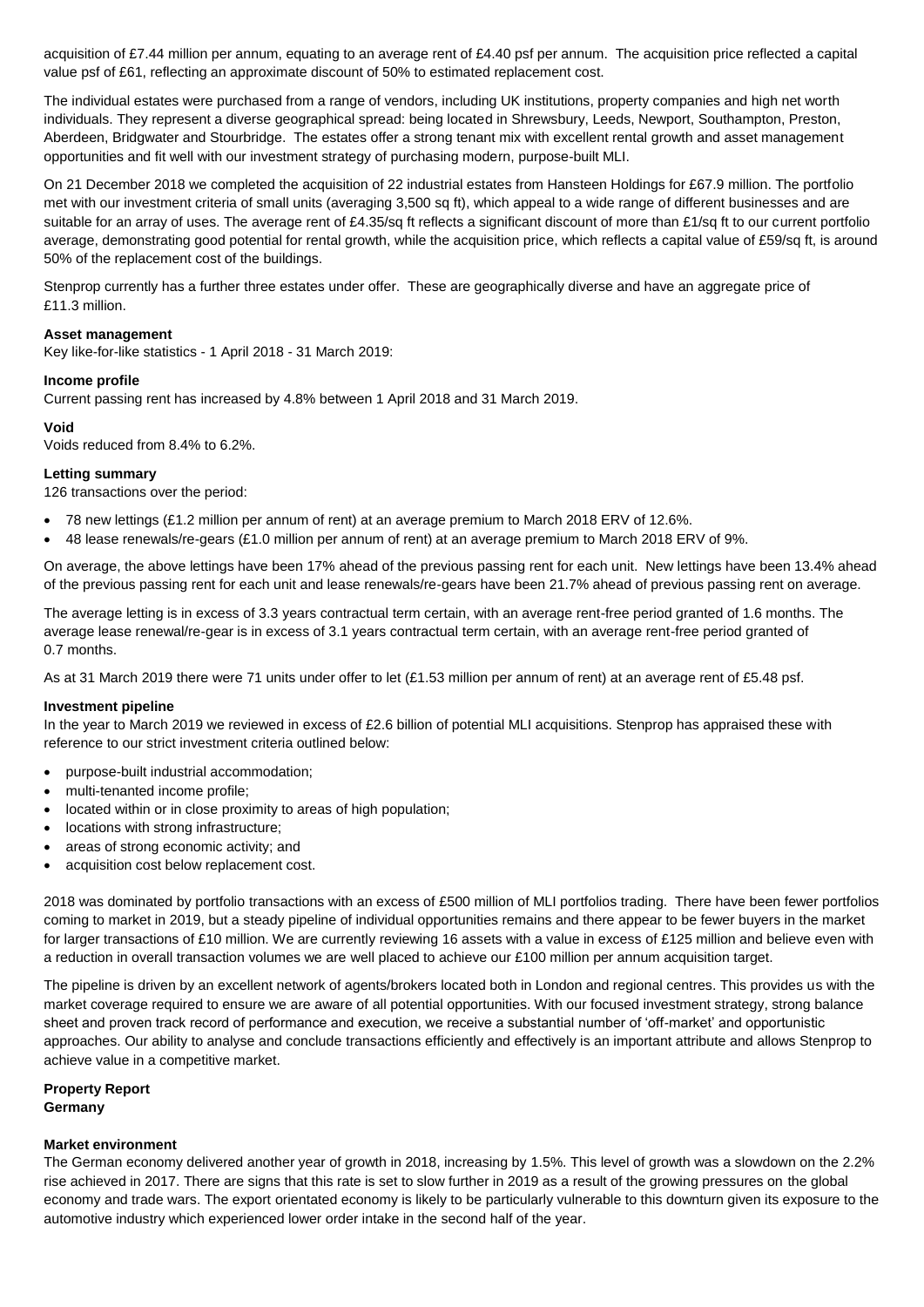Private consumption remains an important driver for the economy. The labour market remains robust with unemployment dropping to its lowest level of 4.8%. The strength of the labour market is driving wage growth and consumer spending, which has been helped by historically low interest rates. The European Central Bank ended their extensive programme of purchasing bonds at the end of 2018, and it seems unlikely that interest rates will rise quickly, given the economic backdrop. Ten-year German government bonds are currently offering negative yields.

The real estate market continues to perform well and attract both international and domestic capital. Investors are attracted by the consistent performance of the economy and low interest rate environment. CBRE cite that the strongest investment activity continues to be focused in the major cities, particularly Frankfurt, Berlin, Hamburg and Munich. In 2018, CBRE estimated that transaction volumes hit €77.4 billion, setting a new record, driven by the office sector. Occupation markets remain strong, particularly in the office sector, with sustained demand driving rental growth in many locations.

Alternative investment products such as care homes and healthcare properties also saw strong investor interest alongside the industrial sector, which resulted in falling yields. At this late stage in the cycle, we think significant further yield compression is unlikely but there are also no near terms signs that prices will fall materially, barring an external shock to the market.

### **Performance**

The German portfolio, including joint ventures, was independently valued at €292 million. This represents a like-for-like increase of 0.4% on the 31 March 2018 valuations of €291 million.

### **Investment and asset management**

The German portfolio performed well over the course of the year as we completed business plans and maintained, and in some cases grew, occupancy across our portfolio. We made good progress with our repositioning of Bleichenhof in terms of both the construction and letting of the ground floor food court concept. Over the course of the year we pre-let 82% of the 2,600m² of space currently under refurbishment and due to open later in 2019. In addition, we signed a total of seven lease contracts on the upper floor offices totalling 3,000 sqm², producing an annual rental income of €688,000. With currently 1,200 m² of vacant space (7.0% vacancy rate for the full building, 750m² excluding the vacancy of the development), the building will be almost fully let once the development on the ground floor is completed.

Our Berlin shopping centres continued to perform well, with all three centres virtually fully let. We completed the internal refurbishment and modernisation of the Victoria Centre and are in the process of leasing the final vacant unit at this centre.

In December 2018, we completed the sale of the Aldi portfolio to Aldi themselves at a sale price of €35.8 million, being a 9.0% increase on the 31 March 2018 valuation of €32.8 million.

In line with our business plan we will continue to drive the value of our assets ahead of potential sales over the following years as we look to transition to a focused UK MLI portfolio.

### **Property Report Switzerland**

#### **Market environment**

Switzerland's economy has been stable for some time with average GDP growth over the last decade of approximately 1.6%. In April 2019 the International Monetary Fund reported that it expected growth to slow down to 1.1% in 2019 with only moderate growth in 2020. This view is shared by the State Secretariat for Economic Affairs.

An important part of the overall environment is the ongoing phase of low interest rates with the general consensus being that any substantial change in the near future is unlikely. Equally, inflation is forecasted to remain just below 1% in 2019.

### **Performance**

Stenprop's remaining property at Lugano was valued at CHF 21.0 million in March 2019 compared to CHF 22.3 million in September 2018. The reduction of CHF 1.3 million (5.8%) was primarily as a result of a weakening of market rents over the period.

#### **Investment and asset management**

Further to our decision to exit the Swiss market, all the assets in the Swiss portfolio, except for the property at Lugano, were disposed of on 19 July 2018. The properties at Altendorf, Arlesheim, Chiasso, Baar, Vevey, Montreux and Sissach were sold for a gross purchase consideration of CHF 103.65 million, which represents a gain of CHF 0.42 million compared to the CHF 103.23 million valuation at 31 March 2018.

The repositioning of the Lugano property from a retail centre to a gym and wellness centre was completed with the opening of the facility taking place in March 2019. In line with our stated strategy, we are actively seeking to dispose of this property and will do so at an opportune time as soon as practicable.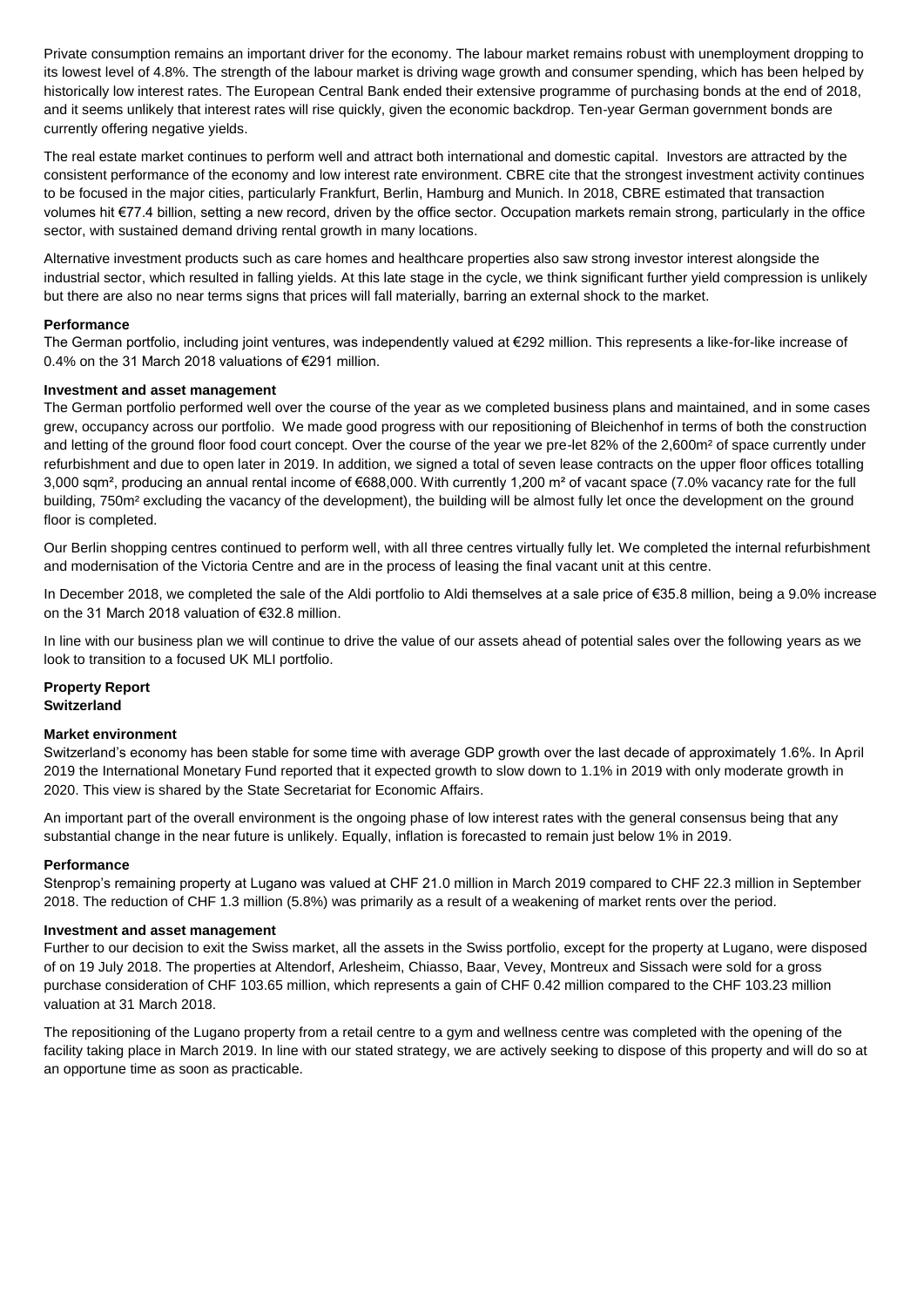## **Financial Review**

Stenprop's board of directors has declared a dividend of 3.375 pence per share for the six months ended 31 March 2019, bringing the full year distribution to 6.75 pence per share (2018: 8.00 pence), in line with market guidance. Diluted IFRS earnings per share ('EPS') was 8.35 pence (2018: 13.89 pence), while the diluted adjusted European Public Real Estate Association ('EPRA') EPS amounted to 8.84 pence, compared with prior year of 9.09 pence (-2.75%). The property income component included in the latter figure amounted to 6.79 pence (2018: 7.29 pence), a decline of 6.86%. The full year distribution of 6.75 pence per share is therefore fully covered by property-related earnings. The decline in earnings and dividend is primarily the result of Stenprop's previously announced strategic repositioning to become a fully-focused UK MLI REIT, cease its legacy third party management activity and reduce its borrowings.

At 31 March 2019 Stenprop had reduced its total borrowings to 44.2% of gross assets (its 'LTV' ratio), from 49.2% one year earlier, and 55% at 30 September 2017. Stenprop intends to reduce its LTV ratio to below 40% by 31 March 2020.

The diluted IFRS net asset value('NAV') per share remained constant at £1.36 compared with the prior year, while the diluted EPRA NAV per share was also flat at £1.41. On a like-for-like basis, the valuation of the portfolio increased 0.8% over the prior year.

### **Earnings**

Basic earnings attributable to ordinary shareholders for the year ended 31 March 2019 dropped 39.46% to £23.8 million (2018: £39.4 million), equating to a diluted IFRS EPS of 8.35 pence (2018: 13.89 pence). This was driven mainly by a smaller increase in the fair value of investment properties compared with the prior year, and to a lesser extent by the effects of deleveraging.

Net rental income from continuing operations (excluding Switzerland) increased by 3.18% over the prior year to £33.9 million. The UK MLI component of net rents contributed £12.1 million to the total at year end, an 82.13% increase over the amount of £6.64 million contributed by this segment in the prior year. At the same time, the non-MLI contribution has decreased by £4.59 million as a result of sales of non-MLI property pursuant to Stenprop's transition into the MLI sector.

Net management fee income totalled £5.85 million for the period (2018: £5.09 million). These fees relate to management and administration services provided by Stenprop to certain managed property syndicates and funds which had historically been managed by the Group as an ancillary part of its legacy business. Included in the total was a net performance fee of £3.7 million and management fees of £0.3 million which relate to a managed property in Frankfurt that was sold in August 2018. As previously announced, Stenprop has withdrawn from its historic funds management activities, and its future management fee income will be insignificant.

Operating expenses of £11.26 million (2018: 8.29 million) included approximately £0.9 million of one-off costs associated with the REIT conversion and listing on the LSE, as well as costs of £1.2 million associated with the aborted acquisition of a material MLI portfolio. The latter acquisition was aborted at a late stage as a result of due diligence findings, which did not support the price demanded by the seller. Staff costs have increased by approximately £0.45 million year on year, reflecting a full year of increased staff levels following the acquisition of the C2 management platform in June 2017, whilst employee share-based payments rose £0.45 million to £0.74 million. The latter is mainly because the three-year LTIP has now run for two years and hence the current year charge reflects an additional year of provision for the LTIP compared with the prior year.

In accordance with reporting standards widely adopted across the real estate industry in Europe, the board of directors feels it is appropriate and useful, in addition to providing the IFRS disclosed earnings, to disclose EPRA earnings as well. Adjusted EPRA earnings attributable to shareholders were £25.24 million (2018: £25.76 million), equating to a diluted adjusted EPRA EPS of 8.84 pence (2018: 9.09 pence), a 2.75% decrease.

The diluted adjusted EPRA EPS attributable to the property rental business amounts to 6.79 pence per share (2018: 7.29 pence), with the remaining amount of 2.05 pence being attributable to the net management fee income.

Stenprop has considered the adoption of further EPRA metrics and in line with best practice believes it useful to disclose the EPRA cost ratio (including direct vacancy costs). The EPRA cost ratio includes all administrative and operating expenses in the IFRS statements (including share of joint ventures). The EPRA cost ratio (including direct vacancy costs) for the year ended 31 March 2019 was 31.8% (2018: 28%).

#### **Dividends**

On 5 June 2019, the board of directors ('the Board') declared a final dividend of 3.375 pence per share (2018: 4.00 pence) which, together with the interim dividend of 3.375 pence per share (2018: 4.00 pence per share) declared on 21 November 2018, results in a total dividend for the year ended 31 March 2019 of 6.75 pence per share (2018: 8.00 pence per share). The total dividend for the year is fully covered by property-related earnings of 6.79 pence per share. Part of the distribution will be a Property Income Distribution (known as a PID) which, subject to certain exemptions, will attract UK withholding tax.

The dividend of 6.75 pence per share represents a dividend yield of 6.03% on the share price at 31 May 2019 of £1.12, and a yield of 4.79% on the diluted EPRA NAV per share at 31 March 2019 of £1.41.

Subject to the receipt of regulatory approvals, the directors intend to offer shareholders the option to receive all or part of their dividend entitlement by way of a scrip issue of new Stenprop ordinary shares, or in cash. An announcement containing details of the dividend, the timetable and the scrip dividend terms will be made on 9 July 2019. It is expected that the Company's shares will commence trading ex-dividend on 24 July 2019 on the JSE and on 25 July 2019 on the LSE. The record date for the dividend is expected to be 26 July 2019 and the dividend payment date is expected to be 16 August 2019.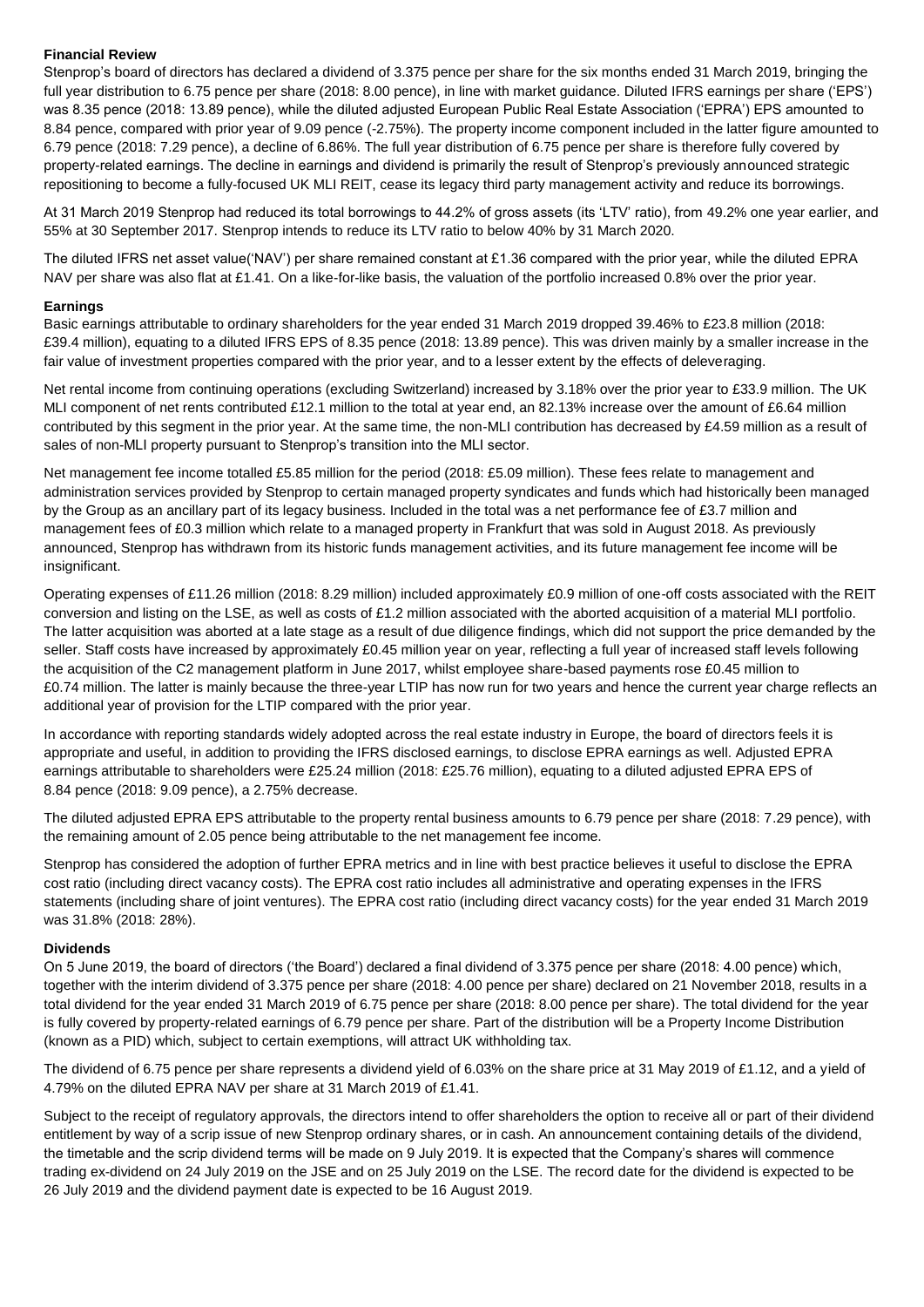In respect of this dividend, given the Company's share price, which is at a discount relative to NAV, the directors intend to match any scrip scheme take-up through share repurchases to mitigate the dilutive effect that would otherwise occur from the issuance of new ordinary shares.

As one of the conditions of being a UK REIT, Stenprop must distribute 90% of its aggregate UK property rental business profits, as calculated for tax purposes and arising in the accounting year, by way of a dividend within 12 months of the accounting year end. There is no requirement to distribute non-UK property rental business profits, profits from third party management fees or capital gains. Notwithstanding this, Stenprop intends to distribute at least 90% of its UK and non-UK property-related EPRA earnings. Distributions of other non-property-related earnings will be evaluated from time to time by the Board. In considering the payment of this dividend, the Board has chosen to retain the earnings associated with the non-recurring management fees earned in the period, which equated to 2.05 pence per share. Distribution of non-property-related earnings will continue to be evaluated by the Board from time to time.

#### **Net asset value**

The IFRS basic and diluted net asset value per share at 31 March 2019 was £1.38 and £1.36 respectively (2018: basic £1.37; diluted £1.36) (see note 15).

As is the case regarding the disclosure of EPRA earnings, the directors feel that it is appropriate and useful, in addition to IFRS NAV, to disclose EPRA NAV. The diluted EPRA NAV per share at 31 March 2019 was £1.41 (2018: £1.41).

Including the Company's share of joint ventures, its investment properties were valued at £612.9 million (31 March 2018: £733.6 million), of which £16.2 million were classified as assets held for sale at 31 March 2019 (31 March 2018: £121.8 million). Assets held for sale consist of the sole remaining asset in the Swiss portfolio. On a like-for-like basis, excluding the impact of additions and disposals in the period, the valuation of the portfolio since 31 March 2018, before currency movements, increased by 1.8% but after taking into account the decline in the euro against sterling at year end, the increase was 0.8%.

### *United Kingdom*

The UK portfolio was independently valued at £345.4 million. On a like-for-like basis, after excluding the sale of the London offices, being Argyll Street and Euston House, and the MLI acquisitions during the year, the valuation of the UK portfolio increased by £7.87 million, or 3.35%, on the valuation at 31 March 2018. Key movements include an increase in the value of Coningsby Park of £3.45 million as a result of the refurbishment of the property, and further valuation increases on the remaining MLI portfolio amounting to £10.87 million. These were partially offset by a downward valuation of £2.05 million (3.43%) of the Trafalgar Court property in Guernsey, driven by a softening of yields on the island. A reduction of £2.25 million in the value of certain regional retail assets was largely offset by an increase in the valuation of the regional portfolio of single let warehouses of £1.31 million.

During the year, eight MLI estates were acquired as single asset purchases at a total purchase price of £35.7 million excluding acquisition costs, and these estates were valued by third party valuers JLL at £36.4 million at year end, an increase of 1.9%. A further 22 estates were acquired as a portfolio in December 2018 at a purchase price of £67.9 million. Acquisition costs associated with the acquisitions made during the year amounted to £6.6 million, which are effectively written off during the valuation process. In line with accounting standards and the RICS red book valuation guide, the assets are required to be valued on an individual basis in the financial statements. This valuation was undertaken by JLL and amounted to £66.5 million at 31 March 2019.

### *Germany*

The German portfolio (excluding joint ventures) was independently valued at €252.6 million. On a like-for-like basis, excluding the sale of the Aldi portfolio of properties, the valuation of the German portfolio increased by  $\epsilon$ 0.9 million, up 0.4% on the prior year end valuation. The third-party valuation of the Bleichenhof property in the centre of Hamburg reflected a €5.6 million (3.76%) uplift, primarily due to increased lettings and progress of development works. However, based on a very recent report received from engineering consultants, the directors have decided to reduce the valuation to take account of €7 million of anticipated costs associated with major works to the car park. This results in the €5.6 million uplift becoming a €1.4 million reduction in value compared to the prior year.

Elsewhere, the three central Berlin retail centres experienced a combined uplift of €3.5 million and are now valued at €78.7 million, an increase of 4.7% on the prior year. This was partially offset by a decline in the value of the five Bikemax properties, which experienced a €1.22 million reduction in value, or 4.4%, reflecting the diminishing lease term.

#### *Switzerland*

The remaining Swiss property situated in Lugano was valued at CHF21.0 million compared with the prior year end valuation of CHF20.93 million. As previously reported, following a decision to sell the Swiss portfolio, this asset was classified as held for sale in the financial statements.

#### *Joint ventures*

The Care Homes portfolio in Germany was independently valued at €39.40 million, effectively flat compared with the 31 March 2018 valuation of €39.34 million.

#### **Debt**

In accordance with its strategy to deleverage its portfolio, Stenprop reduced its group LTV from 55% at 30 September 2017 and 49.2% at 31 March 2018 to 44.2% at 31 March 2019. This was achieved by applying part of the proceeds from the sale of non-MLI assets during the year towards the reduction of debt, with the remaining part being utilised for the acquisition of MLI assets.

Stenprop intends to further reduce its borrowings to below 40% LTV by 31 March 2020 by utilising part of the proceeds from further sales of its non-MLI assets. Thereafter, the directors will employ a level of borrowings that they consider to be prudent for the asset class, taking into account prevailing market conditions.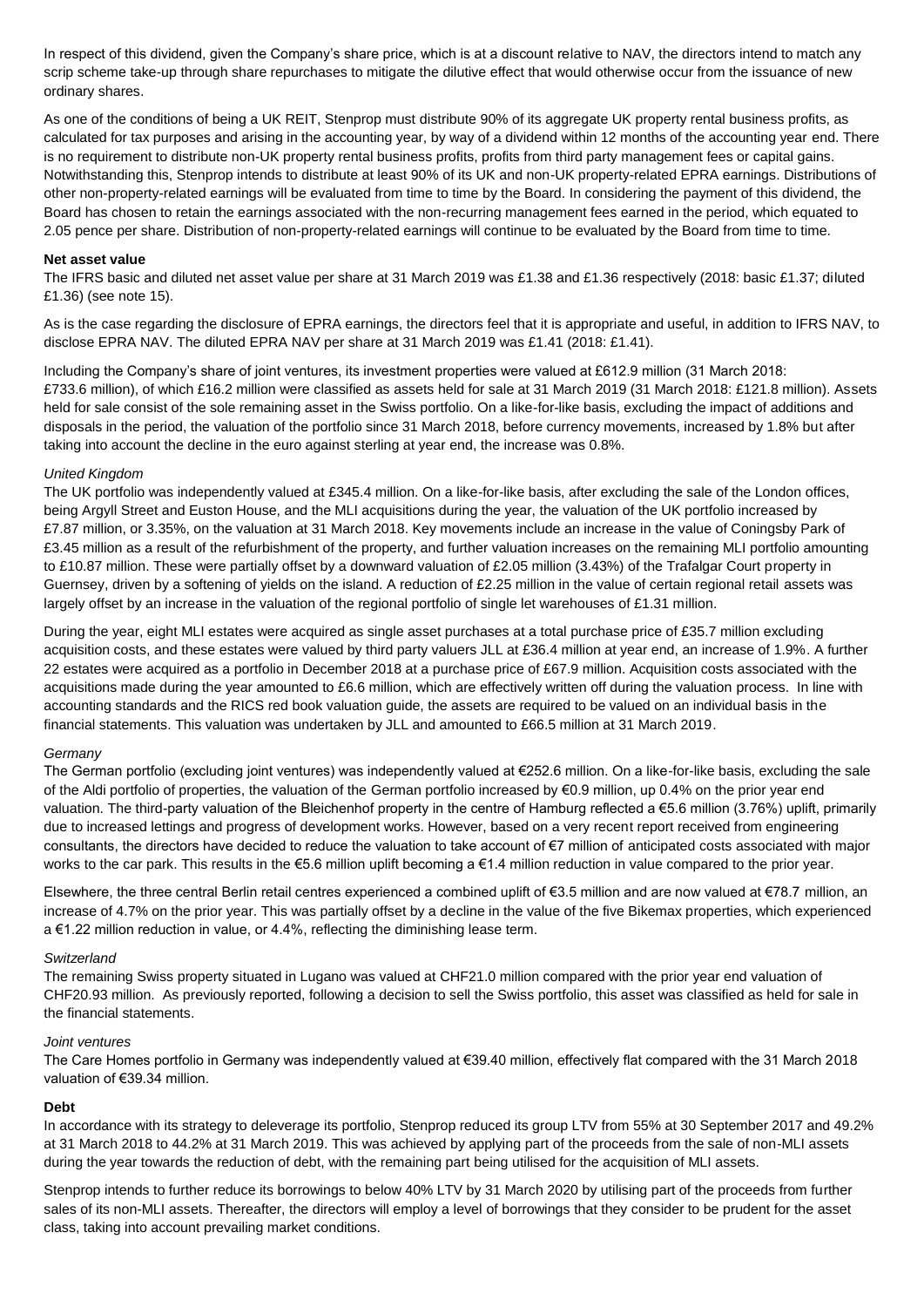During the transition phase, and depending on the timing of disposals and acquisitions, new acquisitions may be funded by drawing down on a £50 million revolving credit facility ('RCF') from Investec Bank plc. It is intended that drawdowns under the Investec RCF will be short term and will be replaced as soon as possible from a combination of disposal proceeds and five-year debt finance at an average of 40% of the purchase price. The RCF matures in October 2019 and new terms are currently being negotiated.

The value of the property portfolio at year end, including the Group's share of joint venture properties and assets held for sale, was £612.9 million, whilst senior bank debt at the same date was £271.0 million, resulting in the reduced LTV of 44.2%. Cash reserves at year end totalled £59.2 million, including £8.7 million of restricted cash. When unrestricted cash is added to this measure our overall LTV was 36.0%. Free cash available for MLI property acquisitions in the year ended 31 March 2010 amounted to approximately £35 million.

The weighted average debt maturity stood at 3.0 years at 31 March 2019 compared with 2.9 years at 31 March 2018. The only asset held for sale, being the remaining Swiss property situated in Lugano, is funded on a three-month basis which rolls at the end of each such three-month term. The Bleichenhof property situated in Hamburg, being the largest single asset in the Stenprop portfolio, has debt of €84.9 million, giving an LTV of 57.60%, and a 2.9 year term to maturity. It is intended to market this asset for sale during the financial year ended 31 March 2020.

Excluding assets held for sale, annual amortisation payments are £0.44 million (31 March 2018: £3.30 million). The decrease since the prior year relates primarily to the Trafalgar Court loan facility, where amortisation payments ceased following the reduction in the loan from £34.71 million at the prior year end to £30 million at 31 March 2019.

The all-in contracted weighted average cost of debt was 2.46% at year end, slightly up from 2.44% at 31 March 2018.

The Group mitigates interest rate risk through the use of derivative instruments such as interest rate swaps or interest rate caps in respect of at least 75% of its interest rate exposure. The Group utilises derivative instruments solely for the purposes of efficient portfolio management.

### **Foreign exchange**

At 31 March 2019, approximately 35.5% of Stenprop's net asset value and 32.6% of its net rents are denominated in euros. Consequently, the GBP:EUR exchange rate has a material impact on reported GBP earnings and net asset values. At the start of April 2018, the GBP:EUR rate was £1.00:€1.1370 and the euro weakened over the year by 2.18% to £1.00:€1.1617 as at 31 March 2019.

Stenprop matches the currency of borrowings to the underlying asset. Where the timing and amount of a liability has been determined, and where it will be met from the proceeds of a sale which is also known in terms of timing and amount, the currency risk is managed through hedging instruments.

Stenprop's diversification across the UK, Germany and, to a lesser extent, Switzerland (until the remaining Swiss asset is sold) continues to provide a natural spread of currencies and it remains our policy not to hedge this natural spread, thereby maintaining a multi-currency exposure.

#### **Conclusion**

In the year under review, Stenprop has delivered on its goals to convert to a UK REIT, to list on the LSE, to reduce gearing to below 45% and to pay a total dividend in relation to the year ended 31 March 2019 of 6.75 pence per share.

As set out elsewhere in this report, it remains on track to meet its two-year goal to have its portfolio comprise at least 60% MLI by 31 March 2020, and to reduce its leverage to below 40% by that date.

The Company's objective is to deliver sustainable and growing income to its shareholders. The impact on earnings and distributions during this period of transition will depend on several factors, including the timing and commercial terms of acquisitions and disposals, and the implementation of the deleveraging policy. A key challenge is the minimisation of cash surpluses to mitigate earnings dilution (so-called 'cash drag').

Ideally, acquisitions should take place in advance of disposals and be funded in the short-term using the Investec RCF. Whilst this always remains the goal, market conditions are not always conducive to achieving this.

Given the nature of its business, Stenprop has adopted distribution per share as its key performance measure, as this is considered more relevant than earnings or headline earnings per share.

**Patsy Watson** Chief Financial Officer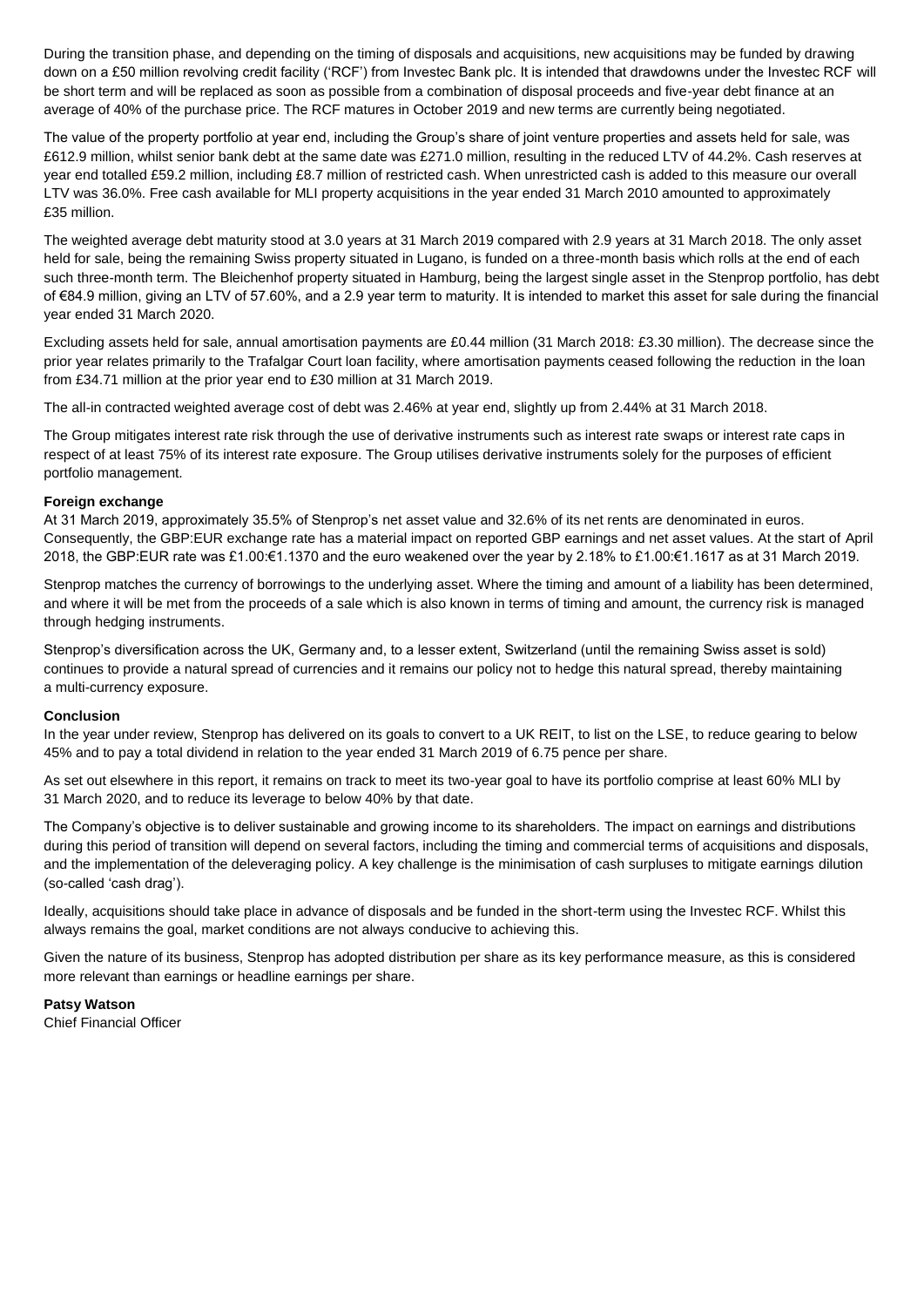## **Consolidated Statement of Comprehensive Income For the year ended 31 March 2019**

|                                                                     | Note | 31 March<br>2019<br>£'000 | 31 March<br>2018<br>£'000 |
|---------------------------------------------------------------------|------|---------------------------|---------------------------|
| <b>Continued operations</b>                                         |      |                           |                           |
| <b>Net rental income</b>                                            | 6    | 33,905                    | 32,861                    |
| Rental income                                                       |      | 44,502                    | 42,349                    |
| <b>Property expenses</b>                                            |      | (10, 597)                 | (9, 488)                  |
| Net management fee income                                           | 5    | 5,846                     | 5,092                     |
| Management fee income                                               |      | 9,541                     | 5,092                     |
| Adjustment to deferred consideration                                |      | (3,695)                   |                           |
| Operating costs                                                     | 7    | (11, 258)                 | (8, 290)                  |
| Net operating income                                                |      | 28,493                    | 29,663                    |
| Fair value (loss)/gain on investment properties                     |      | (3, 404)                  | 20,223                    |
| Income from associates                                              | 18   | 101                       | 292                       |
| Income from joint ventures                                          | 19   | 1,607                     | 7,624                     |
| Profit/(loss) on disposal of subsidiaries                           | 29   | 11,126                    | (26)                      |
| <b>Profit from operations</b>                                       |      | 37,923                    | 57,776                    |
| Net (loss)/gain from fair value of derivative financial instruments |      | (1,092)                   | 2,453                     |
| Interest receivable                                                 |      | 355                       | 356                       |
| Finance costs                                                       | 9    | (8, 251)                  | (9,843)                   |
| Net foreign exchange loss                                           |      | (102)                     | (492)                     |
| Other losses                                                        |      | (60)                      |                           |
| Gain on disposal of property                                        |      | 17                        | 1,046                     |
| Goodwill impairment                                                 | 27   | -                         | (3,500)                   |
| Profit for the year before taxation                                 |      | 28,790                    | 47,796                    |
| Current tax                                                         | 10   | (1, 963)                  | (563)                     |
| Deferred tax                                                        | 10   | (480)                     | (4,286)                   |
| Profit for the year from continuing operations                      |      | 26,347                    | 42,947                    |
| <b>Discontinued operations</b>                                      |      |                           |                           |
| Loss for the year from discontinued operations                      | 20   | (2, 323)                  | (2,712)                   |
| Profit for the year                                                 |      | 24,024                    | 40,235                    |
| <b>Profit attributable to:</b>                                      |      |                           |                           |
| <b>Equity holders</b>                                               |      | 23,828                    | 39,357                    |
| Non-controlling interest derived from continuing operations         |      | 196                       | 878                       |
| Other comprehensive income                                          |      |                           |                           |
| Items that may be reclassified subsequently to profit or loss:      |      |                           |                           |
| Foreign currency translation reserve                                |      | (1, 272)                  | (154)                     |
| Total comprehensive profit for the year                             |      | 22,752                    | 40,081                    |
| Total comprehensive profit attributable to:                         |      |                           |                           |
| <b>Equity holders</b>                                               |      | 22,556                    | 39,203                    |
| Non-controlling interest                                            |      | 196                       | 878                       |
| Earnings per share                                                  |      | Pence                     | Pence                     |
| From continuing operations<br><b>IFRS EPS</b>                       | 14   | 9.26                      | 14.94                     |
| <b>Diluted IFRS EPS</b>                                             | 14   | 9.16                      | 14.85                     |
| From continuing and discontinued operations                         |      |                           |                           |
| <b>IFRS EPS</b>                                                     | 14   | 8.43                      | 13.98                     |
| <b>Diluted IFRS EPS</b>                                             | 14   | 8.35                      | 13.89                     |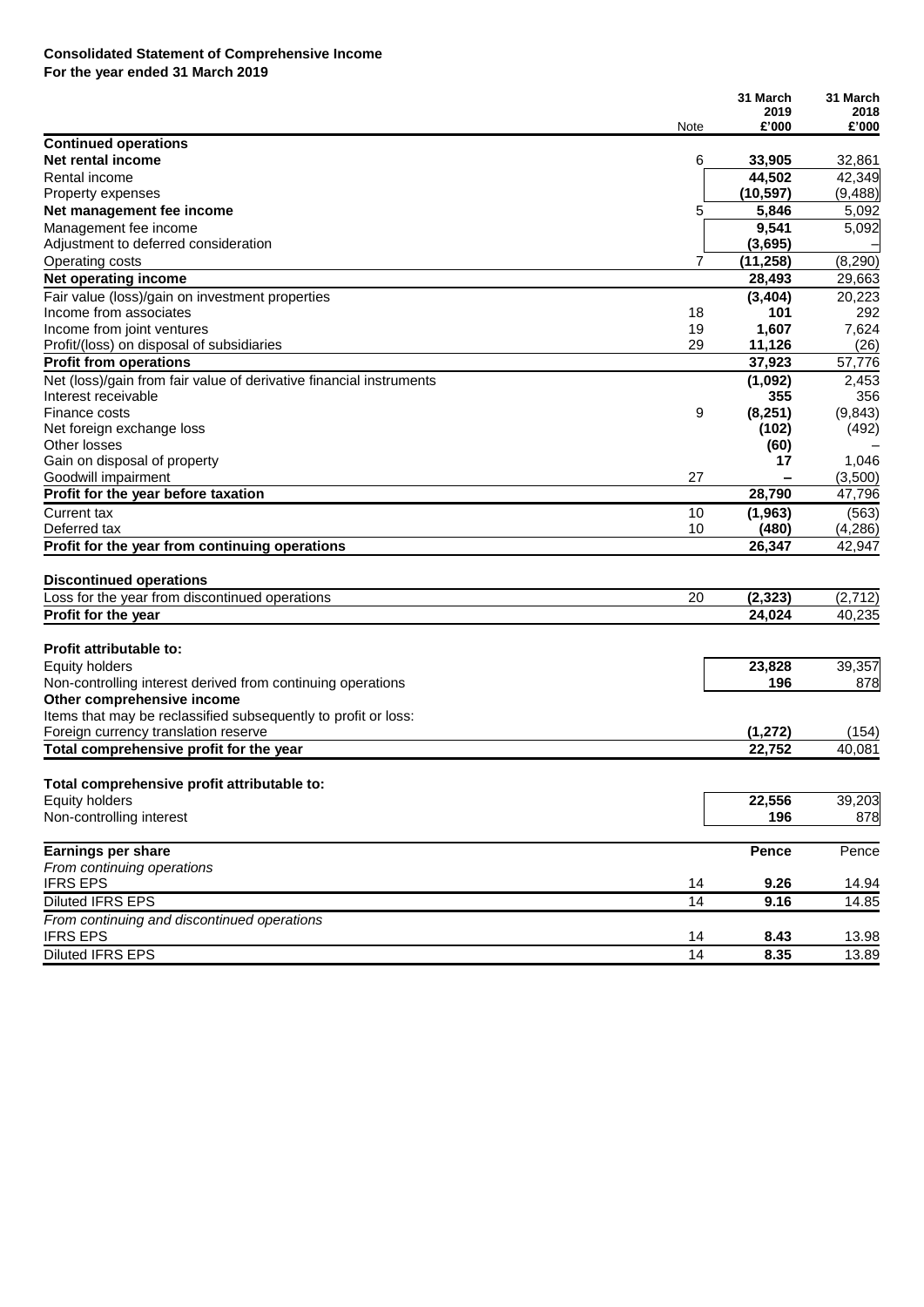### **Consolidated Statement of Financial Position As at 31 March 2019**

|                                                                         | Note | 31 March<br>2019<br>£'000 | 31 March<br>2018<br>£'000 |
|-------------------------------------------------------------------------|------|---------------------------|---------------------------|
| <b>ASSETS</b>                                                           |      |                           |                           |
| <b>Non-current assets</b>                                               |      |                           |                           |
| Investment properties                                                   | 16   | 562,815                   | 535,509                   |
| Investment in associates                                                | 18   |                           | 303                       |
| Investment in joint ventures                                            | 19   | 14,542                    | 14,660                    |
| Other debtors                                                           | 21   | 13,365                    | 13,617                    |
| Derivative financial instruments                                        | 26   |                           | 712                       |
|                                                                         |      | 590,722                   | 564,801                   |
| <b>Current assets</b>                                                   |      |                           |                           |
| Cash and cash equivalents                                               | 22   | 57,425                    | 24,549                    |
| Trade and other receivables                                             | 21   | 6,699                     | 8,208                     |
| Assets classified as held for sale                                      |      | 21,423                    | 147,408                   |
|                                                                         |      | 85,547                    | 180,165                   |
| <b>Total assets</b>                                                     |      | 676,269                   | 744,966                   |
| <b>LIABILITIES</b>                                                      |      |                           |                           |
| <b>Current liabilities</b>                                              |      |                           |                           |
| Bank loans                                                              | 24   | 29,805                    | 2,800                     |
| Taxes payable                                                           |      | 1,625                     | 2,792                     |
| Derivative financial instruments                                        | 26   | 176                       |                           |
| Accounts payable and accruals                                           | 23   | 16,862                    | 14,622                    |
| Liabilities directly associated with assets classified as held for sale |      | 9,326                     | 67,707                    |
|                                                                         |      | 57,794                    | 87,921                    |
| <b>Non-current liabilities</b>                                          |      |                           |                           |
| <b>Bank loans</b>                                                       | 24   | 215,285                   | 256,697                   |
| Derivative financial instruments                                        | 26   | 554                       | 699                       |
| Deferred tax                                                            | 30   | 10,416                    | 9,379                     |
|                                                                         |      | 226,255                   | 266,775                   |
| <b>Total liabilities</b>                                                |      | 284,049                   | 354,696                   |
| <b>Net assets</b>                                                       |      | 392,220                   | 390,270                   |
| <b>EQUITY</b>                                                           |      |                           |                           |
| <b>Capital and reserves</b>                                             |      |                           |                           |
| Share capital and share premium                                         | 12   | 322,993                   | 315,551                   |
| Equity reserve                                                          |      | (15, 708)                 | (8, 453)                  |
| Retained earnings                                                       |      | 60,952                    | 57,947                    |
| Foreign currency translation reserve                                    |      | 21,014                    | 22,286                    |
| Total equity attributable to equity shareholders                        |      | 389,251                   | 387,331                   |
| <b>Non-controlling interest</b>                                         |      | 2,969                     | 2,939                     |
| <b>Total equity</b>                                                     |      | 392,220                   | 390,270                   |
|                                                                         |      | £                         | £                         |
| IFRS net asset value per share                                          | 15   | 1.38                      | 1.37                      |

The consolidated financial statements were approved by the board of directors on 5 June 2019 and signed on its behalf by

Patsy Watson Chief Financial Officer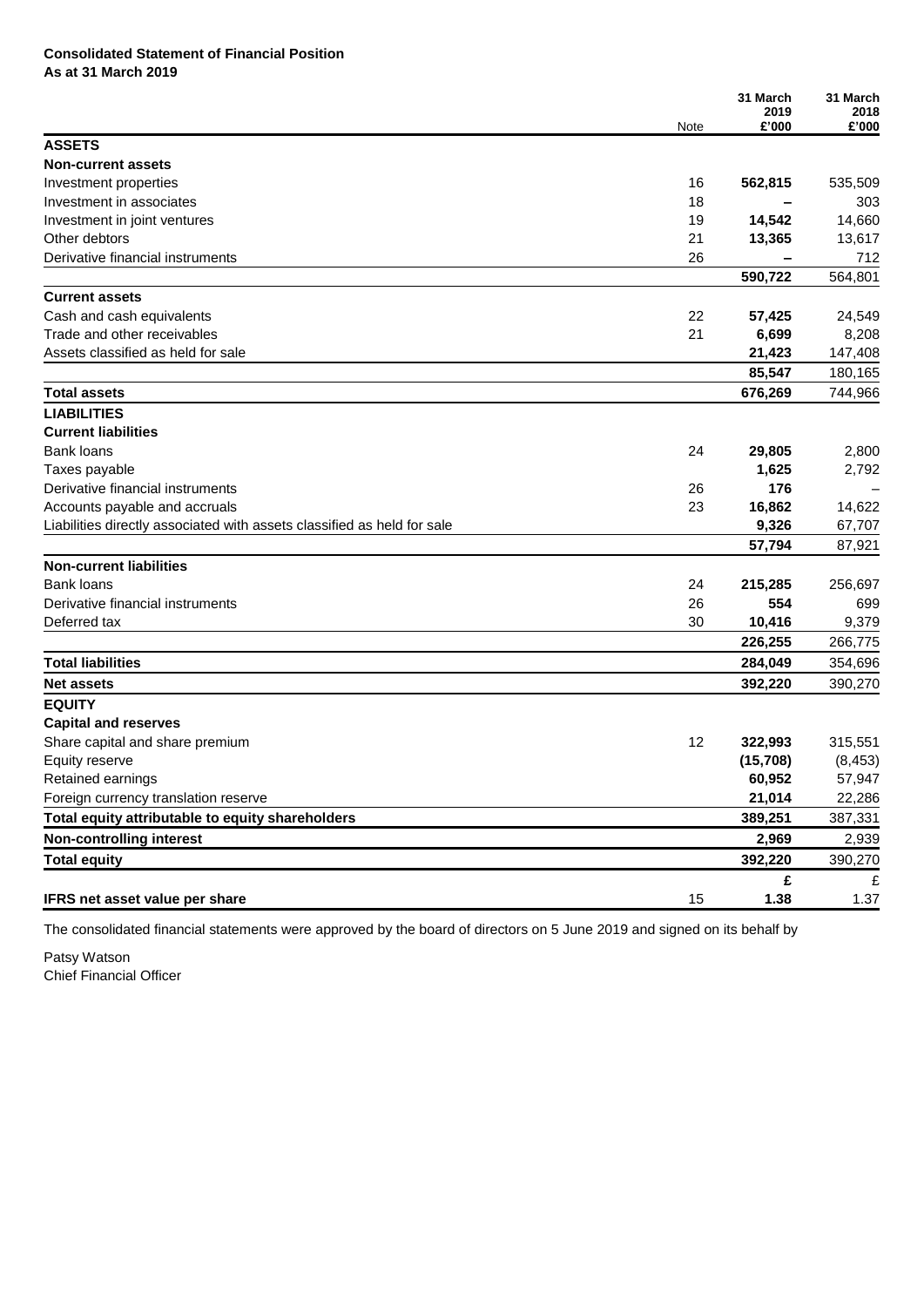## **Consolidated Statement of Changes in Equity For the year ended 31 March 2019**

|                                                                 | Note | Share capital<br>and share<br>premium<br>£'000 | <b>Equity</b><br>reserve<br>£'000 | <b>Retained</b><br>earnings<br>£'000 | Foreign<br>currency<br>translation<br>£'000 | <b>Attributable</b><br>to equity<br>reserve shareholders<br>£'000 | Non-<br>controlling<br>interest<br>£'000 | Total<br>equity<br>£'000 |
|-----------------------------------------------------------------|------|------------------------------------------------|-----------------------------------|--------------------------------------|---------------------------------------------|-------------------------------------------------------------------|------------------------------------------|--------------------------|
| <b>Balance at 1 April 2018</b>                                  |      | 315,551                                        | (8, 453)                          | 57,947                               | 22,286                                      | 387,331                                                           | 2,939                                    | 390,270                  |
| Issue of share capital                                          | 12   | 7,377                                          |                                   |                                      |                                             | 7,377                                                             |                                          | 7,377                    |
| Exercised share bonus plan                                      |      | 65                                             | (65)                              |                                      |                                             |                                                                   |                                          |                          |
| Credit to equity for equity-<br>settled share-based<br>payments | 13   |                                                | 730                               |                                      |                                             | 730                                                               |                                          | 730                      |
| Repurchase of own shares                                        |      |                                                | (7, 920)                          |                                      |                                             | (7,920)                                                           |                                          | (7,920)                  |
| Total comprehensive<br>profit/(loss) for the period             |      |                                                |                                   | 23,828                               | (1, 272)                                    | 22,556                                                            | 30                                       | 22,586                   |
| Ordinary dividends                                              | 11   |                                                |                                   | (20, 823)                            |                                             | (20, 823)                                                         |                                          | (20, 823)                |
| Balance at 31 March 2019                                        |      | 322,993                                        | (15, 708)                         | 60,952                               | 21,014                                      | 389,251                                                           | 2,969                                    | 392,220                  |
| Balance at 1 April 2017                                         |      | 310,141                                        | (8,976)                           | 40,945                               | 22,440                                      | 364,550                                                           | 2,051                                    | 366,601                  |
| Issue of share capital                                          | 12   | 5,410                                          | (16)                              |                                      |                                             | 5,394                                                             |                                          | 5,394                    |
| Credit to equity for equity-<br>settled share-based<br>payments | 13   |                                                | 539                               |                                      |                                             | 539                                                               |                                          | 539                      |
| Total comprehensive<br>profit/(loss) for the year               |      |                                                |                                   | 39,357                               | (154)                                       | 39,203                                                            | 888                                      | 40,091                   |
| Ordinary dividends                                              | 11   |                                                |                                   | (22, 355)                            |                                             | (22, 355)                                                         |                                          | (22, 355)                |
| Balance at 31 March 2018                                        |      | 315,551                                        | (8, 453)                          | 57,947                               | 22,286                                      | 387,331                                                           | 2,939                                    | 390,270                  |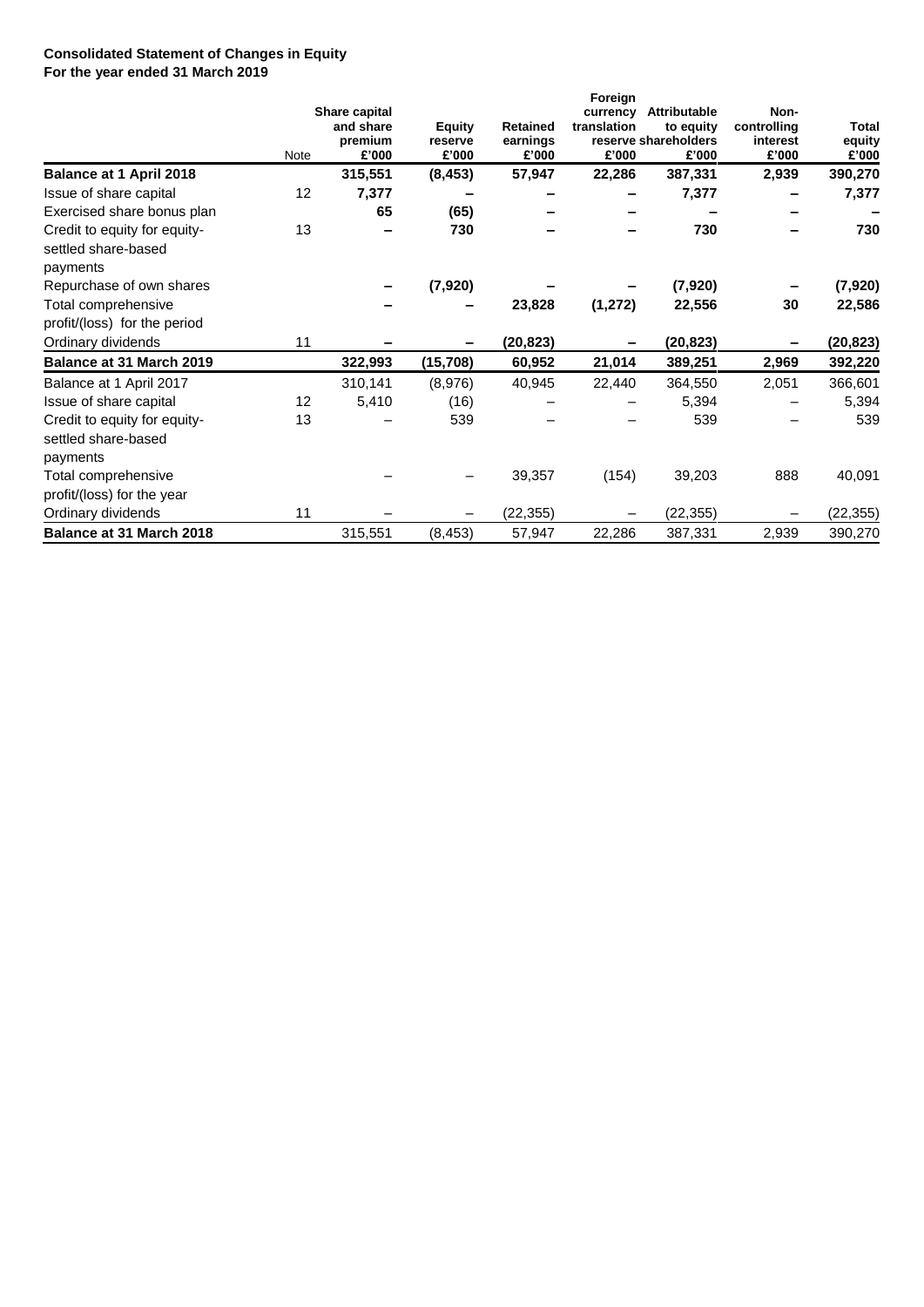## **Consolidated Statement of Cash Flows For the year ended 31 March 2019**

|                                                                                  | Note | 31 March<br>2019<br>£'000 | 31 March<br>2018<br>£'000 |
|----------------------------------------------------------------------------------|------|---------------------------|---------------------------|
| <b>Operating activities</b><br>Profit from operations from continuing operations |      | 37,923                    | 57,776                    |
| Loss from discontinued operations                                                | 20   | (3,034)                   | (2, 127)                  |
|                                                                                  |      | 34,889                    | 55,649                    |
| Share of gains from associates                                                   |      | (101)                     | (292)                     |
| Decrease/(increase) in fair value of investment property                         |      | 5,259                     | (14, 305)                 |
| Share of profit in joint ventures                                                |      | (1,607)                   | (7,624)                   |
| Dividends received from associates                                               |      | 18                        |                           |
| Dividends received from joint ventures                                           |      | 1,367                     | 563                       |
| (Profit)/loss on disposal of subsidiaries                                        |      | (8,890)                   | 26                        |
| Exchange rate losses                                                             |      | (102)                     | (492)                     |
| Increase in trade and other receivables                                          |      | (1, 124)                  | (416)                     |
| Increase/(decrease) in trade and other payables                                  |      | 3,818                     | (594)                     |
| Interest paid                                                                    |      | (7, 850)                  | (9,098)                   |
| Interest received                                                                |      | 1,149                     | 976                       |
| Net tax paid                                                                     |      | (2, 383)                  | (855)                     |
| Net cash from operating activities                                               |      | 24,443                    | 23,538                    |
| Contributed by: Continuing operations                                            |      | 25,382                    | 20,552                    |
| Discontinued operations                                                          |      | (939)                     | 2,986                     |
| <b>Investing activities</b>                                                      |      |                           |                           |
| Asset acquisitions                                                               | 27   |                           | (57, 858)                 |
| Purchases of investment property                                                 | 16   | (110, 188)                | (22, 831)                 |
| Capital expenditure                                                              | 16   | (9,996)                   | (5, 553)                  |
| Proceeds on disposal of investment property                                      |      | 82,590                    | 35,850                    |
| Acquisition of investment in joint venture                                       |      |                           | 1                         |
| Proceeds on disposal of investment in associate                                  | 18   | 391                       | 18,345                    |
| Proceeds on disposal of joint venture                                            |      | 22,726                    |                           |
| Disposal of subsidiary                                                           | 29   | 74,094                    | 42,608                    |
| Net cash disposed of in subsidiary                                               | 29   | (2, 132)                  | (1, 831)                  |
| Net cash from investing activities                                               |      | 57,485                    | 8,731                     |
| <b>Financing activities</b>                                                      |      |                           |                           |
| New bank loans raised                                                            |      | 37,051                    | 20,703                    |
| New third party loans raised                                                     | 25   | 48,086                    | 34,080                    |
| Dividends paid                                                                   |      | (13, 151)                 | (22, 355)                 |
| Repayment of borrowings                                                          |      | (61, 208)                 | (29, 509)                 |
| Repayment of third party loans                                                   | 25   | (48,086)                  | (34, 591)                 |
| Repurchase of shares                                                             |      | (7,920)                   |                           |
| Financing fees paid                                                              |      | (1, 054)                  | (1, 247)                  |
| Net cash used in financing activities                                            |      | (46, 282)                 | (32, 919)                 |
| Net increase/(decrease) in cash and cash equivalents                             |      | 35,646                    | (650)                     |
| Effect of foreign exchange (losses)/gains                                        |      | (1,713)                   | 110                       |
| Cash and cash equivalents at beginning of the period                             |      | 25,287                    | 25,827                    |
| Cash and cash equivalents at end of the period                                   |      | 59,220                    | 25,287                    |
| Contributed by: Continuing operations                                            | 22   | 57,425                    | 24,549                    |
| Discontinued operations and assets held for sale                                 | 22   | 1,795                     | 738                       |
|                                                                                  |      |                           |                           |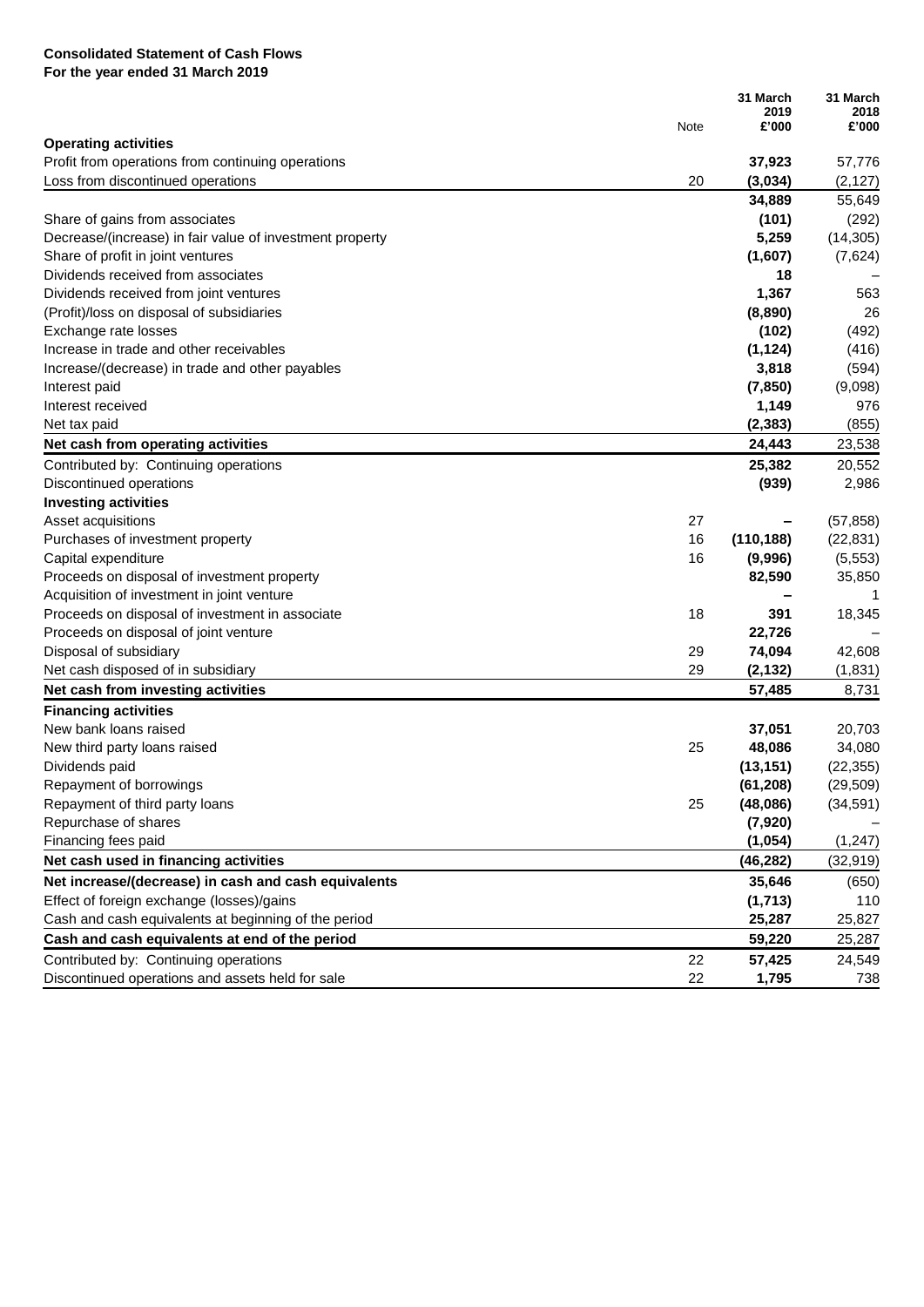## **Notes to the Consolidated Financial Statements**

## **1 General Information**

Stenprop Limited (the 'Company' and together with its subsidiaries the 'Group') is registered in Guernsey with effect from 23 March 2018 (Registration number 64865). The registered address of the Company is Kingsway House, Havilland Street, St Peter Port, GY1 2QE, Guernsey. With effect from 1 May 2018, the Company converted to a UK real estate investment trust ('REIT').

### **2 Basis of preparation**

The consolidated financial statements have been prepared in accordance with International Financial Reporting Standards ('IFRS's) as issued by the IASB, the JSE Listings Requirements, the Disclosure and Transparency Rules of the UK's FCA and applicable Guernsey law. The consolidated financial statements have been prepared on the historical cost basis, except for the revaluation of investment properties and financial instruments that are measured at fair values at the end of each reporting period, as explained in the accounting policies below. Historical cost is generally based on the fair value of the consideration given in exchange for goods and services. The principal accounting policies, which are consistent with those applied in the previous annual financial statements, except for the adoption of new and revised standards (described below), are set out below.

The consolidated financial statements are presented in GBP (Pounds Sterling).

The financial information set out in these preliminary summarised audited financial statements does not constitute the Company's statutory accounts for the years ended 2019 and 2018, but is derived from those accounts. The auditors have reported on those accounts; their reports were unqualified, did not draw attention to any matters by way of emphasis without qualifying their report and did not contain statements under The Companies (Guernsey) Law, 2008. A copy is available upon written request from the Company's registered office.

The auditors' reports do not necessarily report on all of the information contained in these financial results. Shareholders are therefore advised that in order to obtain a full understanding of the nature of the auditors' engagement they should obtain a copy of the auditors' reports together with the accompanying financial information from the issuer's registered office.

### **Going concern**

At the date of signing these consolidated financial statements, the Group has positive operating cash flow forecasts and positive net assets. Management has reviewed the Group's cash flow forecasts for the 18 months to 30 September 2020 and, in light of this review and the current financial position, they are satisfied that the Company and the Group have access to adequate resources to meet the obligations and continue in operational existence for a period of at least twelve months from the date of these financial statements.

The directors believe that it is therefore appropriate to prepare the accounts on a going concern basis.

Note 31 to the consolidated financial statements includes the Group's objectives, policies and procedures for managing its market, credit, interest and liquidity risks.

### **Adoption of new and revised standards**

In the current period the following new and revised Standards and Interpretations have been adopted. Their adoption has not had any material impact on the disclosures or the amounts reported in these financial statements:

- IAS 40 (amendments) Transfers of Investment Property
- IFRS 2 (amendments) Classification and Measurement of Share-based Payment Transactions
- IFRS 4 (amendments) Applying IFRS 9 Financial Instruments with IFRS 4 Insurance Contracts
- IFRS 9 Financial Instruments
- **IFRS 15** Revenue from Contracts with Customers
- IFRIC 22 Foreign Currency Transactions and Advance Consideration

At the date of approval of these consolidated financial statements, the Group has not applied the following new standard that has been issued but is not yet effective:

### IFRS 16 Leases

- IFRS 3 Amendments resulting from annual improvements 2015-2017 Cycle
- IFRS 9 Amendments regarding prepayment features with negative compensation and modifications of financial liabilities
- IFRS 11 Amendments resulting from annual improvements 2015-2017 Cycle
- IFRS 17 Original Issue
- IAS 1 Amendments regarding the definition of material
- IAS 8 Amendments regarding the definition of material
- IAS 12 Amendments resulting from annual improvements 2015-2017 Cycle
- IAS 19 Amendments regarding plan amendments, curtailments or settlements
- IAS 23 Amendments resulting from annual improvements 2015-2017 Cycle
- IAS 28 Amendments regarding long-term interests in associates and joint ventures

### **Impact assessment of adopting new accounting standards**

Management are in the process of assessing these standards and do not expect that the adoption of the standards listed above will have a material impact on the financial statements of the Group in future periods.

IFRS 9: Financial Instruments. This standard replaces the guidance in IAS 39 Financial Instruments: Recognition and Measurement and outlines an impairment model which reflects expected credit losses. This differs from IAS 39 which only recognised those credit losses which have been incurred. The new impairment model applies to the Group's financial assets including trade and other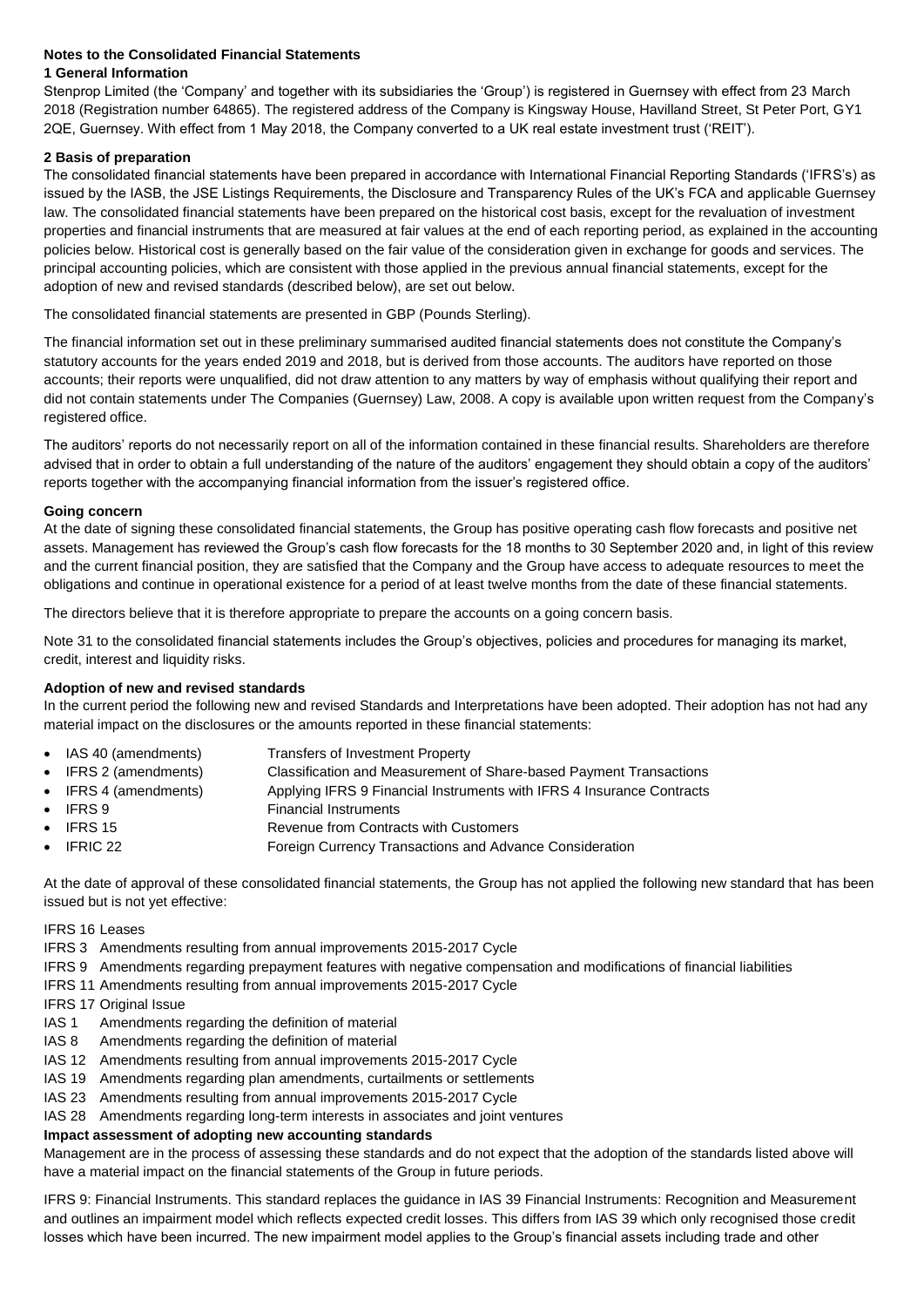receivables and cash and cash equivalents. It does not apply to financial liabilities as derivative financial instruments continue to qualify for designation as at fair value through profit and loss under IFRS 9.

Where applicable the Group has applied a simplified approach to recognise expected credit losses for current assets. There has been no material change in the classification and recognition of financial assets with no material quantitative impact due to the recognition of an expected credit loss, with no corresponding reduction in financial assets.

IFRS 15: Revenue from Contracts with Customers. This standard combines a number of previous standards, setting out a five-step model for the recognition of revenue as well as establishing principles for reporting useful information to users of financial statements about the nature, amount, timing and uncertainty of revenue. The standard applies to service charge income; car park income, performance and management fee income.

Rental income arising from the leasing of property continues to be within the scope of IAS 17. Management has assessed that the operating leases of the business are combined and have no separate performance obligations identifiable therein. In regard to management and performance fees, fees earned are based on investments with infinite lives and are not subject to claw-back on a cumulative basis. For these reasons the changes introduced by IFRS 15 have resulted in no qualitative changes to the revenue disclosure and have no quantitative impact on the consolidated financial statements of the Group.

IFRS 16: Leases. This standard does not impact the Group's financial position as a lessor or the Group's rental income from its investment properties. The standard requires lessees to recognise a right-of-use asset and related lease liability representing the obligation to make lease payments. Having reviewed the Group's operating leases, the most significant is the lease of office space at 180 Great Portland Street, London. The right-of-use asset and corresponding lease liability expected to be recognised is approximately £730,000 with the net impact on the income statement also being immaterial.

# **3 Significant accounting policies**

## **Basis of consolidation**

Consolidation of a subsidiary begins when the Group obtains control over the subsidiary and ceases when the Group loses control of the subsidiary. Specifically, the results of the subsidiaries acquired or disposed of during the period are included in the consolidated statement of comprehensive income from the date the Company gains control until the date when the Company ceases to control the subsidiary.

Profit or loss and each component of other comprehensive income are attributed to the owners of the Company and to the noncontrolling interests. Total comprehensive income of the subsidiaries is attributed to the owners of the Company and to the noncontrolling interests, even if this results in the non-controlling interests having a deficit balance.

Where necessary, adjustments are made to the financial statements of subsidiaries to bring the accounting policies used in line with the Group's accounting policies.

All intragroup assets and liabilities, equity, income, expenses and cash flows relating to transactions between the members of the Group are eliminated on consolidation.

When the Group loses control of a subsidiary, the gain or loss on disposal recognised in profit or loss is calculated as the difference between (i) the aggregate of the fair value of the consideration received and the fair value of any retained interest, and (ii) the previous carrying amount of the assets (including goodwill), less liabilities of the subsidiary and any non-controlling interests.

All amounts previously recognised in other comprehensive income in relation to that subsidiary are accounted for as if the Group had directly disposed of the related assets or liabilities of the subsidiary (i.e. reclassified to profit or loss or transferred to another category of equity as specified/permitted by applicable IFRS). The fair value of any investment retained in the former subsidiary at the date when control is lost is regarded as the fair value on initial recognition for subsequent accounting under IFRS 9 Financial Instruments or, when applicable, the costs on initial recognition of an investment in an associate or jointly controlled entity.

### **Joint ventures**

The Group's investment properties are typically held in property-specific special purpose vehicles ('SPVs'), which may be legally structured as joint ventures. In assessing whether a particular SPV is accounted for as a subsidiary or joint venture, the Group considers all of the contractual terms of the arrangement, including the extent to which the responsibilities and parameters of the venture are determined in advance of the joint venture agreement being agreed between the two parties. The Group will then consider whether it has the power to govern the financial and operating policies of the SPV, so as to obtain benefits from its activities, and the existence of any legal disputes or challenges to this control in order to conclude on the classification of the SPV as a joint venture or subsidiary undertaking. The Group considers this position with the evidence available at the time.

The consolidated financial statements account for interests in joint ventures using the equity method of accounting per IFRS 11.

### **Business combinations and asset acquisitions**

Business combinations are accounted for using the acquisition method and any excess of the purchase consideration over the fair value of the net assets acquired is initially recognised as goodwill and reviewed for impairment. Any discount received and/or acquisition costs are recognised in the consolidated income statement. Where an acquisition of properties held within a corporate structure is not judged to be an acquisition of a business, the transaction is accounted for as if the Group had acquired the underlying properties directly.

### **Revenue recognition**

The Group earns returns from investments in direct property assets and management fees. Revenue is recognised when it is probable that the economic benefits associated with the transaction will flow to the Group and the amount of revenue can be measured reliably.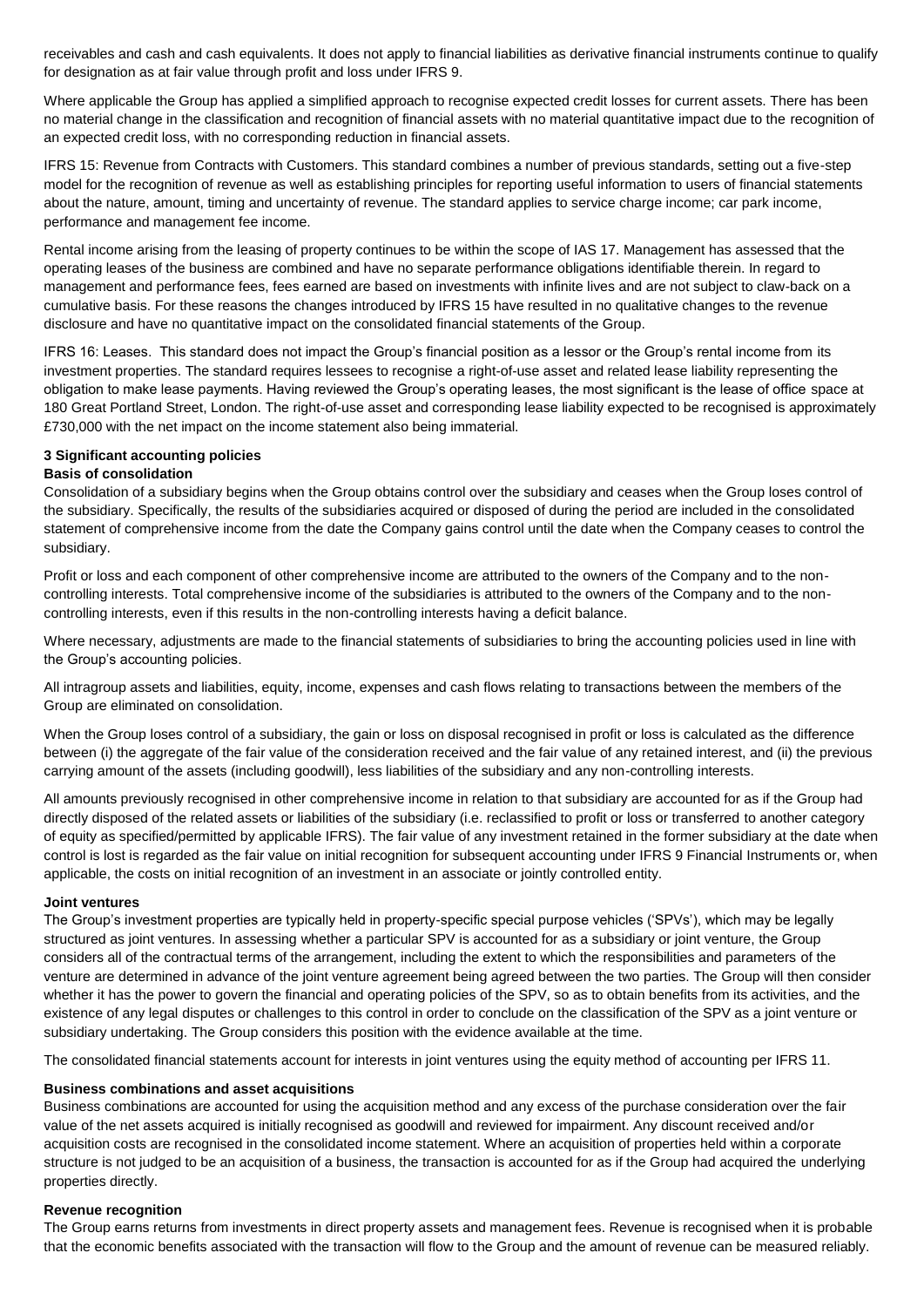Revenue includes amounts receivable in respect of property rental income and service charges earned in the normal course of business, net of sales-related taxes.

Rental income from operating leases is recognised on an accruals basis. A rent adjustment based on open market estimated rental value is recognised from the rent review date in relation to unsettled rent reviews. Where a significant rent-free period is included in a lease, the rental income forgone is allocated evenly over the period from the date of lease commencement to the expiry date of the lease.

Rental income from fixed and minimum guaranteed rent reviews is recognised on a straight-line basis over the entire lease term. Where such rental income is recognised ahead of the related cash flow, an adjustment is made to ensure the carrying value of the investment property, including the accrued rent, does not exceed the external valuation. Initial significant direct costs incurred in negotiating and arranging a new lease are amortised on a straight-line basis over the period from the date of lease commencement to the expiry date of the lease.

Where a lease incentive payment, or surrender premium is paid to enhance the value of a property, it is amortised on a straight-line basis over the period from the date of lease commencement to the expiry date of the lease. Upon receipt of a surrender premium for the early determination of a lease, the profit, net of dilapidations and non-recoverable outgoings relating to the lease concerned, is immediately reflected in income.

Contingent rents, such as turnover rents, rent reviews and indexation, are recorded as income in the periods in which they are earned.

Management fees are recognised in the income statement over time as performance obligations are satisfied.

Service charge income is recognised in the accounting period in which the services are rendered and the related property expenses are recognised in the period in which they are incurred.

### **Foreign currencies**

The individual financial statements of each Group company are presented in the currency of the primary economic environment in which it operates (its functional currency). For the purpose of the consolidated financial statements, the results and financial position are expressed in GBP Sterling, which is the functional currency of the Company and the presentational currency for the Group.

In preparing the financial statements of the individual companies, transactions in currencies other than the entity's functional currency (foreign currencies) are recognised at the rates of exchange prevailing on the dates of the transactions. At each statement of financial position date, monetary assets and liabilities that are denominated in foreign currencies are translated at the rates prevailing at that date. Non-monetary items carried at fair value that are denominated in foreign currencies are translated at the rates prevailing at the date when the fair value was determined. Non-monetary items that are measured in terms of historical cost in a foreign currency are not retranslated. Exchange differences are recognised in profit or loss for the period in which they arise.

For the purpose of presenting consolidated financial statements, the assets and liabilities of the Group's foreign operations are translated at exchange rates prevailing on the balance sheet date. Income and expense items are translated at the average exchange rates for the period. Exchange differences arising are recognised in other comprehensive income and accumulated in equity (attributed to non-controlling interests as appropriate).

### **Borrowing costs**

Interest costs are recognised in the consolidated statement of comprehensive income using the effective interest rate method.

Borrowing costs directly attributable to arranging finance are amortised over the facility term in the consolidated statement of comprehensive income.

#### **Current tax**

Tax currently payable is based on taxable profit for the year. The Group's liability for current tax is calculated using tax rates that have been enacted or substantively enacted by the balance sheet date.

#### **Deferred tax**

Deferred tax is recognised on temporary differences between the carrying amounts of assets and liabilities in the financial statements and the corresponding tax bases used in the computation of taxable profit.

Deferred tax assets are generally recognised for all deductible temporary differences to the extent that it is probable that taxable profits will be available against which those deductible temporary differences can be utilised. Such deferred tax assets and liabilities are not recognised if the temporary difference arises from goodwill or from the initial recognition (other than in a business combination) of other assets and liabilities in a transaction that affects neither the taxable profit nor the accounting profit.

Deferred tax liabilities are recognised for taxable temporary differences associated with investments in subsidiaries and associates, and interests in joint ventures, except where the Group is able to control the reversal of the temporary difference and it is probable that the temporary difference will not reverse in the foreseeable future. Deferred tax assets arising from deductible temporary differences associated with such investments and interests are only recognised to the extent that it is probable that there will be sufficient taxable profits against which to utilise the benefits of the temporary differences and they are expected to reverse in the foreseeable future.

The carrying amount of deferred tax assets is reviewed at the end of each reporting period and reduced to the extent that it is no longer probable that sufficient taxable profits will be available to allow all or part of the asset to be recovered. Deferred tax assets and liabilities are measured at the tax rates that are expected to apply in the period in which the liability is settled or the asset realised, based on tax rates (and tax laws) that have been enacted or substantively enacted by the end of the reporting period. The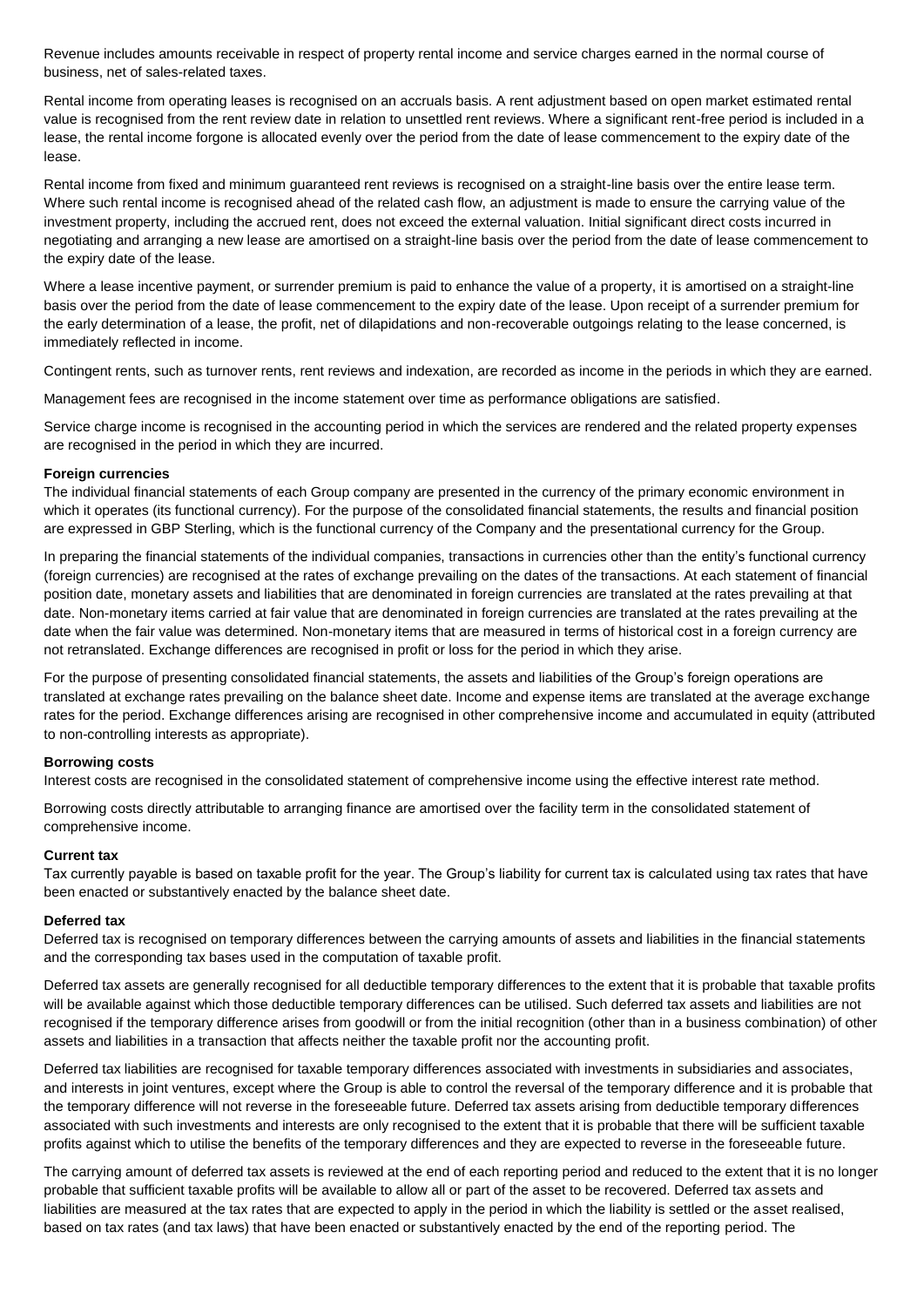measurement of deferred tax liabilities and assets reflects the tax consequences that would follow from the manner in which the Group expects, at the end of the reporting period, to recover or settle the carrying amount of its assets and liabilities.

Deferred tax assets and liabilities are offset when there is a legally enforceable right to set off current tax assets against current tax liabilities and when they relate to income taxes levied by the same taxation authority and the Group intends to settle its current tax assets and liabilities on a net basis.

#### **Non-controlling interest**

Non-controlling interests in the net assets (excluding goodwill) of consolidated subsidiaries are identified separately from the Group's equity therein. Non-controlling interests consist of the amount of those interests at the date of the original business combination and the non-controlling interests' share of the changes in equity since the date of the combination. Total comprehensive income is attributed to non-controlling interests even if this results in the non-controlling interests having a deficit balance.

### **Investment properties**

Properties held to earn rental income and/or capital appreciation are classified as investment properties. Investment properties comprise both freehold and long leasehold land and buildings.

Investment properties are recognised as assets when:

- it is probable that the future economic benefits that are associated with the investment property will flow to the Group;
- there are no material conditions precedent which could prevent completion; and
- the cost of the investment property can be measured reliably.

Investment properties are measured initially at cost, including related transaction costs. After initial recognition, investment properties are carried at fair value, determined by the directors and/or based on independent external appraisals.

The Group uses the valuations prepared by its independent valuers as the fair value of its investment properties. These valuations are undertaken in accordance with the appropriate sections of the current Practice Statements contained in the Royal Institution of Chartered Surveyors Valuation – Professional Standards ('Red Book'). This is an internationally accepted basis of valuation. The valuations are based upon assumptions including contractual and estimated rental values, future rental income, anticipated maintenance costs, future development costs and appropriate discount rates. The valuers also make reference to market evidence of transaction prices for similar properties.

The difference between the fair value of a property at the reporting date and its carrying amount prior to remeasurement is included in the consolidated statement of comprehensive income as a valuation surplus or deficit.

#### **Cash and cash equivalents**

Cash and cash equivalents in the balance sheet comprise cash at banks and short-term deposits with an original maturity of three months or less.

#### **Expenditure**

Expenses are accounted for on an accrual basis.

#### **Financial instruments**

A financial instrument is a contract that gives rise to a financial asset to one entity and a financial liability or equity instrument to another. The classification of financial assets and financial liabilities depends on the nature and purpose of the instrument and is determined at the time of initial recognition.

Financial assets and financial liabilities are initially measured at fair value. Transaction costs that are directly attributable to the acquisition or issue of financial assets and financial liabilities (other than financial assets at fair value through profit or loss ('FVTPL')) are added to or deducted from the fair value of the financial assets or financial liabilities, as appropriate, on initial recognition.

Transaction costs directly attributable to the acquisition of financial assets or financial liabilities at FVTPL are recognised immediately in the statement of comprehensive income.

In addition, for financial reporting purposes, fair value measurements are categorised into Level 1, 2 or 3 based on the degree to which the inputs to the fair value measurements are observable and the significance of the inputs to the fair value measurement in its entirety, which are described as follows:

Level 1 – Inputs are quoted prices (unadjusted) in active markets for identical assets or liabilities that the entity can access at the measurement date.

Level 2 – Inputs other than quoted prices included within Level 1, that are observable for the asset or liability, either directly or indirectly.

Level 3 – Inputs are unobservable inputs for the asset or liability.

#### **Financial assets**

The Group classifies its financial assets as either at fair value through profit and loss or amortised cost.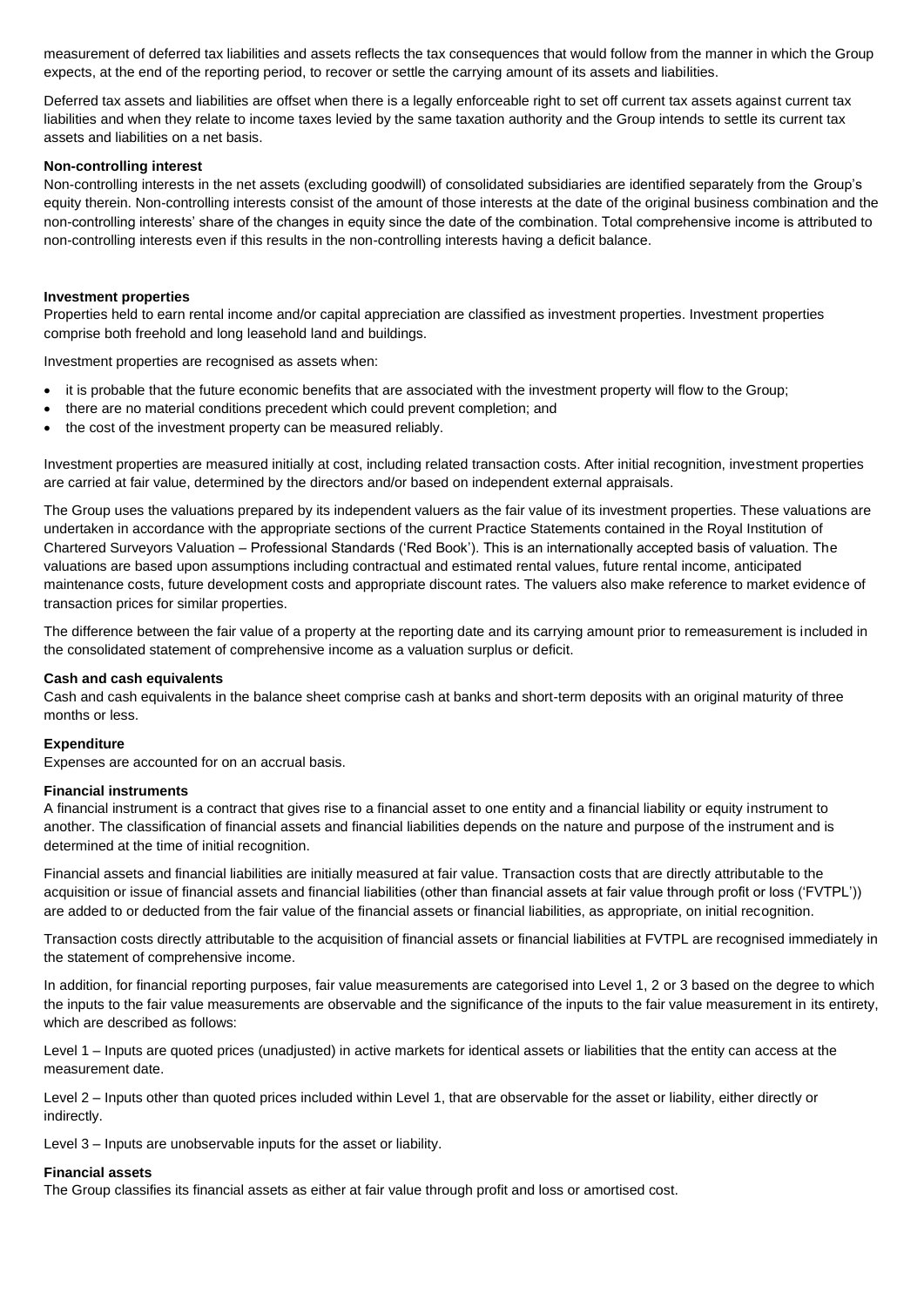The Group's financial assets classified at amortised cost are non-derivative financial assets with fixed or determinable payments that are not quoted in an active market. They include current assets with maturities or terms less than 12 months after the reporting date, as well as financial assets with maturities greater than 12 months after the reporting date, which are classified as non-current assets.

Financial assets, including those relating to the purchase of Stenprop shares (note 21), are measured at amortised cost using the effective interest method, less any loss allowance for expected credit losses (ECL) which are recognised in the statement of comprehensive income. The amount of expected credit loss is updated at each reporting date to reflect changes in credit risk since initial recognition of the respective financial instrument.

The effective interest rate is the rate that exactly discounts estimated future cash receipts excluding expected credit losses, through the expected life of the financial instrument, or, where appropriate, as shorter period, to the gross carrying amount of the financial instrument on initial recognition.

In the case of short-term trade receivables and other debtors the Group recognises lifetime ECL in accordance with the simplified approach under IFRS 9 Financial Instruments. The expected credit losses on these financial assets are estimated based on the Group's historical credit loss experience, adjusted for factors that are specific to the debtors, general economic conditions and an assessment of both the current and forecast direction of conditions at the reporting date.

The carrying amount of the financial asset is reduced by the ECL directly for all financial assets. When a trade receivable is considered uncollectable, it is written off against the ECL provision account. Changes in the ECL are recognised in the statement of comprehensive income in the period.

The Group derecognises a financial asset when the contractual rights to the cash flows from the asset have expired or have been transferred and the Group has transferred substantially all risk and rewards of ownership of the asset to another entity.

### **Financial liabilities and equity**

Debt and equity instruments are classified as either financial liabilities or as equity in accordance with the substance of the contractual agreement.

An equity instrument is any contract that evidences a residual interest in the assets of the Group after deducting all its liabilities. Ordinary shares are classed as equity. Equity instruments issued by the Group are recorded at the proceeds received, net of direct issue costs.

The Group's financial liabilities comprise interest-bearing borrowings, loans and payables and trade payables. Financial liabilities are recognised when the Group becomes party to the contractual provisions of the instrument. Financial liabilities are measured at amortised cost using the effective interest method. Trade and other payables are valued at their nominal value as the time value of money is immaterial for these current liabilities.

The Group derecognises financial liabilities when the Group's obligations are discharged, cancelled or they expire.

Interest rate swaps have been initially recognised at fair value, and subsequently remeasured at fair value through profit and loss in accordance with IFRS 9, Financial Instruments. They have been entered into in order to hedge against the exposure to variable interest rate loans as described in note 26. They have been valued by an independent valuer in line with internationally accepted practice.

A derivative with a positive fair value is recognised as a financial asset whereas a derivative with a negative fair value is recognised as a financial liability. A derivative is presented as a non-current asset or non-current liability if the remaining maturity of the instrument is more than 12 months and it is not expected to be realised or settled within 12 months. It is Group policy not to hedge account. Other derivatives are presented as current assets or current liabilities.

### **Non-current assets and disposal groups held for sale**

A non-current asset or a disposal group (comprising assets and liabilities) is classified as held for sale if their carrying amount is expected to be recovered or settled principally through sale rather than through continuing use. The asset or disposal group must be available for immediate sale, have the appropriate level of management commitment and the sale must be highly probable within one year of the reporting date. Investment properties included in the held for sale category continue to be measured in accordance with the accounting policy for investment properties.

#### **Segmental reporting**

An operating segment is a component of the Group that engages in business activities from which it may earn revenues and in respect of which it may incur expenses. An operating segment's operating results are reviewed regularly by the Chief Operating Decision Makers (the executive directors) to inform decisions about resources to be allocated to the segment and to assess its performance. Segmental financial information is available as disclosed in Note 5.

### **Dividends**

Dividends to the Group's ordinary shareholders are recognised when they are declared. This is when they are approved by the Board.

### **Earnings per share**

Earnings per share is calculated on the weighted average number of shares in issue in respect of the current period and is based on the profit attributable to the ordinary shareholders.

#### **Share-based payments**

### **Deferred Share Bonus Plan and Long term incentive plans**

Share options are granted to key management. The cost of equity-settled transactions is measured with reference to the fair value at the date at which they were granted. The Company accounts for the fair value of these options on a straight-line basis over the vesting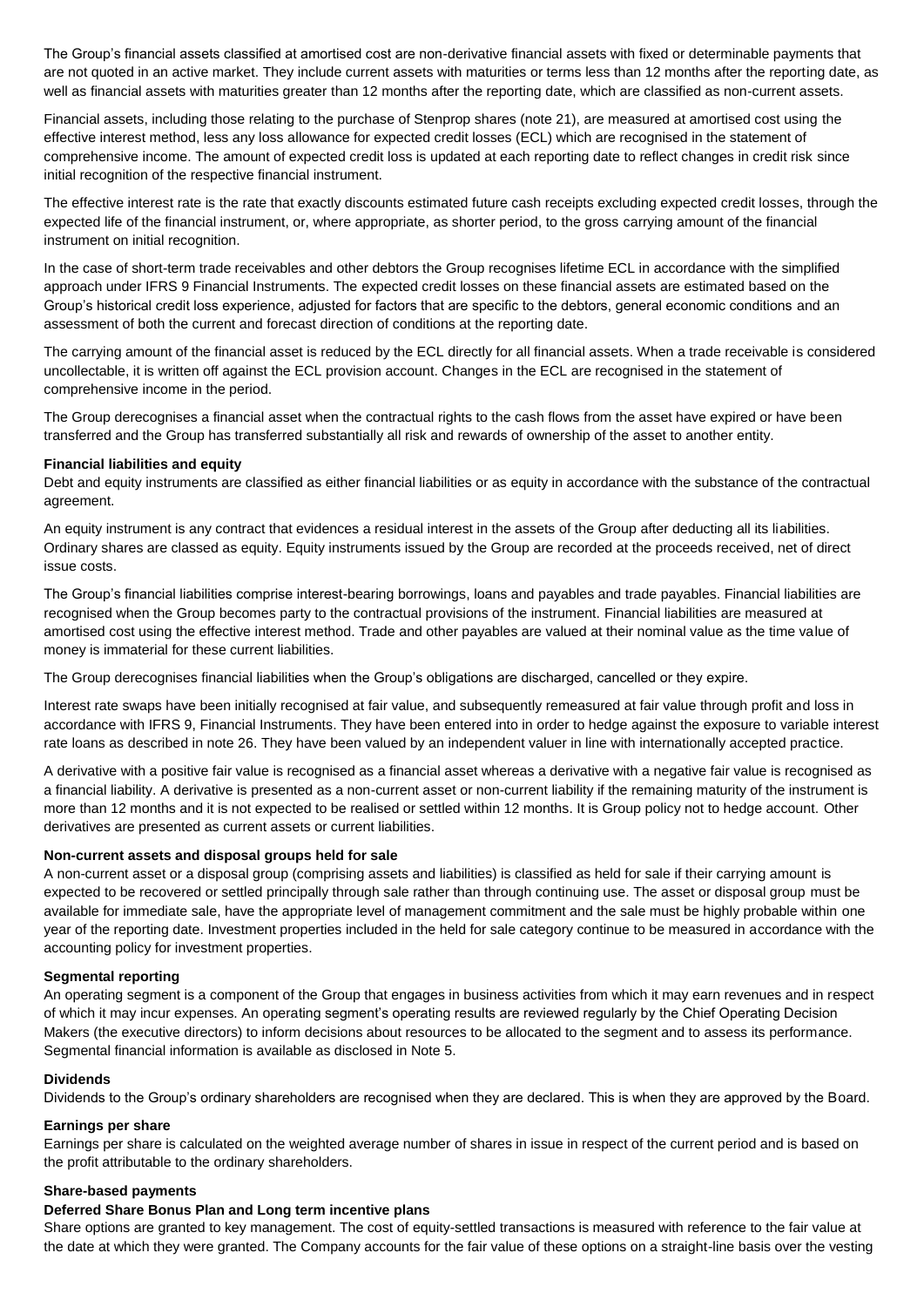period in the statement of comprehensive income, with a corresponding increase to the share-based payment reserve in equity. The cost to the Company is based on the Company's best estimate of the number of equity instruments that will ultimately vest.

Readers are referred to note 13: Share-based payments, where share-based payments are further disclosed.

### **Share Purchase Plan**

As part of the Group's previous remuneration policy, the Company awarded shares to qualifying participants, funded through the advance of loans to the participants. Loans advanced under the share purchase plan are interest-bearing at a rate equal to the average interest rate incurred by the Group from time to time. Interest is payable six monthly in arrears. Loans are repayable within 30 days of cessation of employment or loss of office (unless the participant ceases employment in circumstances beyond his or her control, in which case the loan is repayable within 12 months), and must in all circumstances be repaid in ten years. All dividends received by such employees (or his or her nominee) by virtue of their shareholding must first be utilised to discharge any interest outstanding in terms of the loan advanced in terms of the Share Purchase Plan.

The loans have full recourse to the participants and as such fall outside of the scope of IFRS 2 and are accounted for as financial instruments under IFRS 9. The participants must charge their shares by way of security for the loan. The loans have full recourse to the participants who waive all rights to compensation for any loss in relation to the Plan. No further awards will be made under the Share Purchase Plan.

### **Repurchase of share capital (Own Shares)**

Where share capital recognised as equity is repurchased, the amount of the consideration paid, including directly attributable costs, is recognised as a deduction from equity. Such shares may either be held as Own Shares (treasury shares) or cancelled. Where Own Shares are subsequently re-sold from treasury, the amount received is recognised as an increase in equity.

#### **4. Critical accounting judgements and key sources of estimation uncertainty**

The preparation of the consolidated financial statements in accordance with IFRS requires the use of certain critical accounting estimates. It also requires management to exercise judgement in the process of applying the Group's accounting policies. Although the estimates are based on management's best knowledge of the amount, events or actions, actual results may ultimately differ from those estimates.

The key assumptions concerning the future, and other key sources of estimation uncertainty at the end of the reporting year, that have a risk of causing a material adjustment to the carrying amounts of assets and liabilities within the next financial year, are discussed below.

### **Significant estimates**

### **Investment properties**

The Group's investment properties are stated at estimated fair value, determined by directors, based on an independent external appraisal. The valuation of the Group's property portfolio is inherently subjective due to a number of factors including the individual nature of each property, its location, expectation of future rentals and the discount yield applied to those cash flows. As a result, the valuations placed on the property portfolio are subject to a degree of uncertainty and are made on the basis of assumptions that may not prove to be accurate, particularly in years of volatility or low transaction flow in the market. The estimated market value may differ from the price at which the Group's assets could be sold at a particular time, since actual selling prices are negotiated between willing buyers and sellers. As a result, if the assumptions prove to be false, actual results of operations and realisation of net assets could differ from the estimates set forth in these financial statements, and the difference could be significant. Further details can be found in note 16.

#### **Deferred tax assets and liabilities**

Tax liabilities are recognised when it is considered probable that there will be a future outflow of funds to a taxing authority. In such cases, provision is made for the amount that is expected to be settled, where this can be reasonably estimated. This requires the application of judgement as to the ultimate outcome, which can change over time depending on facts and circumstances. A change in estimate of the likelihood of a future outflow and/or in the expected amount to be settled would be recognised in income in the period in which the change occurs. Deferred tax assets are recognised only to the extent it is considered probable that those assets will be recoverable. This involves an assessment of when those assets are likely to reverse, and a judgement as to whether or not there will be sufficient taxable profits available to offset the assets when they do reverse. This requires assumptions regarding future profitability and is therefore inherently uncertain. To the extent assumptions regarding future profitability change, there can be an increase or decrease in the amounts recognised in respect of deferred tax assets as well as in the amounts recognised in income in the period in which the change occurs. Deferred tax assets and liabilities are presented in note 30.

#### **Significant judgements**

#### **Assets held for sale**

The directors have disclosed one property which meets the criteria defined in IFRS 5: Assets held for sale and discontinued operations. Stenprop is committed to the disposal of the asset in line with its strategy to exit the Swiss market. In respect of this property, the final Swiss property at Lugano, the directors consider the exceptions permitted by IFRS 5:9 to apply in respect to the one-year requirement within which a sale should complete. This is due to the fact that during the one-year period, circumstances arose that were previously considered unlikely. As a result, the property which was previously classified as held for sale was not sold; however:

(i) during the initial one-year period the entity took action necessary to respond to the change in circumstances;

(ii) the property was still being marketed at a price that is reasonable, given the change in circumstances; and

(iii) all other criteria in paragraphs 7 and 8 of IFRS 5 are met.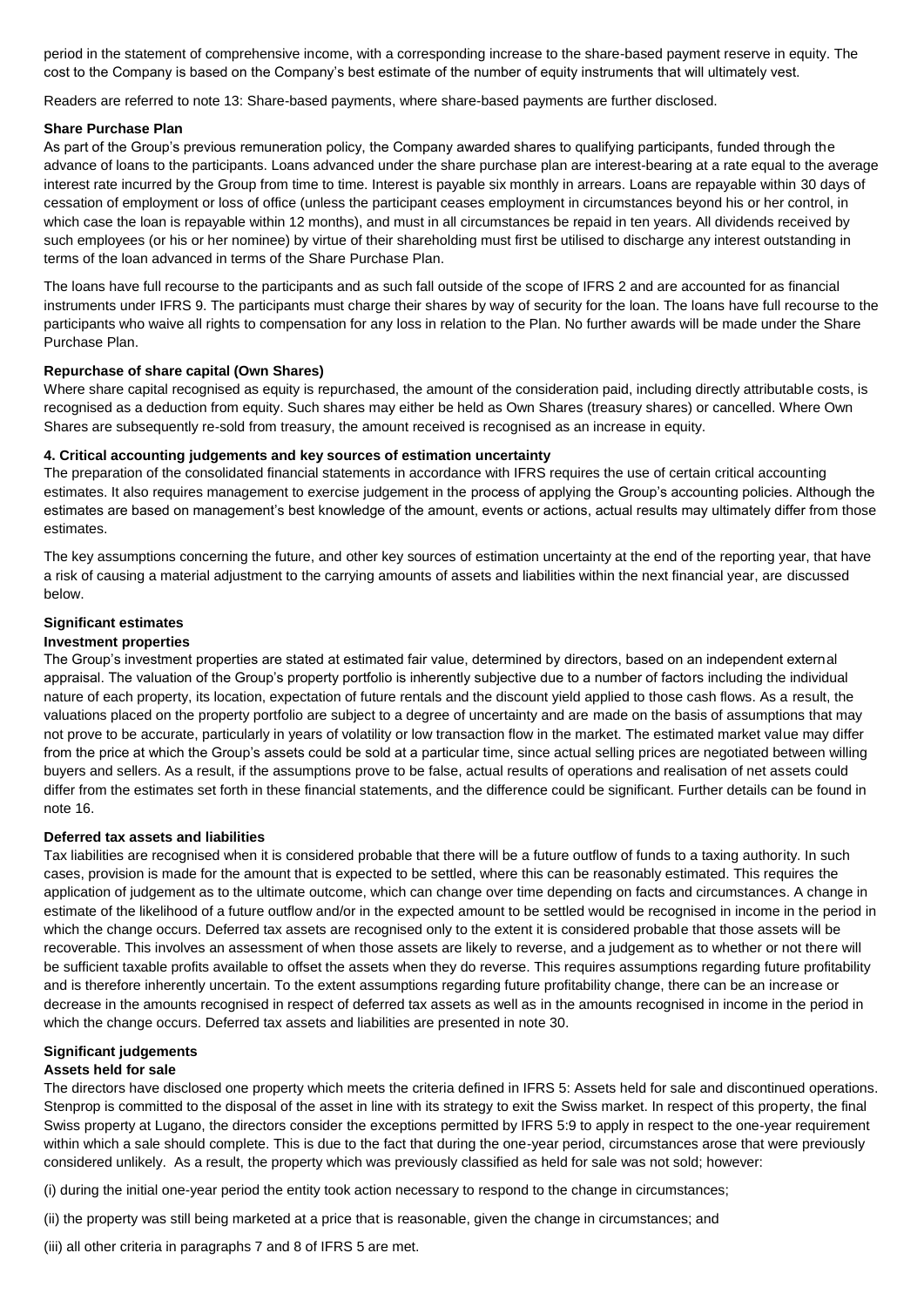The fair value has been determined by the directors, based on an independent external appraisal.

### **5 Operating segments**

The Group is focused on real estate investment in well-developed, large economies with established real estate markets. The investment portfolio is geographically distributed across Germany, the United Kingdom and Switzerland, with a further sub-division within the UK between multi-let industrial and non-multi-let industrial. Each segment derives its revenue from the rental of investment properties in the respective geographical regions.

Relevant financial information is set out below:

### **i) Information about reportable segments**

|                                                                    | Germany  | Continuing<br>operations<br><b>UK Non-</b> | <b>UK</b>                             | <b>Discontinued</b><br>operations |          |
|--------------------------------------------------------------------|----------|--------------------------------------------|---------------------------------------|-----------------------------------|----------|
|                                                                    |          | <b>Multi-let</b><br><b>Industrial</b>      | <b>Multi-let</b><br><b>Industrial</b> | <b>Switzerland</b>                | Total    |
|                                                                    | £'000    | £'000                                      | £'000                                 | £'000                             | £'000    |
| For the year ended 31 March 2019                                   |          |                                            |                                       |                                   |          |
| Net rental income                                                  | 11,038   | 10,591                                     | 12,101                                |                                   | 33,730   |
| Fair value movement on investment properties                       | (841)    | (2,045)                                    | (517)                                 |                                   | (3, 403) |
| Net (loss)/gain from fair value of financial liabilities           | (43)     | 64                                         | (1, 113)                              |                                   | (1,092)  |
| Income from associates                                             | 101      |                                            |                                       |                                   | 101      |
| Income from joint ventures                                         | 1,044    | 231                                        |                                       |                                   | 1,275    |
| Profit on disposal of subsidiaries                                 |          | 11,126                                     |                                       |                                   | 11,126   |
| Net finance costs                                                  | (1,719)  | (2,830)                                    | (3, 363)                              |                                   | (7, 912) |
| Operating costs                                                    | (722)    | (314)                                      | (605)                                 |                                   | (1,641)  |
| Net foreign exchange loss                                          | 46       |                                            |                                       |                                   | 46       |
| Other gains/(losses)                                               | 63       |                                            | (56)                                  |                                   | 7        |
| Loss for the year from discontinued operations (see note 20)       |          |                                            |                                       | (2, 323)                          | (2, 323) |
| Taxation                                                           | (2, 345) | (223)                                      | (149)                                 |                                   | (2,717)  |
| Total profit/(loss) per reportable segment                         | 6,622    | 16,600                                     | 6,298                                 | (2, 323)                          | 27,197   |
| As at 31 March 2019                                                |          |                                            |                                       |                                   |          |
| Investment properties                                              | 217,429  | 83,855                                     | 261,530                               |                                   | 562,814  |
| Investment in joint ventures                                       | 14,485   |                                            |                                       |                                   | 14,485   |
| Cash                                                               | 10,524   | 36,612                                     | 8,701                                 |                                   | 55,837   |
| Other                                                              | 14,762   | 517                                        | 4,401                                 |                                   | 19,680   |
| Assets classified as held for sale                                 |          | $\overline{\phantom{0}}$                   |                                       | 21,423                            | 21,423   |
| <b>Total assets</b>                                                | 257,200  | 120,984                                    | 274,632                               | 21,423                            | 674,239  |
| Borrowings - bank loans                                            | 108,579  | 38,910                                     | 97,601                                |                                   | 245,090  |
| Other                                                              | 14,813   | 3,711                                      | 9,417                                 |                                   | 27,941   |
| Liabilities directly associated with assets classified as held for |          |                                            |                                       |                                   |          |
| sale                                                               |          |                                            |                                       | 9,326                             | 9,326    |
| <b>Total liabilities</b>                                           | 123,392  | 42,621                                     | 107,018                               | 9,326                             | 282,357  |

|                                                              |                  | Continuing<br>operations<br>UK Non-            | UK                                             | <b>Discontinued</b><br>operations |                       |
|--------------------------------------------------------------|------------------|------------------------------------------------|------------------------------------------------|-----------------------------------|-----------------------|
|                                                              | Germany<br>£'000 | <b>Multi-let</b><br><b>Industrial</b><br>£'000 | <b>Multi-let</b><br><b>Industrial</b><br>£'000 | Switzerland<br>£'000              | <b>Total</b><br>£'000 |
| For the year ended 31 March 2018                             |                  |                                                |                                                |                                   |                       |
| Net rental income                                            | 11,589           | 14,628                                         | 6,644                                          |                                   | 32,861                |
| Fair value movement of investment properties                 | 23,969           | 448                                            | (4, 194)                                       |                                   | 20,223                |
| Net gain from fair value of financial liabilities            | 346              | 1,370                                          | 737                                            |                                   | 2,453                 |
| Income from associates                                       | 292              |                                                |                                                |                                   | 292                   |
| Income from joint ventures                                   | 4,678            | 2,880                                          |                                                |                                   | 7,558                 |
| Loss on disposal of subsidiaries                             |                  | (26)                                           |                                                |                                   | (26)                  |
| Net finance costs                                            | (2,081)          | (5,403)                                        | (1,713)                                        | —                                 | (9, 197)              |
| Operating costs                                              | (735)            | (853)                                          | (342)                                          |                                   | (1,930)               |
| Net foreign exchange loss                                    | (25)             | (321)                                          |                                                |                                   | (346)                 |
| Other gains                                                  |                  | 1,046                                          |                                                |                                   | 1,046                 |
| Loss for the year from discontinued operations (see note 20) |                  |                                                |                                                | (2,712)                           | (2,712)               |
| Taxation                                                     | (4, 325)         | 156                                            | (570)                                          |                                   | (4, 739)              |
| Total profit/(loss) per reportable segment                   | 33,708           | 13,925                                         | 562                                            | (2,712)                           | 45,483                |
| As at 31 March 2018                                          |                  |                                                |                                                |                                   |                       |
| Investment properties                                        | 221,354          | 166,400                                        | 147,755                                        |                                   | 535,509               |
| Investment in associates                                     | 303              |                                                |                                                |                                   | 303                   |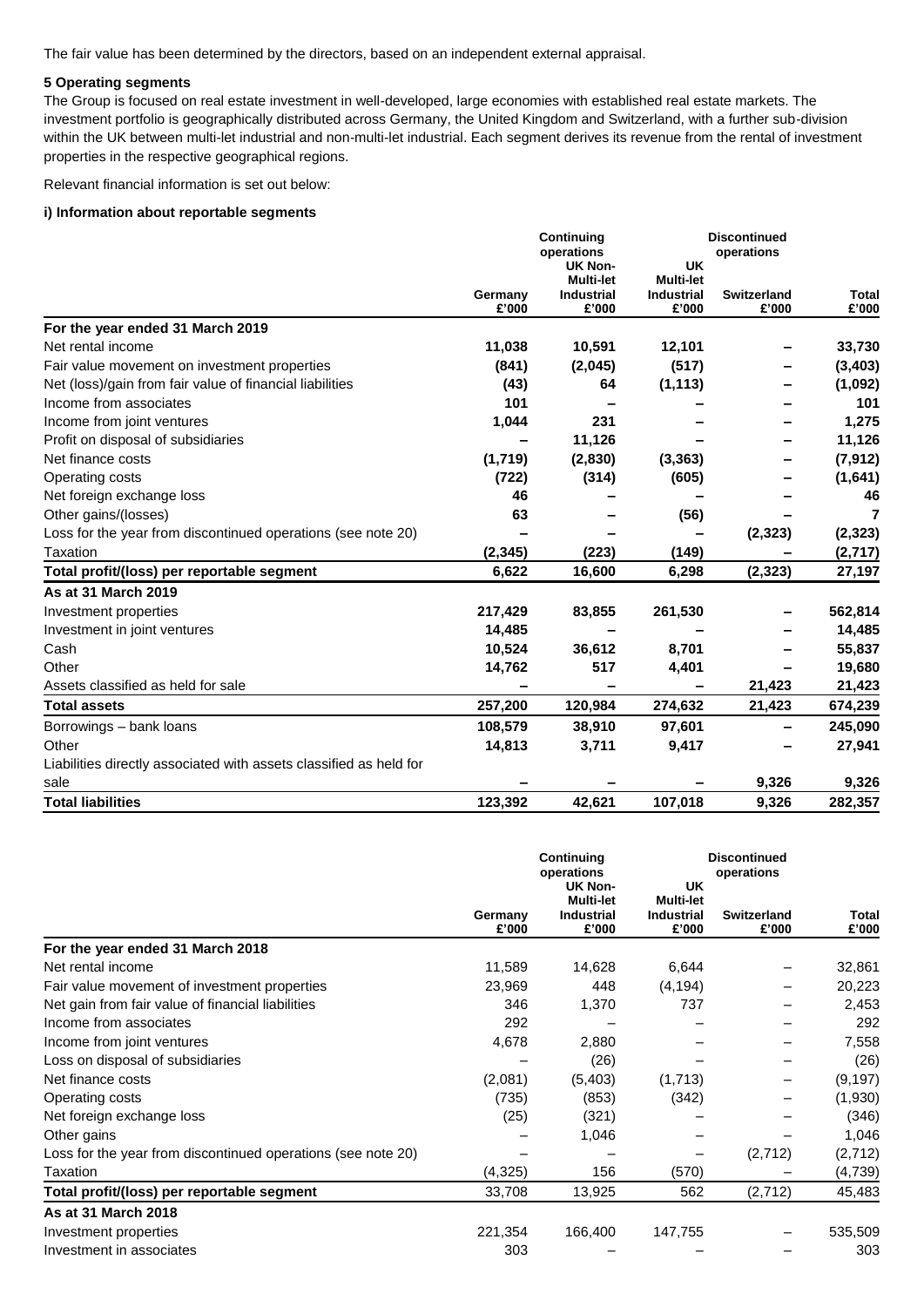| <b>Total liabilities</b>                                           | 138.241 | 76.476  | 83,046                   | 53,644                   | 351,407 |
|--------------------------------------------------------------------|---------|---------|--------------------------|--------------------------|---------|
| sale                                                               | 14,063  |         | -                        | 53.644                   | 67,707  |
| Liabilities directly associated with assets classified as held for |         |         |                          |                          |         |
| Other                                                              | 13.289  | 5,676   | 5,238                    | -                        | 24,203  |
| Borrowings - bank loans                                            | 110.889 | 70.800  | 77.808                   | -                        | 259.497 |
| <b>Total assets</b>                                                | 292.426 | 196.130 | 155.939                  | 94,875                   | 739,370 |
| Assets classified as held for sale                                 | 28,987  | 23,546  | $\overline{\phantom{m}}$ | 94,875                   | 147,408 |
| Other                                                              | 15,091  | 1.724   | 2,331                    | -                        | 19,146  |
| Cash                                                               | 12,074  | 4.460   | 5,853                    | -                        | 22,387  |
| Investment in joint ventures                                       | 14.617  |         |                          | $\overline{\phantom{0}}$ | 14.617  |

### **ii) Reconciliation of reportable segment profit or loss**

|                                                              | 31 March<br>2019<br>£'000 | 31 March<br>2018<br>£'000 |
|--------------------------------------------------------------|---------------------------|---------------------------|
| <b>Rental income</b>                                         |                           |                           |
| Net rental income for reported segments                      | 33,730                    | 32,861                    |
| Profit or loss                                               |                           |                           |
| Fair value movement of investment properties                 | (3, 403)                  | 20,223                    |
| Net (loss)/gain from fair value of financial liabilities     | (1,092)                   | 2,453                     |
| Income from associates                                       | 101                       | 292                       |
| Income from joint ventures                                   | 1,275                     | 7,558                     |
| Profit/(loss) on disposal of subsidiaries                    | 11,126                    | (26)                      |
| Finance costs                                                | (7, 912)                  | (9, 197)                  |
| Operating costs                                              | (1,641)                   | (1,930)                   |
| Net foreign exchange gain/(loss)                             | 46                        | (346)                     |
| Other gains                                                  | 7                         | 1,046                     |
| Loss for the year from discontinued operations (see note 20) | (2, 323)                  | (2,712)                   |
| Taxation                                                     | (2,717)                   | (4,739)                   |
| Total profit per reportable segments                         | 27,197                    | 45,483                    |
| Other profit or loss - unallocated amounts                   |                           |                           |
| Net management fee income                                    | 5,846                     | 5,092                     |
| Other income                                                 | 75                        |                           |
| Income from associates                                       |                           | 66                        |
| Income from joint ventures                                   | 331                       | 66                        |
| Interest received                                            | 17                        |                           |
| Finance costs                                                |                           | (290)                     |
| Tax, legal and professional fees                             | (2,740)                   | (295)                     |
| Audit fees                                                   | (261)                     | (194)                     |
| Administration fees                                          | (226)                     | (764)                     |
| Investment advisory fees                                     |                           | (73)                      |
| Non-executive directors costs                                | (203)                     | (405)                     |
| Staff remuneration costs                                     | (4, 275)                  | (3,375)                   |
| Other operating costs                                        | (1,862)                   | (1,255)                   |
| Net foreign exchange loss                                    | (148)                     | (145)                     |
| Other losses                                                 |                           | (3,500)                   |
| Taxation                                                     | 273                       | (110)                     |
| <b>Consolidated profit after taxation</b>                    | 24,024                    | 40,235                    |

Unallocated profit or loss amounts relate to management fee income and central costs incurred by the Group.

The terms of the Group's acquisition of the property management business of Stenham Group Limited ("SGL") in 2014 included provision for additional consideration to be paid to SGL by the Group arising from future performance fees earned by the Group.

During the year to 31 March 2019, a gross performance fee of £7,390,000 was received by the Group. Additional consideration of £3,695,000 was subsequently paid to SGL in accordance with the sale agreement.

In 2014 Paul Arenson and Patsy Watson each agreed with SGL to waive certain rights in return for an entitlement to receive from SGL 10% of any additional consideration received by SGL.

There are no further performance fees that may be receivable by the Group that would give rise to any further additional consideration payable to SGL.

### **iii) Reconciliation of reportable segment financial position**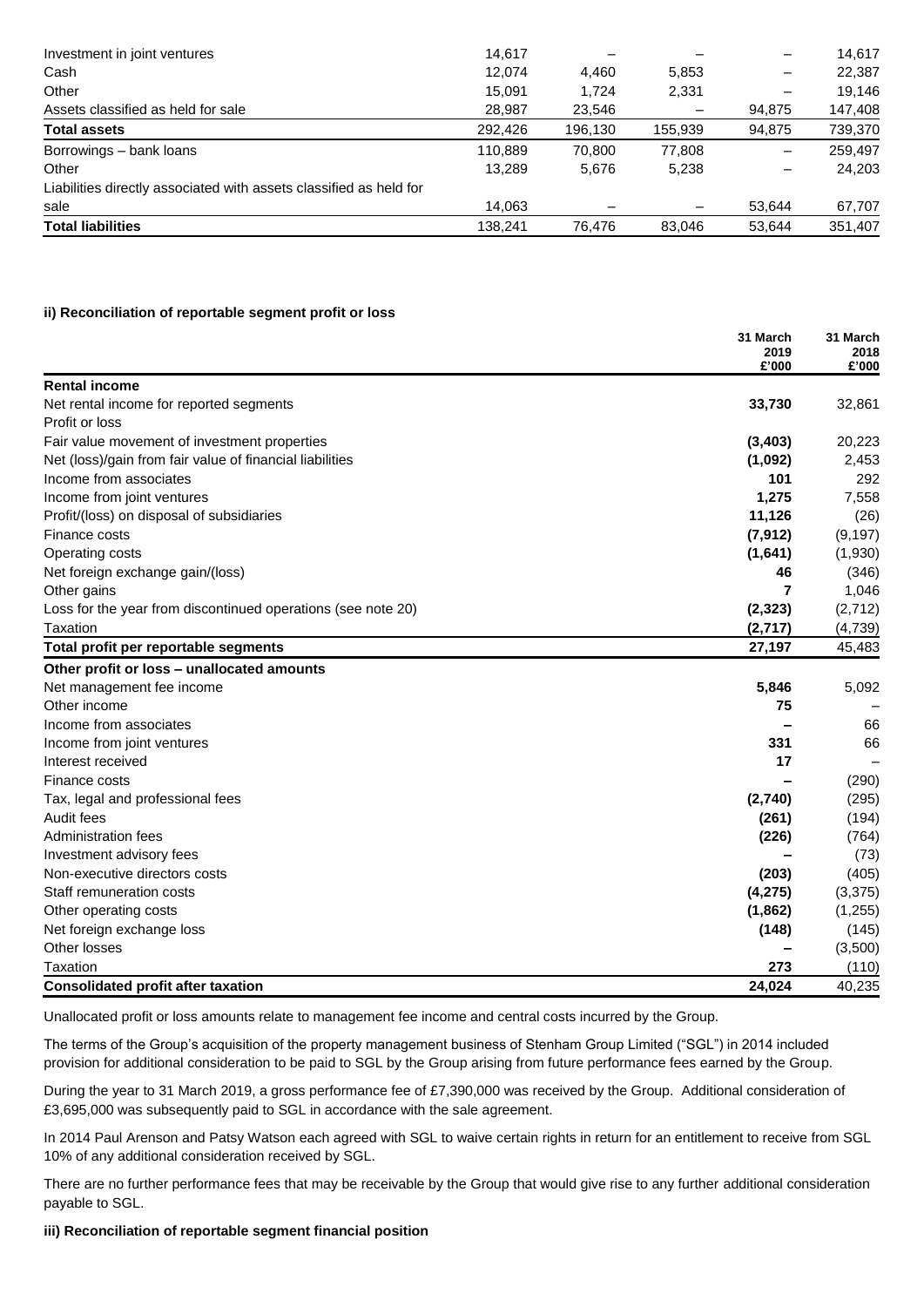|                                                                         | 31 March<br>2019<br>£'000 | 31 March<br>2018<br>£'000 |
|-------------------------------------------------------------------------|---------------------------|---------------------------|
| <b>ASSETS</b>                                                           |                           |                           |
| Investment properties                                                   | 562,814                   | 535,509                   |
| Investment in associates                                                |                           | 303                       |
| Investment in joint venture                                             | 14,485                    | 14,617                    |
| Cash                                                                    | 55,837                    | 22,387                    |
| Other                                                                   | 19,680                    | 19,146                    |
| Assets classified as held for sale                                      | 21,423                    | 147,408                   |
| Total assets per reportable segments                                    | 674,239                   | 739,370                   |
| Other assets - unallocated amounts                                      |                           |                           |
| Investment in joint ventures                                            | 57                        | 43                        |
| Cash                                                                    | 1,588                     | 2,162                     |
| Other                                                                   | 385                       | 3,391                     |
| Total assets per consolidated statement of financial position           | 676,269                   | 744,965                   |
| <b>LIABILITIES</b>                                                      |                           |                           |
| Borrowings - bank loans                                                 | 245,090                   | 259,497                   |
| Other                                                                   | 27,941                    | 24,203                    |
| Liabilities directly associated with assets classified as held for sale | 9,326                     | 67,707                    |
| Total liabilities per reportable segments                               | 282,357                   | 351,407                   |
| Other liabilities - unallocated amounts                                 |                           |                           |
| Other                                                                   | 1,692                     | 3,289                     |
| Total liabilities per consolidated statement of financial position      | 284.049                   | 354,696                   |

## **6 Net rental income**

|                                              | 31 March<br>2019<br>£'000 | 31 March<br>2018<br>£'000 |
|----------------------------------------------|---------------------------|---------------------------|
| Rental income                                | 38,428                    | 40,293                    |
| Other income – tenant recharges              | 7,064                     | 7,413                     |
| Other income                                 | 1,078                     | 806                       |
| Discontinued operations adjustment (note 20) | (2,068)                   | (6, 163)                  |
| <b>Rental income</b>                         | 44,502                    | 42,349                    |
| Direct property costs                        | (11, 383)                 | (11,262)                  |
| Discontinued operations adjustment (note 20) | 786                       | 1,774                     |
| <b>Property expenses</b>                     | (10,597)                  | (9,488)                   |
| Total net rental income                      | 33,905                    | 32,861                    |

## **7 Operating costs**

|                                              | 31 March<br>2019 | 31 March<br>2018 |
|----------------------------------------------|------------------|------------------|
|                                              | £'000            | £'000            |
| Tax, legal and professional fees             | 3,767            | 2,402            |
| Audit fees                                   | 263              | 226              |
| Interim review fees                          | 30               | 30               |
| Administration fees                          | 531              | 553              |
| Investment advisory fees                     | 319              | 431              |
| Non-executive directors costs                | 203              | 405              |
| Staff remuneration costs                     | 3,545            | 3,098            |
| Share-based payments                         | 730              | 277              |
| Other operating costs                        | 2,095            | 1,466            |
| Discontinued Operations Adjustment (note 20) | (225)            | (598)            |
|                                              | 11,258           | 8,290            |

The increase in tax, legal and professional fees is driven by the costs associated with London listing and conversion to REIT status of £0.9 million and costs of £1.2 million associated with the aborted acquisition of a material multi-let industrials portfolio.

Share-based payments of £730,000 (2018: £277,000) relates to the equity-settled incentive schemes operated by the Group. As at 31 March 2019 the Group's equity reserve held £1.8 million (March 2018: £1.1 million) in relation to the schemes after the exercise of options at fair value of £65,000 (2018: £16,000) during the period.

### **8 Employees' and directors' emoluments**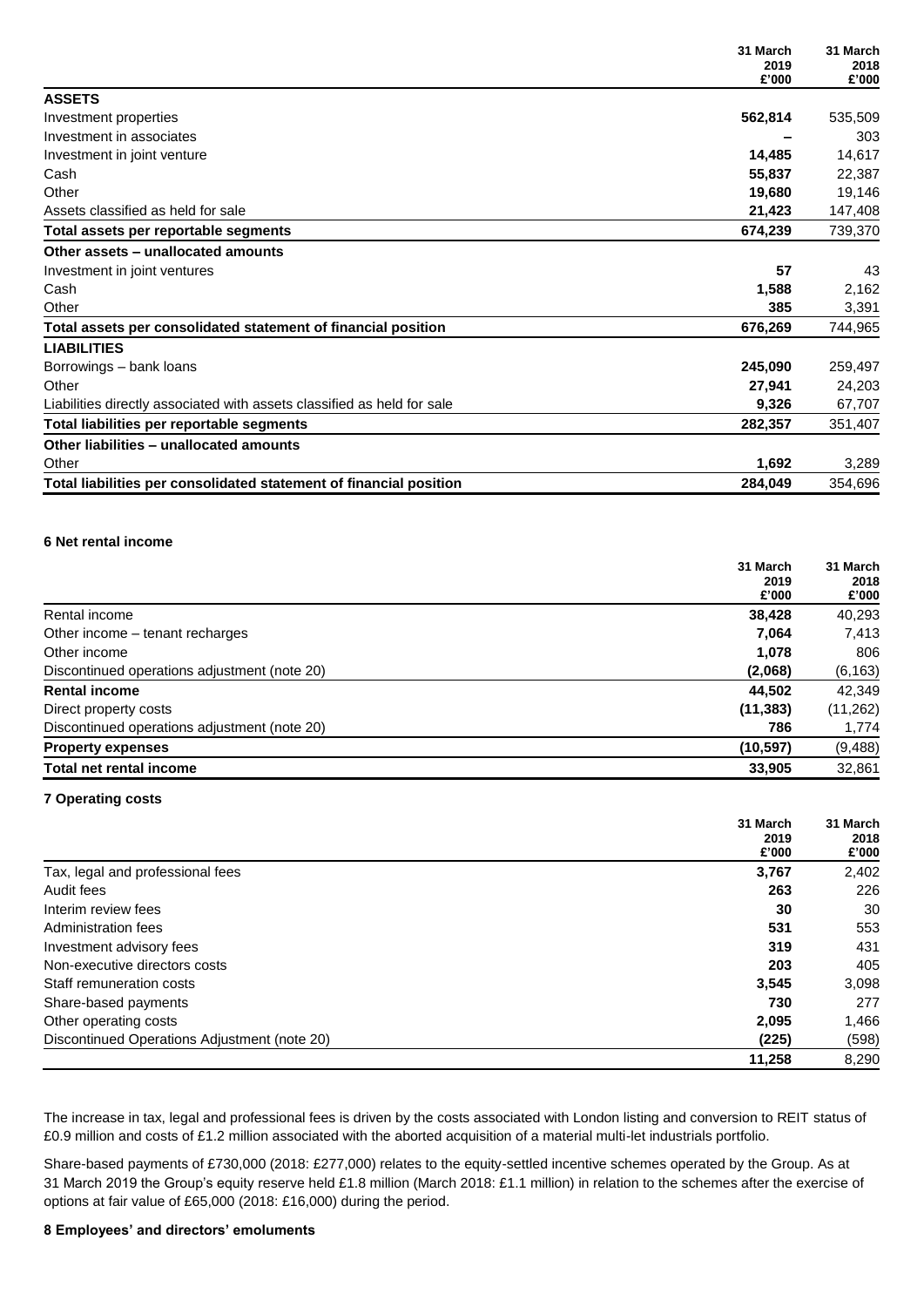The Group had 23 employees at 31 March 2019 (2018: 20). The aggregate remuneration paid to employees during the period, including that to executive directors, was:

|                                               | 31 March<br>2019<br>£'000 | 31 March<br>2018<br>£'000 |
|-----------------------------------------------|---------------------------|---------------------------|
| Wages and salaries (including key management) | 3,158                     | 2,760                     |
| Social security costs                         | 218                       | 201                       |
| Pension costs                                 | 169                       | 137                       |
| Share-based payments                          | 730                       | 277                       |
|                                               | 4,275                     | 3.375                     |

As at 31 March 2019, the Group had seven directors (2018: six). The directors of the Company during the financial year and at the date of this report were as follows:

| Non-executive directors                                                                                                                     | Appointed  | Change in appointment |
|---------------------------------------------------------------------------------------------------------------------------------------------|------------|-----------------------|
| S Ball                                                                                                                                      | 02/10/2014 | resigned 05/01/2018   |
| P Miller                                                                                                                                    | 14/09/2016 |                       |
| W Lawlor                                                                                                                                    | 05/04/2017 |                       |
| R Grant (chairman)                                                                                                                          | 01/05/2018 |                       |
| P Holland                                                                                                                                   | 01/05/2018 |                       |
|                                                                                                                                             |            |                       |
| $\overline{\phantom{a}}$<br>the contract of the contract of the contract of the contract of the contract of the contract of the contract of |            |                       |

| <b>Executive directors</b> | Appointed  | Change in appointment |
|----------------------------|------------|-----------------------|
| P Arenson (CEO)            | 02/10/2014 |                       |
| N Marais                   | 02/10/2014 | resigned 01/05/2018   |
| P Watson (CFO)             | 02/10/2014 |                       |
| J Carey                    | 01/05/2018 |                       |

Emoluments paid to executive and non-executive directors are summarised below:

|                            | <b>Basic</b><br>salary<br>£'000 | <b>Pension</b><br>£'000 | Other<br>benefits <sup>^</sup><br>£'000 | Cash<br>bonus<br>£'000 | Vested<br>share<br>options<br>£'000 | <b>Total</b><br>remuneration<br>31 March<br>2019<br>£'000 |
|----------------------------|---------------------------------|-------------------------|-----------------------------------------|------------------------|-------------------------------------|-----------------------------------------------------------|
| <b>Executive directors</b> |                                 |                         |                                         |                        |                                     |                                                           |
| P Arenson                  | 268                             | 27                      | $\mathbf{2}$                            | 156                    | 83                                  | 536                                                       |
| N Marais*                  | 11                              |                         | $\overline{\phantom{0}}$                | 3                      | 6                                   | 21                                                        |
| P Watson                   | 258                             | 26                      | $\overline{\phantom{0}}$                | 150                    | 80                                  | 514                                                       |
| J Carey*                   | 236                             | 24                      |                                         | 103                    | 55                                  | 419                                                       |
|                            | 773                             | 78                      | 3                                       | 412                    | 224                                 | 1,490                                                     |

|                            | Basic<br>salary<br>£'000 | Pension<br>£'000 | Other<br>benefits <sup>^</sup><br>£'000 | Cash<br>bonus<br>£'000 | Vested<br>share<br>options<br>£'000 | <b>Total</b><br>remuneration<br>31 March<br>2018<br>£'000 |
|----------------------------|--------------------------|------------------|-----------------------------------------|------------------------|-------------------------------------|-----------------------------------------------------------|
| <b>Executive directors</b> |                          |                  |                                         |                        |                                     |                                                           |
| P Arenson                  | 260                      | 26               |                                         | 118                    | 40                                  | 445                                                       |
| N Marais                   | 130                      | 13               |                                         | 32                     | 12                                  | 189                                                       |
| P Watson                   | 250                      | 25               |                                         | 95                     | 32                                  | 402                                                       |
|                            | 640                      | 64               | ว<br>٠J                                 | 245                    | 84                                  | 1,036                                                     |

^ Other benefits relates to the provision of private medical insurance.

\* Remuneration covers the period of directorship.

|                                                              | 31 March<br>2019 | 31 March<br>2018 |
|--------------------------------------------------------------|------------------|------------------|
|                                                              | £'000            | £'000            |
| <b>Non-executive directors</b>                               |                  |                  |
| S Ball – paid to Sphere Management Limited                   | 4                | 50               |
| M Yachad - paid to Peregrine SA Holdings Proprietary Limited |                  | 21               |
| R Grant                                                      | 53               |                  |
| P Holland                                                    | 39               |                  |
| P Miller                                                     | 40               | 44               |
| W Lawlor - paid to Ferryman Capital Partners (Pty) Limited   | 39               | 28               |
| Share-based payments                                         |                  | 262              |
|                                                              | 175              | 405              |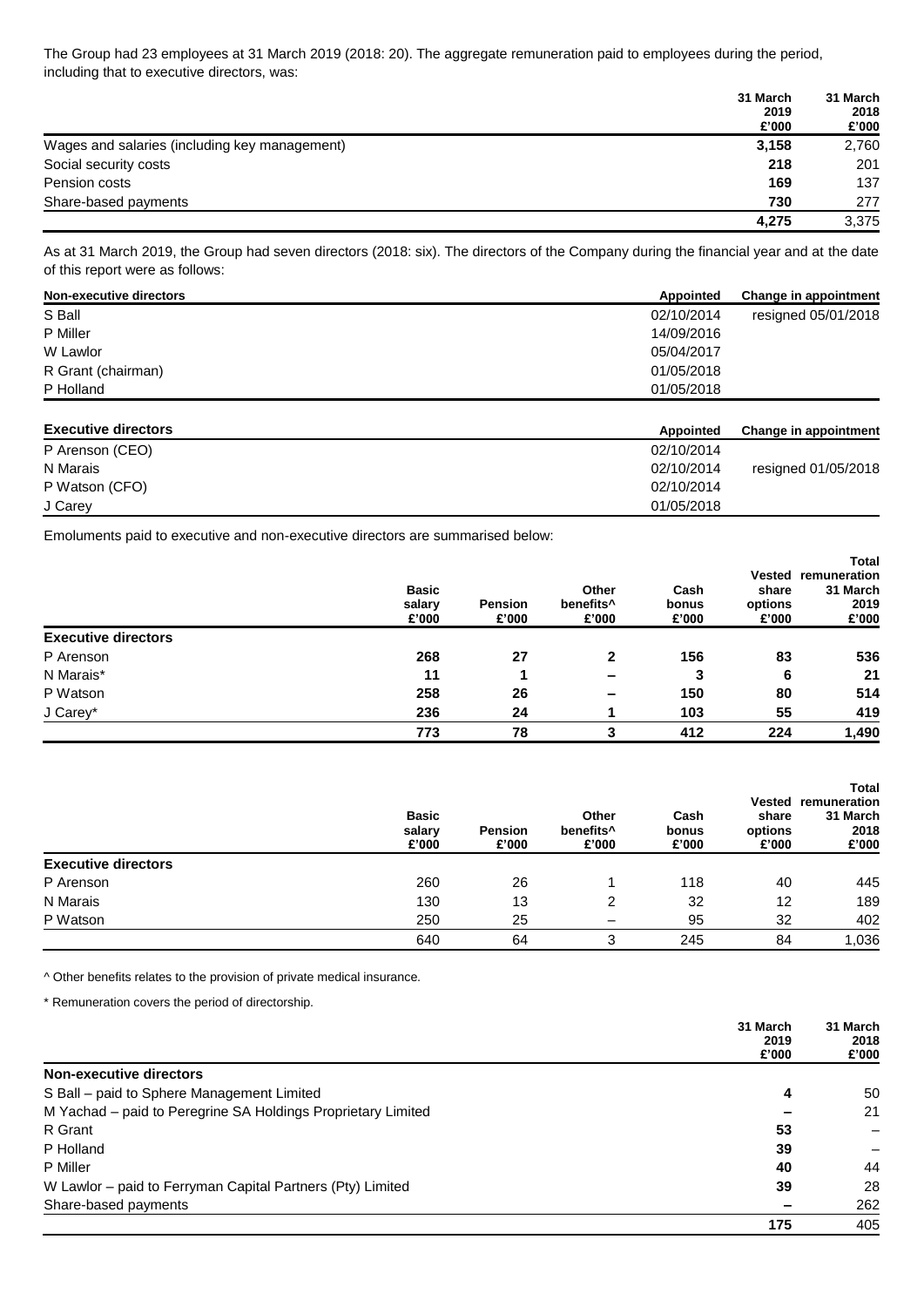The above non-executive fees include all management, consulting, technical or other fees paid for such services rendered, including payments to management companies.

The Group's share-based payments comprise the Deferred Share Bonus Plan ('STIP') and the Long-Term Incentive Plan ('LTIP') for executive directors and senior management respectively, and various share option schemes.

The Company measures the fair value of these options at grant date and accounts for the cost over the vesting period in the income statement, with a corresponding increase to the share-based payment reserve. The cost is based on the quantity of shares that are likely to vest taking into account expected performance against the relevant performance targets, where applicable, and service periods. Share-based awards and the respective vesting dates are further detailed in note 13.

On 5 June 2019, the board of directors, on the recommendation of the remuneration committee, approved the following:

|                            | Bonuses in respect of the year ended 31 March 2019 |                    |                    |                |                         |
|----------------------------|----------------------------------------------------|--------------------|--------------------|----------------|-------------------------|
|                            |                                                    | <b>Deferred</b>    |                    |                | <b>LTIP</b> for         |
|                            |                                                    | <b>Share Bonus</b> | Number of          | executive      | Number of               |
|                            | Cash bonus                                         |                    | Plan share options |                | directors share options |
| <b>Executive directors</b> | £'000                                              | £'000              | (estimated)        | £'000          | (estimated)             |
| P Arenson                  | 161                                                | 159                | 140.500            | 549            | 486,000                 |
| P Watson                   | 155                                                | 153                | 135.100            | $\blacksquare$ |                         |
| J Carey*                   | 142                                                | 140                | 123.800            | 528            | 467,100                 |
|                            | 458                                                | 452                | 399.400            | 1.077          | 953,100                 |

\* Remuneration covers the period of directorship.

On 6 June 2018, the board of directors, on the recommendation of the remuneration committee, approved the following:

|                            |            | Bonuses in respect of the year ended 31 March 2018 |                     |                  |                     |  |
|----------------------------|------------|----------------------------------------------------|---------------------|------------------|---------------------|--|
|                            |            | <b>Deferred</b>                                    |                     | <b>LTIP</b> for  |                     |  |
|                            |            | <b>Share Bonus</b>                                 |                     | <b>Executive</b> |                     |  |
|                            | Cash bonus | Plan                                               | Number of           | directors        | Number of           |  |
| <b>Executive directors</b> | £'000      |                                                    | £'000 share options |                  | £'000 share options |  |
| P Arenson                  | 156        | 125                                                | 113,800             | 536              | 487,096             |  |
| N Marais                   | 33         | 20                                                 | 18.363              | 105              | 95,816              |  |
| P Watson                   | 150        | 120                                                | 109.381             | 515              | 468,182             |  |
|                            | 339        | 265                                                | 241.544             | 1,156            | 1,051,094           |  |

#### **Directors' interests – beneficial direct and indirect holdings in the Company**

As at 31 March 2019:

|                    | <b>Direct</b><br>number<br>of shares | % of shares                  | <b>Indirect</b><br>number of<br>shares | % of share<br>in issue | Number of<br>share<br>options held | % of shares |
|--------------------|--------------------------------------|------------------------------|----------------------------------------|------------------------|------------------------------------|-------------|
| P Arenson (CEO)    |                                      | $\sim$                       | 13,387,114                             | 4.48%                  | 1,601,293                          | 0.54%       |
| P Watson (CFO)     | $\overline{\phantom{0}}$             | $\overline{\phantom{0}}$     | 4.548.618                              | 1.52%                  | 1,491,330                          | 0.50%       |
| W Lawlor           | $\overline{\phantom{0}}$             | $\qquad \qquad \blacksquare$ | 1.208.669                              | 0.40%                  | 2,000,000                          | 0.67%       |
| P Miller           | 21,898                               | $0.01\%$                     |                                        |                        |                                    |             |
| R Grant (chairman) | 100.000                              | 0.03%                        |                                        |                        |                                    |             |
| J Carey            | $\overline{\phantom{0}}$             | $\overline{\phantom{0}}$     | 3.271.923                              | 1.10%                  | 1,016,973                          | 0.34%       |
| P Holland          | 24.999                               | 0.01%                        |                                        |                        |                                    |             |

The above directors' interests have not changed from 31 March 2019 to the date of the signing of these financial statements.

As at 31 March 2018:

|                   | <b>Direct</b><br>number of<br>shares | % of shares | <b>Indirect</b><br>number of<br>shares | % of shares<br>in issue | Number of<br>share<br>options held | % of shares |
|-------------------|--------------------------------------|-------------|----------------------------------------|-------------------------|------------------------------------|-------------|
| P Arenson (CEO)   |                                      | $-$         | 12,523,096                             | 4.29                    | 959,531                            | 0.33        |
| P Watson (CFO)    |                                      |             | 4,364,027                              | 1.50                    | 887,722                            | 0.30        |
| W Lawlor          |                                      |             | 1,154,100                              | 0.40                    | 2,000,000                          | 0.69        |
| N Marais          |                                      |             | 280,600                                | 0.10                    | 12.632                             |             |
| S Ball (chairman) |                                      | -           | 250,000                                | 0.09                    |                                    |             |
| P Miller          |                                      |             | 21.898                                 | 0.01                    |                                    |             |

### **9 Finance costs**

|                                | 31 March<br>2019<br>£'000 | 31 March<br>2018<br>£'000 |
|--------------------------------|---------------------------|---------------------------|
| <b>Bank interest</b>           | (7,898)                   | (9, 443)                  |
| Amortisation of facility costs | (609)                     | (1,087)                   |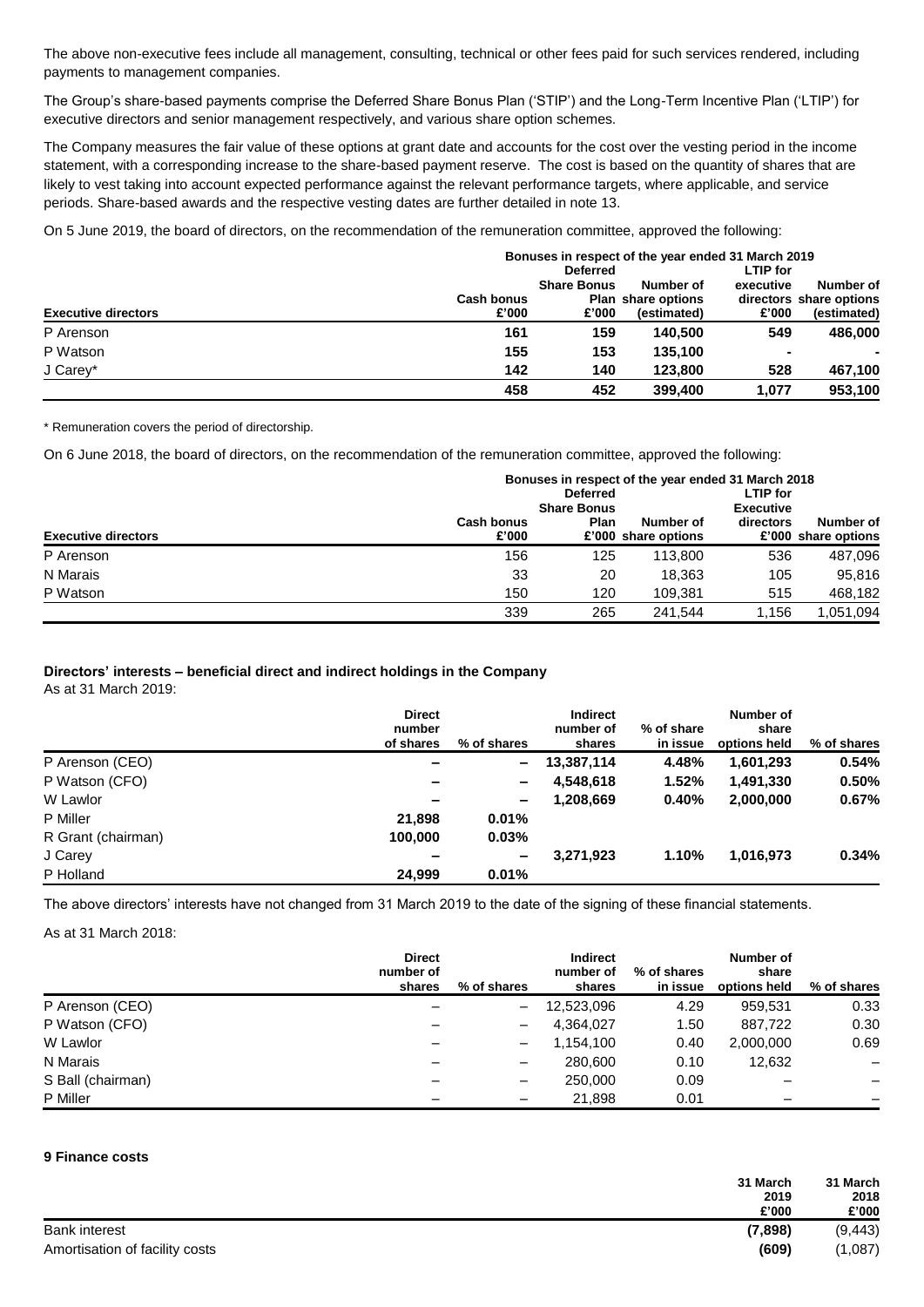| Discontinued<br>(note 20)<br>: Adiustment<br>Operations | 256             | 687 |
|---------------------------------------------------------|-----------------|-----|
| <b>Net finance costs</b>                                | 25 <sub>1</sub> | 843 |

## **10 Taxation**

### **Real Estate Investment Trust regime (REIT regime)**

The Company converted to UK REIT status on 1 May 2018. As a member of the REIT regime, profits from its UK property rental business are tax exempt. The REIT regime only applies to certain property-related profits and has several criteria which have to be met. The main criteria are:

– the assets of the property rental business must be at least 75% of the Group's assets;

– the profit from the tax-exempt property rental business must exceed 75% of the Group's total profit; and

– at least 90% of the Group's profit from the UK property rental business must be paid as dividends.

The Company continues to meet these conditions and management intends that Stenprop should continue as a REIT for the foreseeable future.

#### **(i) Tax recognised in statement of comprehensive income**

| Total tax expense                                | 2.443                     | 4.849                     |
|--------------------------------------------------|---------------------------|---------------------------|
| Discontinued Operations Adjustment (see note 20) | 429                       | 235                       |
| Deferred tax (see note 30)                       | (1,638)                   | 3,260                     |
| Income tax in respect of current year            | 3.652                     | 1.354                     |
|                                                  | 31 March<br>2019<br>£'000 | 31 March<br>2018<br>£'000 |

No tax was recognised on other comprehensive income during the period (2018: Nil).

- Germany: 15.825%
- United Kingdom: 19%
- Switzerland (depending on the district in which the property is situated): average rate of 19.6%.

### **(ii) Reconciliation of tax charge for the year**

|                                                                                                | 31 March<br>2019<br>£'000 | 31 March<br>2018<br>£'000 |
|------------------------------------------------------------------------------------------------|---------------------------|---------------------------|
| Profit before taxation on continuing operations                                                | 28,790                    | 47,796                    |
| Expected tax charge on ordinary activities at the standard rate of taxation of 19% (2018: Nil) | 5,470                     |                           |
| Revaluation loss not taxable                                                                   | 854                       |                           |
| Gains on disposal of subsidiary not taxable                                                    | (2, 114)                  |                           |
| Income not taxable                                                                             | (946)                     |                           |
| UK REIT tax exemption                                                                          | (2,621)                   |                           |
| Expenditure not allowed for income tax purposes                                                | 165                       |                           |
| Tax losses                                                                                     | 723                       |                           |
| Effect of tax rates in other jurisdictions                                                     | (452)                     | 563                       |
| Other                                                                                          | 884                       |                           |
| Total income tax charge                                                                        | 1,963                     | 563                       |

Tax charged in the prior year was nil due to Stenprop's management and control residing in Guernsey. Following it conversion to a UK REIT, Stenprop has moved the management and control to the UK.

### **11 Dividends**

|                                                                      | 31 March<br>2019<br>£'000 | 31 March<br>2018<br>£'000 |
|----------------------------------------------------------------------|---------------------------|---------------------------|
| Amounts recognised as distributions to equity holders in the period: |                           |                           |
| Final dividend for the prior year                                    | 11.281                    | 11.047                    |
| Interim dividend for the current year                                | 9.542                     | 11,308                    |
| <b>Total dividends</b>                                               | 20.823                    | 22,355                    |

On 7 June 2018, the directors of the Company declared a final dividend of 4.00 pence per share in respect of the year ended 31 March 2018 equating to £11.3 million (2018: £11 million). This was paid in cash on 17 August 2018. An interim dividend of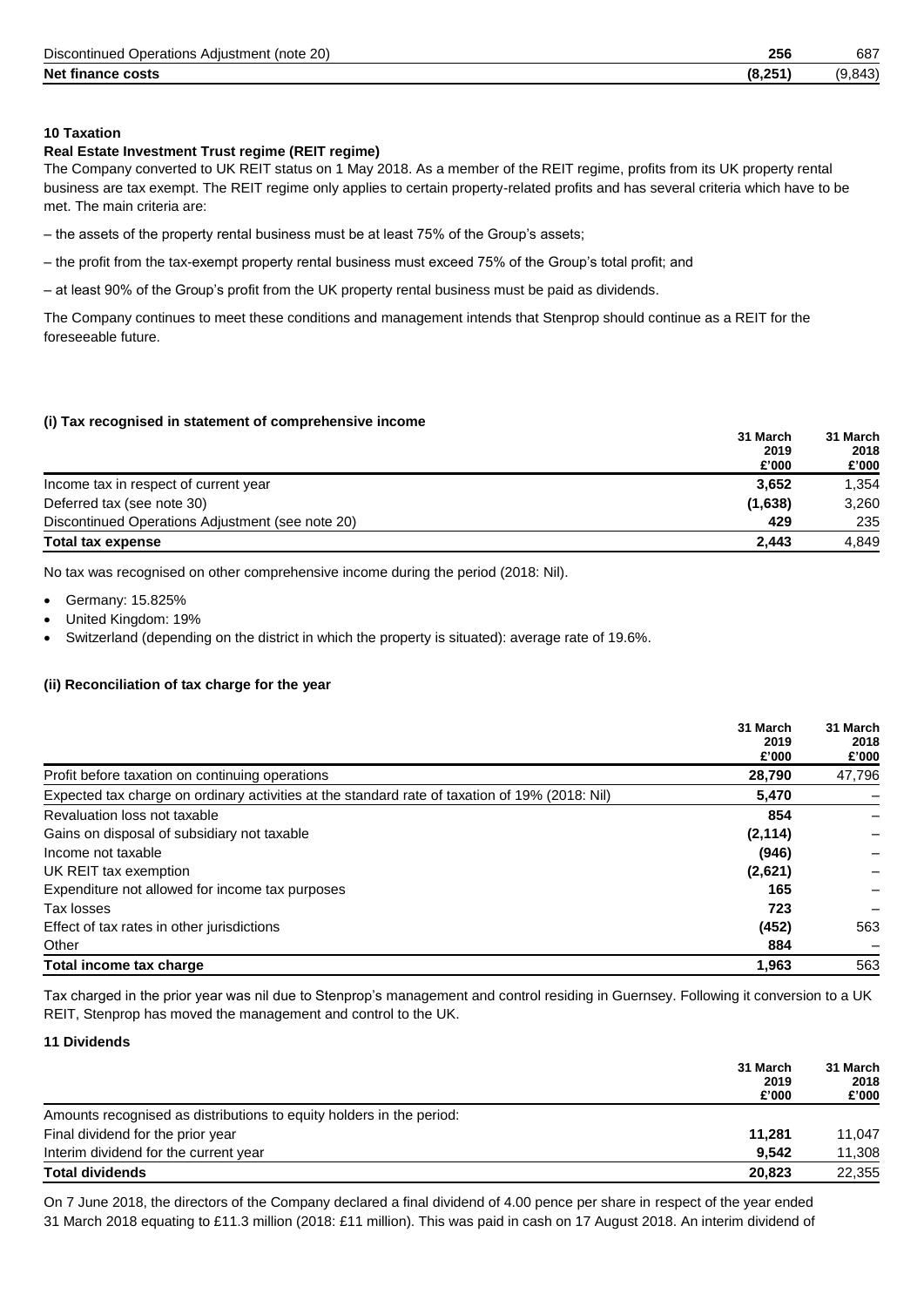3.375 pence per share equating to £9.5 million (2018: £11.3 million) was declared on 22 November 2018 and paid in cash on 8 February 2019.

The directors declared a final dividend on 5 June 2019, for the year ended 31 March 2019, of 3.375 pence per share, which is detailed in note 35.

# **12 Share capital**

### **Authorised**

1,000,000,000 ordinary shares with a par value of €0.000001258 each:

|                                 | 31 March     |              |  |
|---------------------------------|--------------|--------------|--|
|                                 | 2019         | 2018         |  |
| <b>Issued share capital</b>     | (no. shares) | (no. shares) |  |
| Opening balance                 | 291,718,476  | 286,681,880  |  |
| Issue of new shares             | 7.056.699    | 5,036,596    |  |
| Closing number of shares issued | 298.775.175  | 291,718,476  |  |
|                                 |              |              |  |

| Authorised share capital              | £'000    | £'000   |
|---------------------------------------|----------|---------|
| Share capital                         |          |         |
| Share premium                         | 325.223  | 317,781 |
| Less: Acquisition/transaction costs   | (2, 231) | (2,231) |
| Total share capital and share premium | 322.993  | 315,551 |

There were no changes made to the number of authorised shares of the Company during the period under review. Stenprop Limited has one class of share. All shares rank equally and are fully paid.

The Company has 298,775,175 (2018: 291,718,476) ordinary shares in issue at the reporting date. On 14 June 2018 the Company's shares ceased trading on the BSX and on 15 June 2018 they commenced trading on the Specialist Fund Segment of the LSE. During the period 54,838 new ordinary shares were issued at an average issue price of £1.16 per share in respect of the Deferred Share Bonus Plan.

On 7 June 2018, the Company announced a final dividend of 4.0 pence per share in respect of the six months to 31 March 2018. On 16 August 2018, the Company announced a take up of the scrip dividend and 2,636,280 shares were subsequently issued on 17 August 2018. On 22 November 2018, the Company announced an interim dividend of 3.375 pence per share in respect of the six months to 30 September 2018. On 7 February 2019, the Company announced a take up of the scrip dividend and 4,365,581 shares were subsequently issued on 8 February 2019.

In the period the shareholders were offered the option to receive either a scrip dividend by way of an issue of new Stenprop shares, or a cash dividend. Given the Company's share price, which is at a discount relative to NAV, the directors matched the scrip alternative through share purchases to mitigate the dilutive effect that would otherwise have occurred through the issuance of new ordinary shares. During the period 19 July 2018 to 7 August 2018 the Company repurchased 2,636,280 shares at an average price of £1.146 per share. During the period 22 January 2019 to 13 March 2019 the Company repurchased 4,365,581 shares at an average price of £1.122 per share.

As at 31 March 2019, the Company held 16,028,050 treasury shares (2018: 9,026,189).

The related credit is included within equity reserves as disclosed in the consolidated statement of changes in equity.

### **13 Share-based payments**

The Group operates share incentive plans which are used to attract and retain high-calibre employees to help grow the business. All awards are considered by the remuneration committee and are subject to board approval.

The Group recognised a total share-based expense of £730,000 in the year (2018: £539,000) in relation to the share option schemes. As at 31 March 2019, the equity reserve held £1,798,000 in relation to share-based payment transactions (2018: £1,133,000).

The incentive plans are discussed in more detail below.

#### **Deferred Share Bonus Plan**

The board may grant an award to an eligible employee following a recommendation from the remuneration committee over such number of shares that have an aggregate value equal to the deferred bonus. Such share options vest in three equal tranches; the first tranche vests on the date of grant with subsequent tranches vesting at the first and second anniversaries of the relevant year end. Share options may be exercised until the tenth anniversary of the grant date, after which time they will lapse.

The fair value of this nil-cost option is determined using the Black–Scholes model. The key inputs used in determining the award granted on 7 June 2018 are shown below:

| Share price at date of grant    | £1.13 |
|---------------------------------|-------|
| Expected option life in years   |       |
| Risk-free rate                  | 0.82% |
| Standard deviation (annualised) | 22%   |
| Value per option                | £1.13 |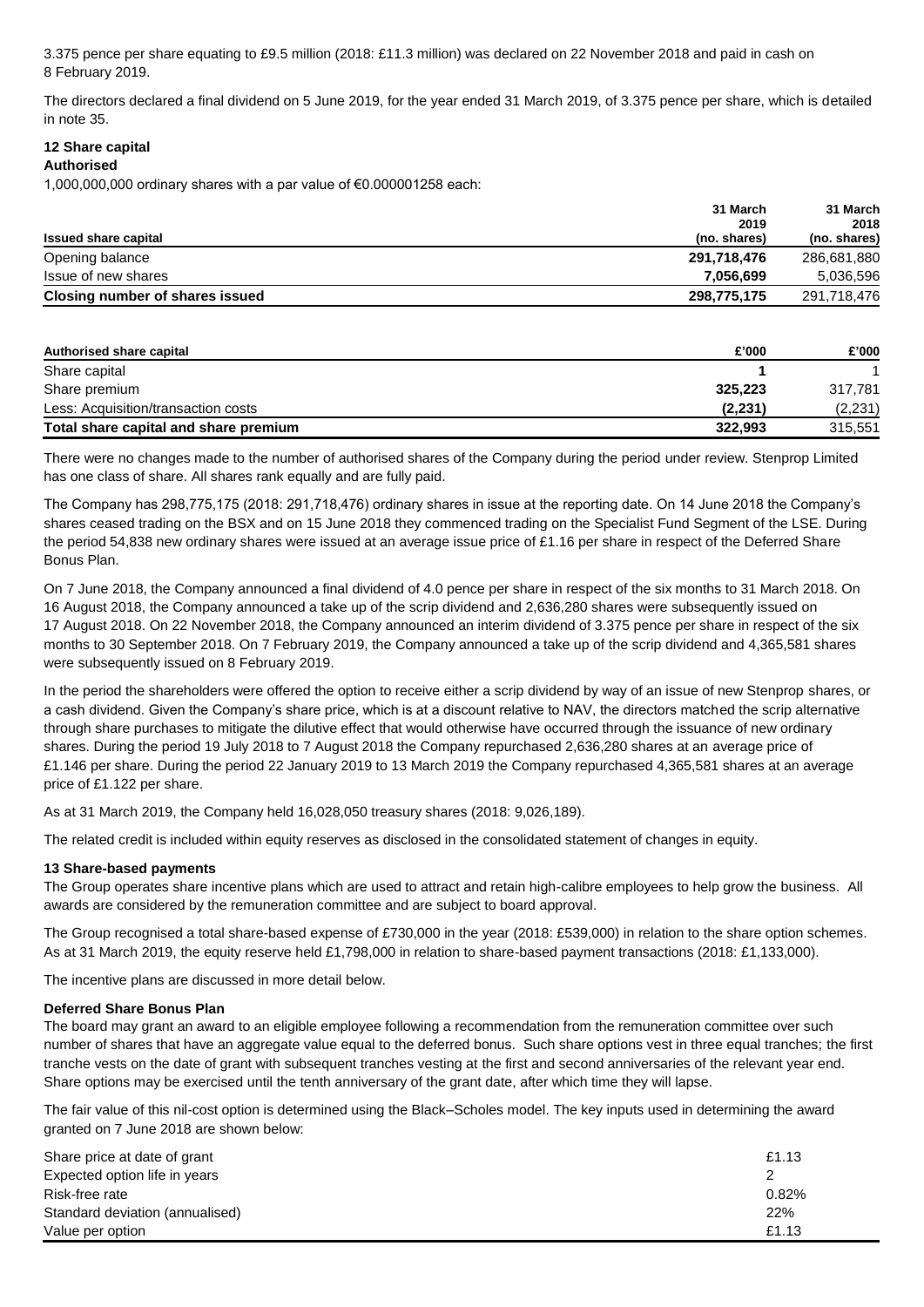Movement in options granted in terms of this plan are detailed below:

|               | At                |                   | <b>Dividend</b> | Exercised/ | Outstanding<br>at 31 March |         | Exercisable Fair value at<br>at 31 March grant date in | <b>Exercise dates</b> |                               |
|---------------|-------------------|-------------------|-----------------|------------|----------------------------|---------|--------------------------------------------------------|-----------------------|-------------------------------|
| Date of grant | <b>April 2018</b> | Granted           | equivalents     | Other      | 2019                       | 2019    | <b>GBP</b>                                             | From                  | To                            |
| 10 June 2015  | 422.274           | —                 | 20,819          | (49.529)   | 393.564                    | 393.564 | £1.08                                                  | 10 June               | 10 June                       |
|               |                   |                   |                 |            |                            |         |                                                        | 2015                  | 2025                          |
| 8 June 2016   | 276.637           | $\qquad \qquad -$ | 31.242          | (23, 191)  | 284,688                    | 284.688 |                                                        |                       | £1.05 8 June 2016 8 June 2026 |
| 7 June 2017   | 39.057            | $\qquad \qquad -$ | 2.747           | (9, 384)   | 29.748                     | 29.748  |                                                        |                       | £1.08 7 June 2017 7 June 2027 |
| 7 June 2018   |                   | 384.035           | 7.749           | (14.601)   | 381.644                    | 253.632 |                                                        |                       | £1.13 7 June 2018 7 June 2028 |

## **LTIP for senior management**

Such share options vest in three equal tranches; the first tranche vests on the first anniversary of year end, with subsequent tranches vesting at the second and third anniversaries of the relevant year ends. Share options may be exercised until the tenth anniversary of the grant date, after which time they will lapse.

The fair value of this award is determined using the Black–Scholes model. The key inputs used in determining the award granted on 7 June 2018 are shown below:

| Share price at date of grant  | £1.13 |
|-------------------------------|-------|
| Exercise price at grant date  | £1.10 |
| Expected option life in years | 10    |
| Risk-free rate                | 1.50% |
| Expected volatility           | 22%   |
| Value per option              | £0.27 |

|               |                         |         |                                |                     | Outstanding         | Exercisable |                                         | <b>Exercise dates</b> |                     |
|---------------|-------------------------|---------|--------------------------------|---------------------|---------------------|-------------|-----------------------------------------|-----------------------|---------------------|
| Date of grant | At<br><b>April 2018</b> | Granted | <b>Dividend</b><br>equivalents | Exercised/<br>Other | at 31 March<br>2019 | 2019        | at 31 March Fair value at<br>grant date | From                  | To                  |
| 24 January    | 142.887                 |         | $\overline{\phantom{m}}$       | (58.798)            | 84.089              | 56,059      | £0.47                                   |                       | 31 March 24 January |
| 2018          |                         |         |                                |                     |                     |             |                                         | 2018                  | 2028                |
| 7 June        |                         | 411.270 | —                              | (69.835)            | 341.435             | 113.812     | £0.27                                   | 31 March              | 7 June              |
| 2018          |                         |         |                                |                     |                     |             |                                         | 2019                  | 2028                |

## **LTIP for executive directors**

Such share options vest on the third anniversary of grant date subject to pre-determined vesting conditions being met. All options not vesting on the vesting date will automatically lapse. All vested options and shares received upon the exercise of vested options are subject to a further two year lock-in period during which they cannot be sold. The fair value of these nil-cost options is determined by external valuers using an intrinsic model. The key inputs used in determining the award granted on 7 June 2018 are shown below:

| Share price                                  | £1.13 |
|----------------------------------------------|-------|
| Exercise price at grant date                 | £0.00 |
| Expected option life in years                | $3+2$ |
| Discount applied for two-year lock-in period | 10%   |
| Value per option                             | £1.13 |

|                |                    |                          |                                |                          | Outstanding         | Exercisable              |                                         |                 | <b>Exercise dates</b> |
|----------------|--------------------|--------------------------|--------------------------------|--------------------------|---------------------|--------------------------|-----------------------------------------|-----------------|-----------------------|
| Date of grant  | At<br>1 April 2018 | Granted                  | <b>Dividend</b><br>equivalents | Exercised/<br>Other      | at 31 March<br>2019 | 2019                     | at 31 March Fair value at<br>grant date | From            | То                    |
| 24 January     |                    |                          |                                |                          |                     |                          |                                         | 8 June          | 8 June                |
| 2018           | 1.416.231          | $\overline{\phantom{0}}$ | 34.261                         | $\overline{\phantom{0}}$ | 1.450.492           | $\overline{\phantom{0}}$ | £0.68                                   | 2022*           | 2027                  |
| 7 June<br>2018 |                    | 1.423.460                | 45.920                         |                          | .469.380            |                          | £0.52                                   | 8 June<br>2023* | 8 June<br>2028        |

\* Lock-in period of two years applies after vesting.

## **Other share options**

On 30 March 2017, the Company agreed to grant to Ferryman Capital Partners Limited, a company in which Warren Lawlor, a nonexecutive director, has a one-third beneficial interest, an option to subscribe for 2,000,000 Stenprop shares. The exercise price was £1.31 (€1.53), with a seven-month vesting period. The full cost of this option was therefore recognised in the current year. The option lapses should the individual cease to be a director, or after five years, whichever is sooner. The option only has a dilutive effect when the average market price of ordinary shares exceeds the exercise price of the options. The share price at year end was £1.10, which was below the exercise price. The fair value of this award is determined using the Black–Scholes model. The key inputs used in determining the award granted on 30 March 2017 are shown below: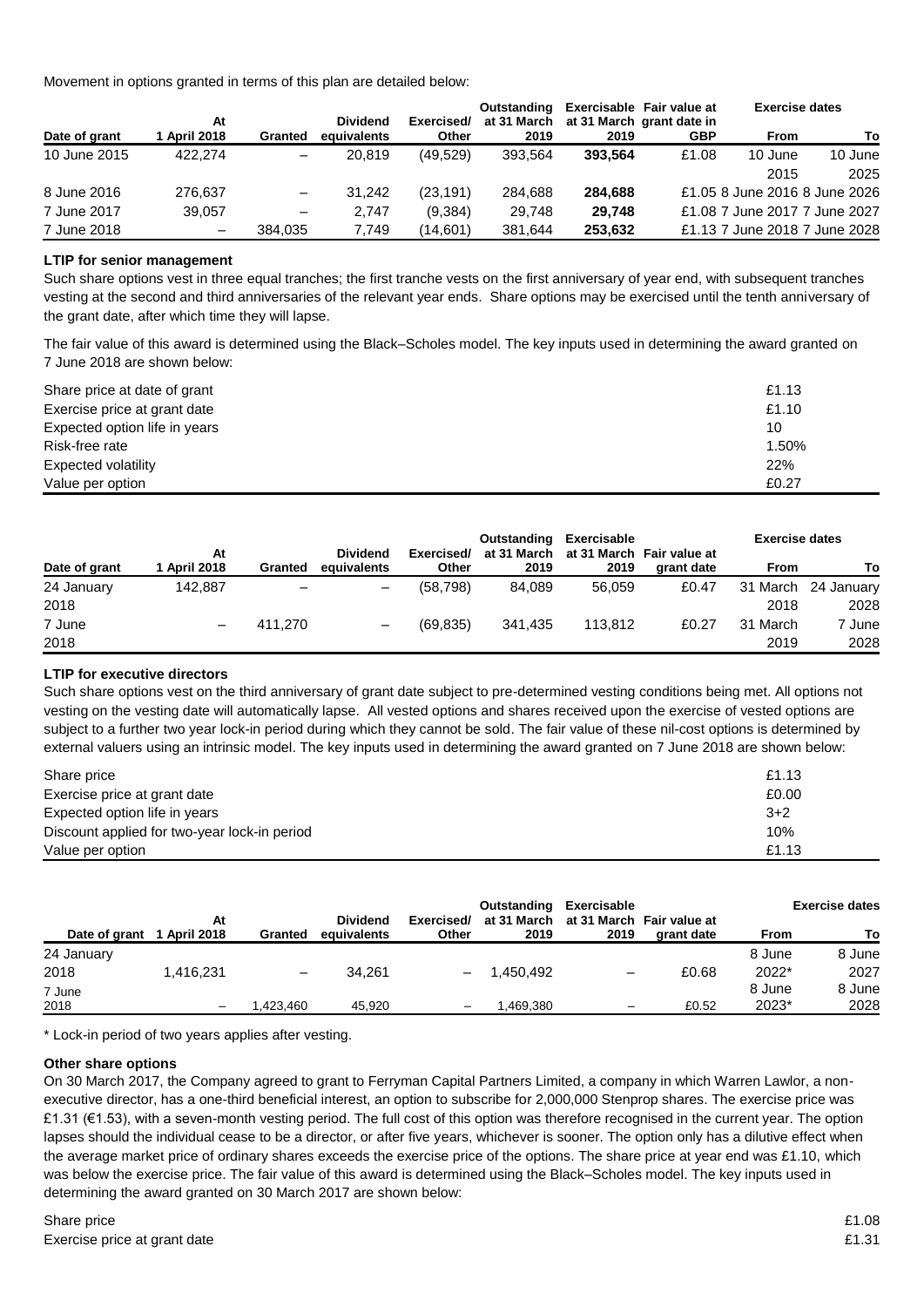| At            |                   |                          | <b>Outstanding at Exercisable at</b>  | Fair value at | <b>Exercise dates</b> |                   |          |
|---------------|-------------------|--------------------------|---------------------------------------|---------------|-----------------------|-------------------|----------|
| Date of grant | <b>April 2018</b> | Granted                  | Exercised 31 March 2019 31 March 2019 |               | arant date            | From              | То       |
| 30 March      | 2,000,000         | $\overline{\phantom{0}}$ | 2.000.000<br>$\overline{\phantom{0}}$ | 2.000.000     |                       | £0.13 30 December | 30 March |
| 2017          |                   |                          |                                       |               |                       | 2017              | 2022     |

### **Share Purchase Plan**

Loans advanced under the share purchase plan are interest-bearing at a rate equal to the average interest rate incurred by the Group from time to time. Interest is payable six-monthly in arrears. Loans are repayable within 30 days of cessation of employment or loss of office (unless the participant ceases employment in circumstances beyond his or her control, in which case the loan is repayable within 12 months), and must in all circumstances be repaid in 10 years. All dividends received by such employees (or his or her nominee) by virtue of their shareholding must first be utilised to discharge any interest outstanding in terms of the loan advanced in terms of the Share Purchase Plan. The loans have full recourse to the participants who must charge their shares by way of security for the loans.

The table below summarises the position at year end in terms of loans advanced and the number of shares to which they relate. Loans relating to the Share Purchase Plan issued to executive directors are disclosed in more detail in note 8.

|                                                                 |                    | 31 March<br>2019         | 31 March<br>2018 |
|-----------------------------------------------------------------|--------------------|--------------------------|------------------|
| Brought forward at start of year                                | (number of shares) | 10,211,145               | 8,656,219        |
| Share Purchase Plan shares issued in year                       | (number of shares) | $\overline{\phantom{0}}$ | 1,752,358        |
| Share Purchase Plan shares redeemed                             | (number of shares) | $\overline{\phantom{m}}$ | (197,432)        |
| Carried forward at end of year                                  | (number of shares) | 10,211,145               | 10,211,145       |
| Stock price at advancement                                      | (€)                | N/A                      | 1.24             |
| Share Purchase Plan loans advanced (including accrued interest) | (£'000)            | 12.304                   | 12,536           |

### **Other share purchase loan**

On 30 March 2017, a €1.22 million loan was advanced from Stenprop Germany Limited to Ferryman Capital Partners Limited, a company in which Warren Lawlor, a non-executive director, has a one-third beneficial interest, to purchase 1,000,000 Stenprop shares in the market. The loan advanced is interest-bearing at a rate equal to the average interest rate incurred by the Group from time to time. Interest is payable six-monthly in arrears. The loan has full recourse to the borrower and the shares are charged as security for the loans.

|                                            |                    | 31 March<br>2019         | 31 March<br>2018 |
|--------------------------------------------|--------------------|--------------------------|------------------|
| Brought forward at start of year           | (number of shares) | 1,000,000                | 1,000,000        |
| Shares issued in year                      | (number of shares) | $\overline{\phantom{a}}$ |                  |
| Shares redeemed                            | (number of shares) | $\overline{\phantom{a}}$ |                  |
| Carried forward at end of year             | (number of shares) | 1,000,000                | 1,000,000        |
| Loan advanced (including accrued interest) | (E'000)            | 1.056                    | 1.081            |

#### **14 Earnings per ordinary share**

|                                                                                            | 31 March<br>2019<br>£'000 | 31 March<br>2018<br>£'000 |
|--------------------------------------------------------------------------------------------|---------------------------|---------------------------|
| Reconciliation of profit for the period to adjusted EPRA <sup>1</sup> earnings             |                           |                           |
| Earnings per IFRS income statement attributable to shareholders                            | 23,828                    | 39,357                    |
| Adjustment to exclude loss from discontinued operations                                    | 2,323                     | 2,712                     |
| Earnings per IFRS income statement from continuing operations attributable to shareholders | 26,151                    | 42,069                    |
| Earnings per IFRS income statement attributable to shareholders                            | 23,828                    | 39,357                    |
| Adjustments to calculate EPRA earnings, exclude:                                           |                           |                           |
| Changes in fair value of investment properties                                             | 5,259                     | (14, 305)                 |
| Changes in fair value of financial instruments                                             | 1,092                     | (2, 453)                  |
| Deferred tax in respect of EPRA adjustments                                                | (1, 137)                  | 3,728                     |
| Goodwill impairment                                                                        |                           | 3,500                     |
| Loss/(profit) on disposal of properties                                                    | 2,514                     | (507)                     |
| (Profit)/loss on disposal of subsidiaries                                                  | (8,890)                   | 679                       |
| Adjustments above in respect of joint ventures and associates                              |                           |                           |
| Changes in fair value                                                                      | 386                       | (5,802)                   |
| Deferred tax in respect of EPRA adjustments                                                | (9)                       | 800                       |
| <b>EPRA earnings attributable to shareholders</b>                                          | 23,043                    | 24,997                    |
|                                                                                            |                           |                           |

*Further adjustments to arrive at adjusted EPRA earnings*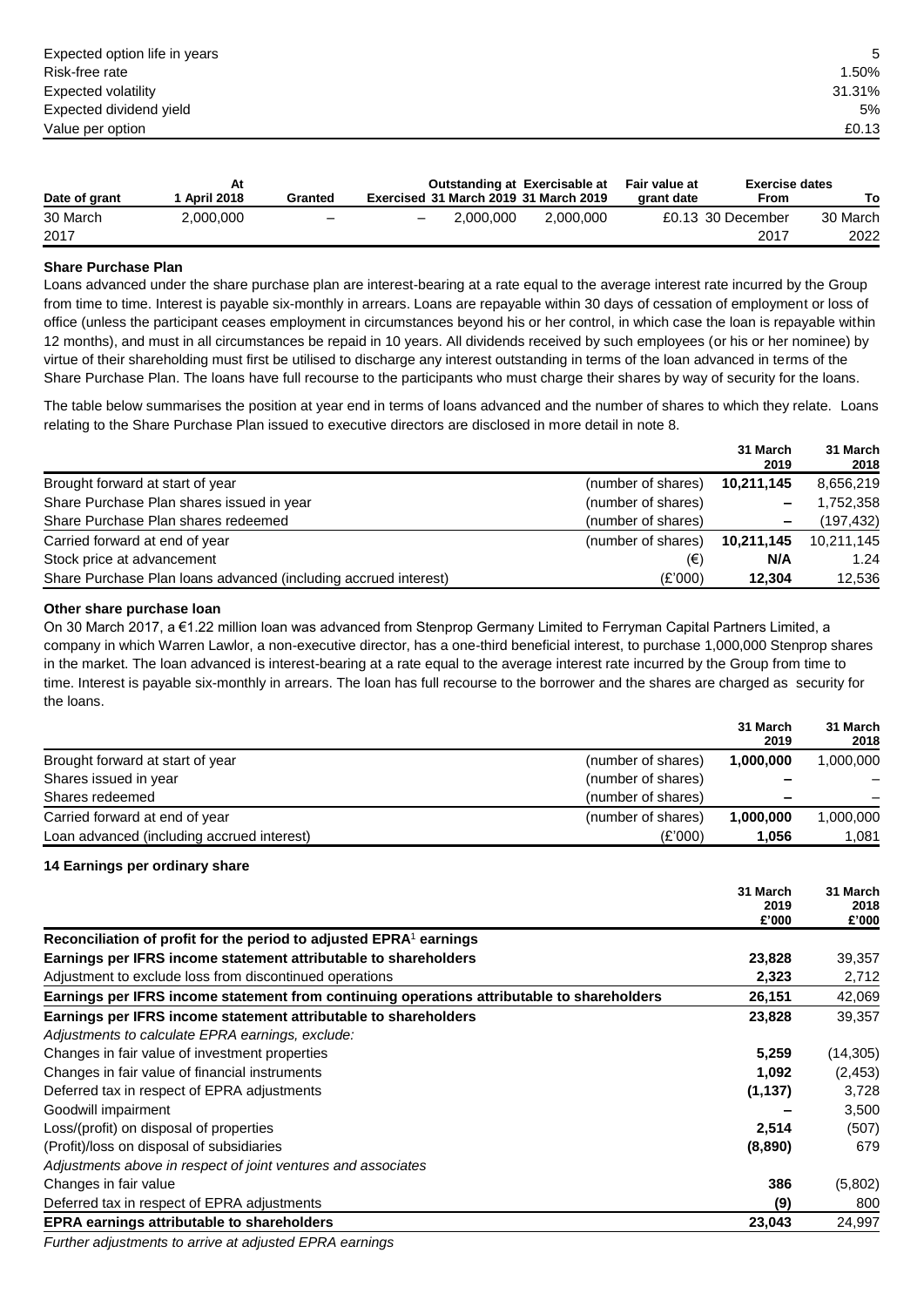| Straight-line unwind of purchased swaps                                | 40        | 239                     |
|------------------------------------------------------------------------|-----------|-------------------------|
| Cost associated with Group listing and REIT conversion                 | 905       | 528                     |
| Costs associated with significant aborted portfolio acquisition        | 1.248     |                         |
| Adjusted EPRA earnings attributable to shareholders                    | 25.236    | 25,764                  |
| Weighted average number of shares in issue (excluding treasury shares) |           | 282,555,942 281,494,114 |
| Share-based payment award                                              | 2.852.255 | 1,796,978               |
| Diluted weighted average number of shares in issue                     |           | 285,408,197 283,291,092 |

| Earnings per share from continuing operations | pence | pence |
|-----------------------------------------------|-------|-------|
| <b>IFRS EPS</b>                               | 9.26  | 14.94 |
| Diluted IFRS EPS                              | 9.16  | 14.85 |
| <b>Earnings per share</b>                     | pence | pence |
| <b>IFRS EPS</b>                               | 8.43  | 13.98 |
| Diluted IFRS EPS                              | 8.35  | 13.89 |
| <b>EPRA EPS</b>                               | 8.16  | 8.88  |
| Diluted EPRA EPS                              | 8.07  | 8.82  |
| <b>Adjusted EPRA EPS</b>                      | 8.93  | 9.15  |
| Diluted adjusted EPRA EPS                     | 8.84  | 9.09  |

1. The European Public Real Estate Association (EPRA) issued Best Practices Policy Recommendations in November 2016, which provide guidelines for performance measures relevant to real estate companies. Their recommended reporting standards are widely applied across this market, aiming to bring consistency and transparency to the sector. The EPRA earnings measure is intended to show the level of recurring earnings from core operational activities with the purpose of highlighting the Group's underlying operating results from its property rental business and an indication of the extent to which current dividend payments are supported by earnings. The measure excludes unrealised changes in the value of investment properties, gains or losses on the disposal of properties and other items that do not provide an accurate picture of the Group's underlying operational performance. The measure is considered to accurately capture the long-term strategy of the Group, and is an indication of the sustainability of dividend payments.

As at 31 March 2019, the Company held 16,028,050 treasury shares (2018: 9,026,189).

### **Straight-line unwind of purchased swaps**

A further adjustment was made to the EPRA earnings attributable to shareholders relating to the straight-line unwind of the value as at 1 April 2014 of the swap contracts in the property companies acquired. When the property companies were acquired by Stenprop with effect from 1 April 2014, it also acquired the bank loans and swap contracts which were in place within these property companies. As a result, Stenprop took over loans with higher swap interest rates than would have been the case had new loans and swaps been put in place at 1 April 2014. To compensate for this, the value of the swap break costs was calculated at 1 April 2014 and the purchase consideration for the property companies was reduced accordingly to reflect this liability.

### **Costs associated with Group listing and REIT conversion**

A further adjustment was made to the EPRA earnings attributable to shareholders relating to the costs associated with converting to REIT status and the planned listing on the Special Funds Segment of the London Stock Exchange. Both costs are specific to nonrecurring activities and are not relevant to the underlying net income performance of the Group.

### **Costs associated with significant aborted portfolio acquisition**

During the period, Stenprop explored and advanced a material transaction pertaining to the acquisition of a large portfolio of multi-let industrial estates. At the end of the process, and following extensive due diligence, it was decided not to progress the transaction to completion. While EPRA earnings are not adjusted for one-off costs for a failed acquisition, the amount was very significant and accordingly has been adjusted for as a 'company-specific adjustment'.

**31 March**

### **Reconciliation of profit for the period to headline earnings**

|                                                                 | 31 March<br>2019<br>£'000 | 31 March<br>2018<br>£'000 |
|-----------------------------------------------------------------|---------------------------|---------------------------|
| Earnings per IFRS income statement attributable to shareholders | 23,828                    | 39,357                    |
| Adjustments to calculate headline earnings, exclude:            |                           |                           |
| Changes in fair value of investment properties                  | 5,259                     | (14, 305)                 |
| Deferred tax in respect of headline earnings adjustments        | (1, 145)                  | 3,675                     |
| Goodwill impairment                                             |                           | 3,500                     |
| Loss on disposal of properties                                  | 2,514                     |                           |
| (Profit)/loss on disposal of subsidiaries                       | (8,890)                   | 679                       |
| Adjustments above in respect of joint ventures and associates   |                           |                           |
| Changes in fair value of investment properties                  | (55)                      | (4, 857)                  |
| Deferred tax                                                    | 58                        | 757                       |
| Headline earnings attributable to shareholders                  | 21,569                    | 28,806                    |
| Earnings per share                                              | pence                     | pence                     |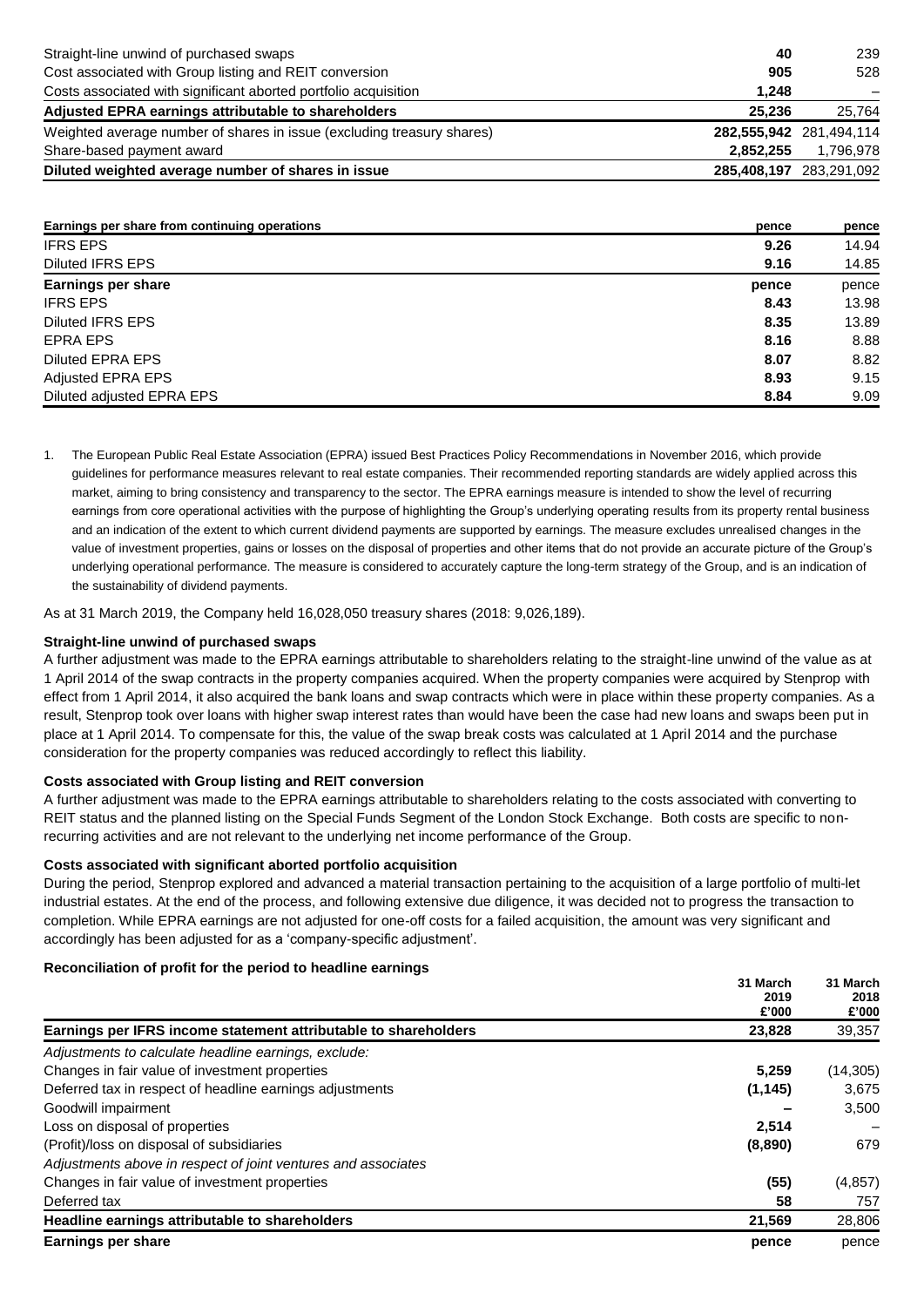| 7.63<br><b>Headline EPS</b>                                          | 10.23                     |
|----------------------------------------------------------------------|---------------------------|
| Diluted headline EPS<br>7.56                                         | 10.17                     |
| 15 Net asset value per ordinary share                                |                           |
| 31 March<br>2019<br>£'000                                            | 31 March<br>2018<br>£'000 |
| 389,251<br>Net assets attributable to equity shareholders            | 387,331                   |
| Adjustments to arrive at EPRA net asset value:                       |                           |
| Derivative financial instruments<br>730                              | (13)                      |
| Deferred tax<br>10.416                                               | 13,276                    |
| Adjustments above in respect of non-controlling interests<br>1,649   | 1,641                     |
| EPRA net assets attributable to shareholders<br>402,046              | 402,235                   |
| Number of shares in issue (excluding treasury shares)<br>282,747,125 | 282,692,287               |
| Share-based payment award<br>2,852,255                               | 1,796,978                 |
| Diluted number of shares in issue<br>285,599,380                     | 284,489,265               |

| Net asset value per share (basic and diluted) |      |      |
|-----------------------------------------------|------|------|
| IFRS net asset value per share                | 1.38 | 1.37 |
| Diluted IFRS net asset value per share        | 1.36 | 1.36 |
| EPRA net asset value per share                | 1.42 | 1.42 |
| Diluted EPRA net asset value per share        | 1.41 | 1.41 |

As at 31 March 2019, the Company held 16,028,050 treasury shares (2018: 9,026,189).

#### **16 Investment property**

The fair value of the consolidated investment properties at 31 March 2019 was £562.8 million (2018: £535.5 million). This excludes an amount of £16.2 million (2018: £121.8 million) for the last remaining Swiss property (2018: eight Swiss properties) which has been classified as Held for Sale. The carrying amount of investment property is the fair value of the property as determined by registered independent appraisers having an appropriate recognised professional qualification and recent experience in the location and category of the property being valued ('valuers').

The fair value of each of the properties for the period ended 31 March 2019, excluding Bleichenhof as discussed below, was assessed by the valuers in accordance with the Royal Institution of Chartered Surveyors ('RICS') standards and IFRS 13. Valuers are qualified for purposes of providing valuations in accordance with the 'Appraisal and Valuation Manual' published by RICS.

In the case of the valuation of the property known as Bleichenhof (Hamburg) information pertinent to the property became available subsequent to the finalisation of the external valuers report. This information related to certain structural and refurbishment works required to be undertaken at the underground car-park. Accordingly, a directors' valuation has been adopted for this property. Based on a third party appraisal report on the works, it was agreed to reduce the external valuation by €7.0 million (£6.0 million), being the amount of anticipated capital expenditure.

The valuations performed by the independent valuers are reviewed internally by senior management. This includes discussions of the assumptions used by the external valuers, as well as a review of the resulting valuations.

Discussions of the valuations process and results are held between the senior management and the external valuers on a biannual basis. The audit committee reviews the valuation results and, provided the committee is satisfied with the results, recommends them to the board for approval.

The valuation techniques used are consistent with IFRS 13 and use significant 'unobservable' inputs. Investment properties are all at level 3 in the fair value hierarchy and valuations represent the highest and best use of the properties. There have been no changes in valuation techniques since the prior year.

There are interrelationships between all these unobservable inputs as they are determined by market conditions. An increase in more than one unobservable input would magnify the impact on the valuation. The impact on the valuation would be mitigated by the interrelationship of two unobservable inputs moving in opposite directions e.g. an increase in rent may be offset by an increase in yield, resulting in no net impact on the valuation. Expected vacancy rates may impact the yield with higher vacancy rates resulting in higher yield. All revenue is derived from the underlying tenancies given on the investment properties.

With the exception of five recently acquired MLI properties, all investment properties are mortgaged, details of which can be seen in note 24. As at the date of signing this report, there are no restrictions on the realisability of any of the underlying investment properties, nor on the remittance of income and disposal proceeds.

The key unobservable inputs used in the valuation of the Group's investment properties at 31 March 2019 are detailed in the table below:

|                                             | <b>Market</b> |                  |                   |        |              | <b>Net initial</b> |       |                          |
|---------------------------------------------|---------------|------------------|-------------------|--------|--------------|--------------------|-------|--------------------------|
|                                             | value         | <b>Portfolio</b> |                   |        | Annualised   | vield              | Voids | <b>Market rent</b>       |
|                                             | 31 March      | by market        |                   |        | gross rental | (Weighted)         | b٧    | range per                |
| <b>Combined Portfolio (including share)</b> | 2019          | value            | <b>Properties</b> | Area   | income       | average)           | area  | month                    |
| of joint ventures)                          | (£m)          | (%)              | (number)          | (sq m) | (£m)         | $(\%)$             | (% )  | $(E/\text{sq} \text{m})$ |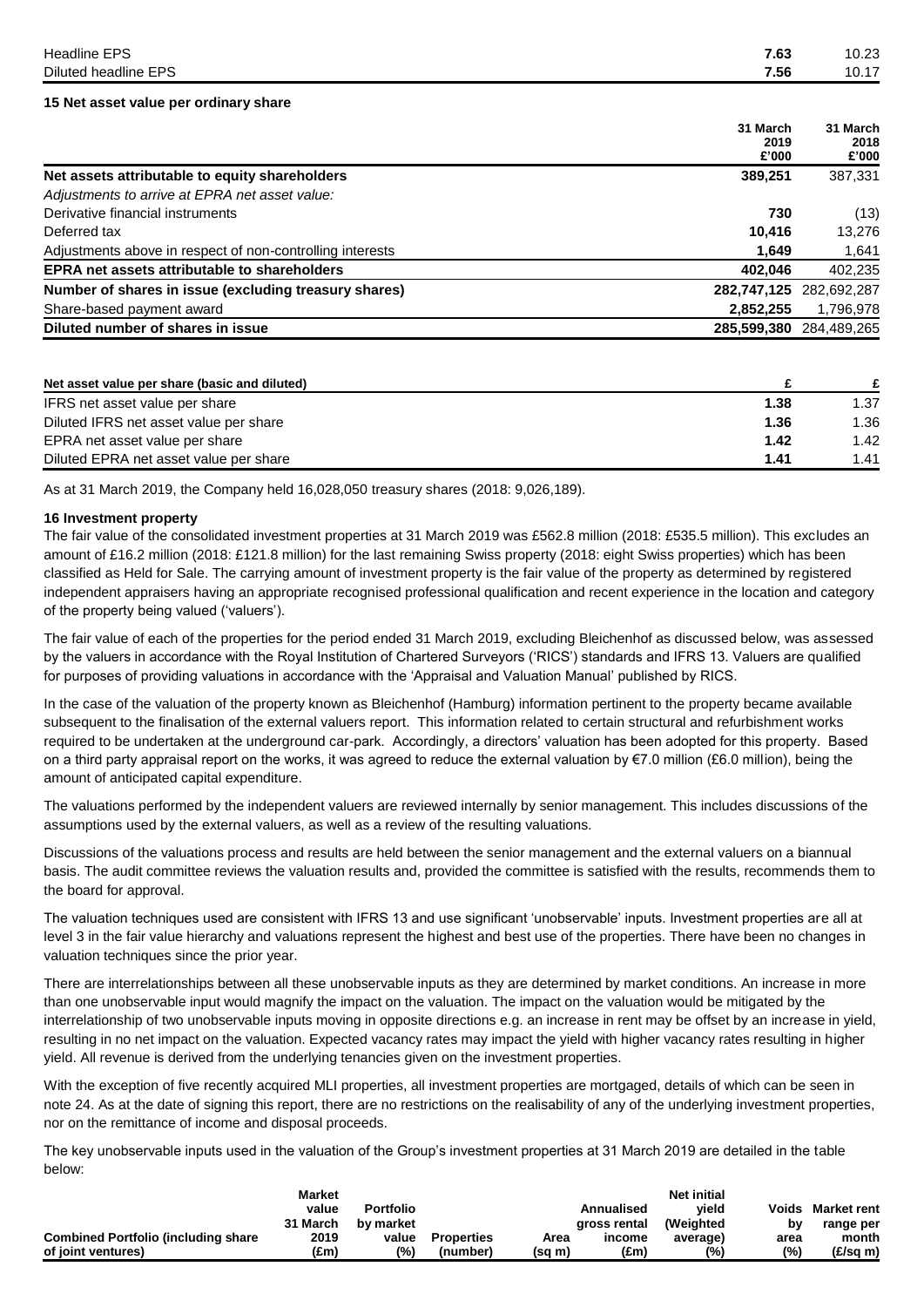| Investment properties       |       |       |    |         |      |      |                          |              |
|-----------------------------|-------|-------|----|---------|------|------|--------------------------|--------------|
| UK non-multi-let industrial | 83.8  | 13.7  | 9  | 40,077  | 6.7  | 7.57 | $\overline{\phantom{0}}$ | $3.0 - 34.2$ |
| UK multi-let industrial     | 261.5 | 42.7  | 60 | 372.051 | 18.2 | 6.26 | 10.2                     | $1.0 - 7.8$  |
| Germany                     | 217.5 | 36.5  | 9  | 72,599  | 10.8 | 4.09 | 2.4                      | $7.7 - 22.0$ |
| Sub-total                   | 562.8 | 91.9  | 78 | 484.727 | 35.7 | 5.60 | 8.2                      |              |
| Assets Held for Sale        |       |       |    |         |      |      |                          |              |
| Switzerland                 | 16.2  | 2.6   |    | 6,974   | 1.2  | 5.68 |                          | 13.8         |
| Total - wholly owned        | 579.0 | 94.5  | 79 | 491.701 | 36.9 | 5.60 | 8.1                      |              |
| Share of joint ventures and |       |       |    |         |      |      |                          |              |
| associates                  | 33.9  | 5.5   | 4  | 19,330  | 2.4  | 6.04 |                          | 10.4         |
| Total                       | 612.9 | 100.0 | 83 | 511.031 | 39.3 | 5.60 | 7.8                      |              |

|                                                   | 31 March<br>2019 | 31 March<br>2018 |
|---------------------------------------------------|------------------|------------------|
| Investment property                               | £'000            |                  |
| Opening balance                                   | 535.509          | 470.603          |
| Properties acquired                               | 110.188          | 149,831          |
| Capitalised expenditure                           | 9,996            | 5.549            |
| Foreign exchange movement in foreign operations   | (757)            | (1, 814)         |
| Net fair value (loss)/gain on investment property | (3, 404)         | 20,223           |
| Assets Held for Sale                              | (88, 717)        | (108, 883)       |
| <b>Closing balance</b>                            | 562,815          | 535,509          |

# **17 Group companies**

Details of the Group's subsidiaries as at 31 March 2019 are as follows:

|                                                        | <b>Place of</b> |                           | % equity owned by |                   |
|--------------------------------------------------------|-----------------|---------------------------|-------------------|-------------------|
| Name                                                   | incorporation   | <b>Principal activity</b> | Company           | <b>Subsidiary</b> |
| <b>BVI</b>                                             |                 |                           |                   |                   |
| Davemount Properties Limited                           | BVI             | Property Investment       |                   | 100.00            |
| Leatherback Property Holdings Limited                  | <b>BVI</b>      | <b>Holding Company</b>    |                   | 100.00            |
| Ruby Red Holdings Limited                              | <b>BVI</b>      | Management                |                   | 100.00            |
| SP Corporate Services Limited                          | <b>BVI</b>      | Management                |                   | 100.00            |
| <b>SP Nominees Limited</b>                             | <b>BVI</b>      | Management                |                   | 100.00            |
| <b>SP Secretaries Limited</b>                          | <b>BVI</b>      | Management                |                   | 100.00            |
| Stenprop Management Holdings Limited                   | <b>BVI</b>      | <b>Holding Company</b>    | 100.00            |                   |
| Stenprop Hermann Limited                               | <b>BVI</b>      | Property Investment       |                   | 100.00            |
| Stenprop Victoria Limited                              | <b>BVI</b>      | Property Investment       |                   | 100.00            |
| Stenprop Industrials 1 Limited                         | <b>BVI</b>      | <b>Holding Company</b>    |                   | 100.00            |
| Stenprop Industrials 2 Limited                         | <b>BVI</b>      | <b>Holding Company</b>    |                   | 100.00            |
| Stenprop Industrials 3 Limited                         | <b>BVI</b>      | Property Investment       |                   | 100.00            |
| Stenprop Industrials 4 Limited                         | <b>BVI</b>      | Property Investment       |                   | 100.00            |
| Stenprop Industrials 5 Limited                         | <b>BVI</b>      | Dormant                   |                   | 100.00            |
| Stenprop (UK) Limited                                  | <b>BVI</b>      | <b>Holding Company</b>    | 100.00            |                   |
| Curacao                                                |                 |                           |                   |                   |
| Anarosa Holdings N.V.                                  | Curacao         | <b>Holding Company</b>    |                   | 94.90             |
| C.S. Property Holding N.V.                             | Curacao         | <b>Holding Company</b>    |                   | 94.90             |
| Lakewood International N.V.                            | Curacao         | <b>Holding Company</b>    |                   | 89.00             |
| T.B. Property Holdings N.V.                            | Curacao         | <b>Holding Company</b>    |                   | 100.00            |
| Germany                                                |                 |                           |                   |                   |
| KG Bleichenhof Grundtuscksverwaaltung GmbH &<br>Co. KG | Germany         | Property Investment       |                   | 94.90             |
|                                                        |                 |                           |                   |                   |
| <b>Guernsey</b>                                        |                 |                           |                   |                   |
| Bernina Property Holdings Limited                      | Guernsey        | <b>Holding Company</b>    |                   | 100.00            |
| GGP1 Limited                                           | Guernsey        | Property Investment       |                   | 100.00            |
| Kantone Holdings Limited                               | Guernsey        | Property Investment       |                   | 100.00            |
| <b>LPE Limited</b>                                     | Guernsey        | Property Investment       |                   | 100.00            |
| Nova Eventis LP                                        | Guernsey        | Property Investment       |                   | 100.00            |
| <b>Stenprop Advisers Limited</b>                       | Guernsey        | Management                | 10.00             | 90.00             |
| Stenprop Arsenal Limited                               | Guernsey        | Dormant                   |                   | 100.00            |
| Stenprop Industrials Holdings Limited                  | Guernsey        | <b>Holding Company</b>    | 100.00            |                   |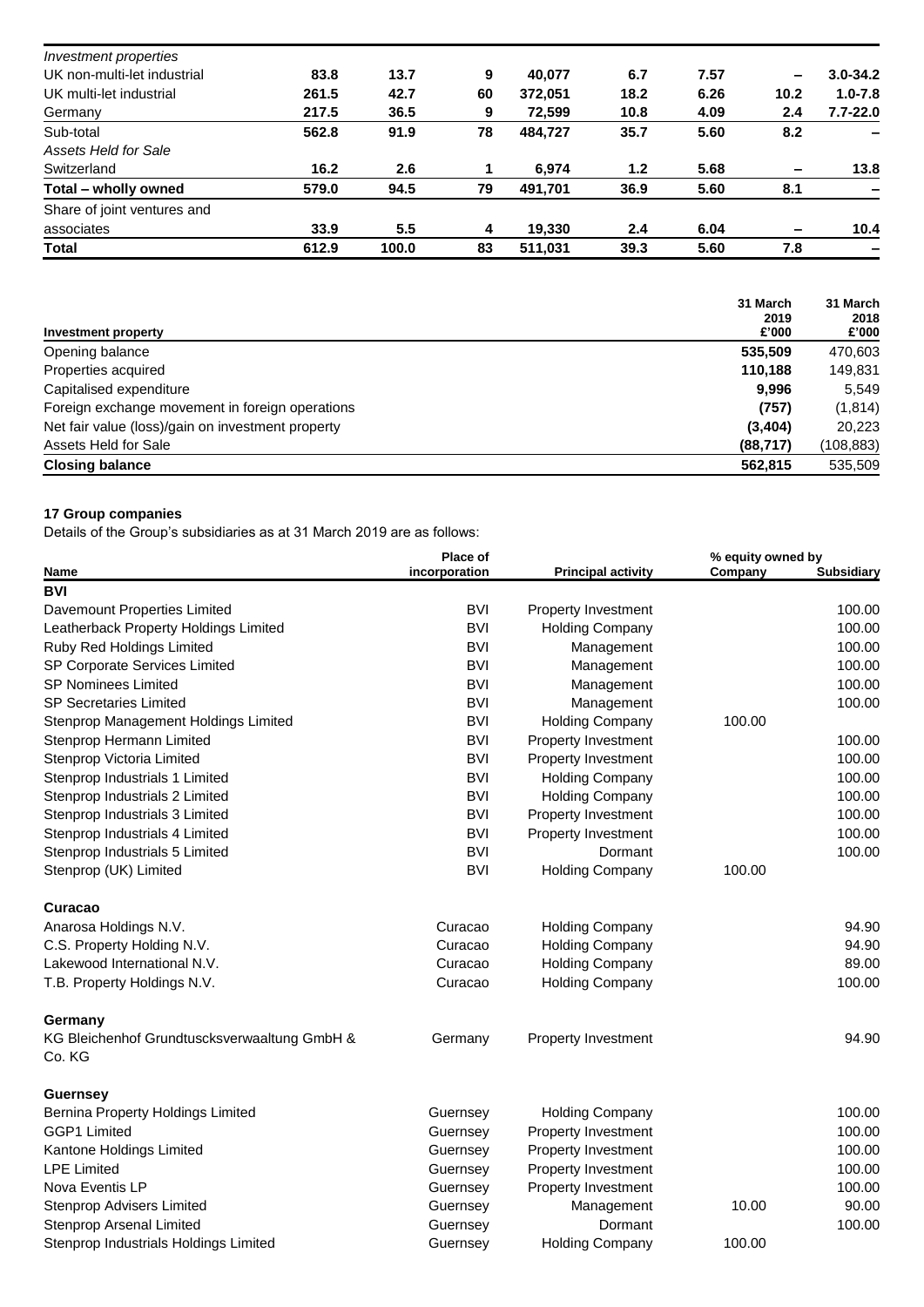| Stenprop Industrials 6 Limited           | Guernsey             | Property Investment        |        | 100.00 |
|------------------------------------------|----------------------|----------------------------|--------|--------|
| Stenprop Industrials 7 Limited           | Guernsey             | Dormant                    |        | 100.00 |
| Stenprop Industrials 8 Limited           | Guernsey             | Dormant                    |        | 100.00 |
| Stenprop Trafalgar Limited               | Guernsey             | <b>Holding Company</b>     |        | 100.00 |
| Stenprop (Germany) Limited               | Guernsey             | <b>Holding Company</b>     | 100.00 |        |
| Stenprop (Guernsey) Limited              | Guernsey             | Dormant                    |        | 100.00 |
| Stenprop (Swiss) Limited                 | Guernsey             | <b>Holding Company</b>     | 100.00 |        |
| Jersey                                   |                      |                            |        |        |
| <b>Industrials Investment Unit Trust</b> | Jersey               | <b>Holding Company</b>     |        | 100.00 |
| Luxembourg                               |                      |                            |        |        |
| Algy Properties S.a.r.l.                 | Luxembourg           | Property Investment        |        | 100.00 |
| Bruce Properties S.a.r.l.                | Luxembourg           | Property Investment        |        | 100.00 |
| Clint Properties S.a.r.l.                | Luxembourg           | Property Investment        |        | 100.00 |
| David Properties S.a.r.l.                | Luxembourg           | Property Investment        |        | 100.00 |
| Jimmy Investments S.a.r.l.               | Luxembourg           | <b>Holding Company</b>     |        | 100.00 |
| Spike Investments S.A.                   | Luxembourg           | <b>Holding Company</b>     |        | 100.00 |
| <b>Netherlands</b>                       |                      |                            |        |        |
| Century 2 BV                             | Netherlands          | <b>Property Investment</b> |        | 94.90  |
| Century BV                               | Netherlands          | Property Investment        |        | 94.90  |
| Isabel Properties BV                     | Netherlands          | Property Investment        |        | 94.90  |
| Mindel Properties BV                     | Netherlands          | <b>Holding Company</b>     |        | 94.50  |
| <b>Isle of Man</b>                       |                      |                            |        |        |
| Stenham Beryl Limited                    | IoM                  | Property Investment        |        | 100.00 |
| Stenham Crystal Limited                  | <b>IoM</b>           | Property Investment        |        | 100.00 |
| Stenham Jasper Limited                   | IoM                  | Property Investment        |        | 100.00 |
| <b>Gemstone Properties Limited</b>       | IoM                  | <b>Holding Company</b>     |        | 100.00 |
| <b>United Kingdom</b>                    |                      |                            |        |        |
| C2 Capital Limited                       | England              | Management                 |        | 100.00 |
| Stenprop Management Limited              | England              | Management                 |        | 100.00 |
| Stenprop Limited                         | England              | Dormant                    |        | 100.00 |
| <b>United States</b>                     |                      |                            |        |        |
| Industrials UK GP LLC                    | <b>United States</b> | <b>Holding Company</b>     |        | 100.00 |
| Industrials UK LP                        | <b>United States</b> | Property Investment        |        | 100.00 |

Details of the Group's investments in associates and joint ventures are disclosed in note 18 and note 19 respectively.

## **18 Investment in associates**

Associates are accounted for using the equity method in these consolidated financial statements as set out in the Group's accounting policies.

Summarised financial information in respect of each of the Group's associates is set out below:

|                                              | <b>Stenham</b><br>European<br>Shopping<br><b>Centre</b><br><b>Fund Limited</b><br>£'000 | <b>Stenham</b><br><b>Berlin</b><br><b>Residential</b><br><b>Fund</b><br>Limited<br>£'000 | Total<br>£'000 |
|----------------------------------------------|-----------------------------------------------------------------------------------------|------------------------------------------------------------------------------------------|----------------|
| 31 March 2019                                |                                                                                         |                                                                                          |                |
| <b>Current assets</b>                        | 58                                                                                      |                                                                                          | 58             |
| <b>Current liabilities</b>                   | (58)                                                                                    | $\overline{\phantom{0}}$                                                                 | (58)           |
| Revenue                                      | 388                                                                                     |                                                                                          | 388            |
| Profit from continuing operations            | 329                                                                                     |                                                                                          | 329            |
| 31 March 2018                                |                                                                                         |                                                                                          |                |
| <b>Current assets</b>                        | 1,298                                                                                   | -                                                                                        | 1,298          |
| <b>Current liabilities</b>                   | (523)                                                                                   | -                                                                                        | (523)          |
| Equity attributable to owners of the Company | 775                                                                                     |                                                                                          | 775            |
| Revenue                                      | 3,415                                                                                   | 21,351                                                                                   | 24,766         |
| Profit from continuing operations            | 786                                                                                     | 1,568                                                                                    | 2,354          |

Reconciliation of the Group's interest in associates recognised in the financial statements: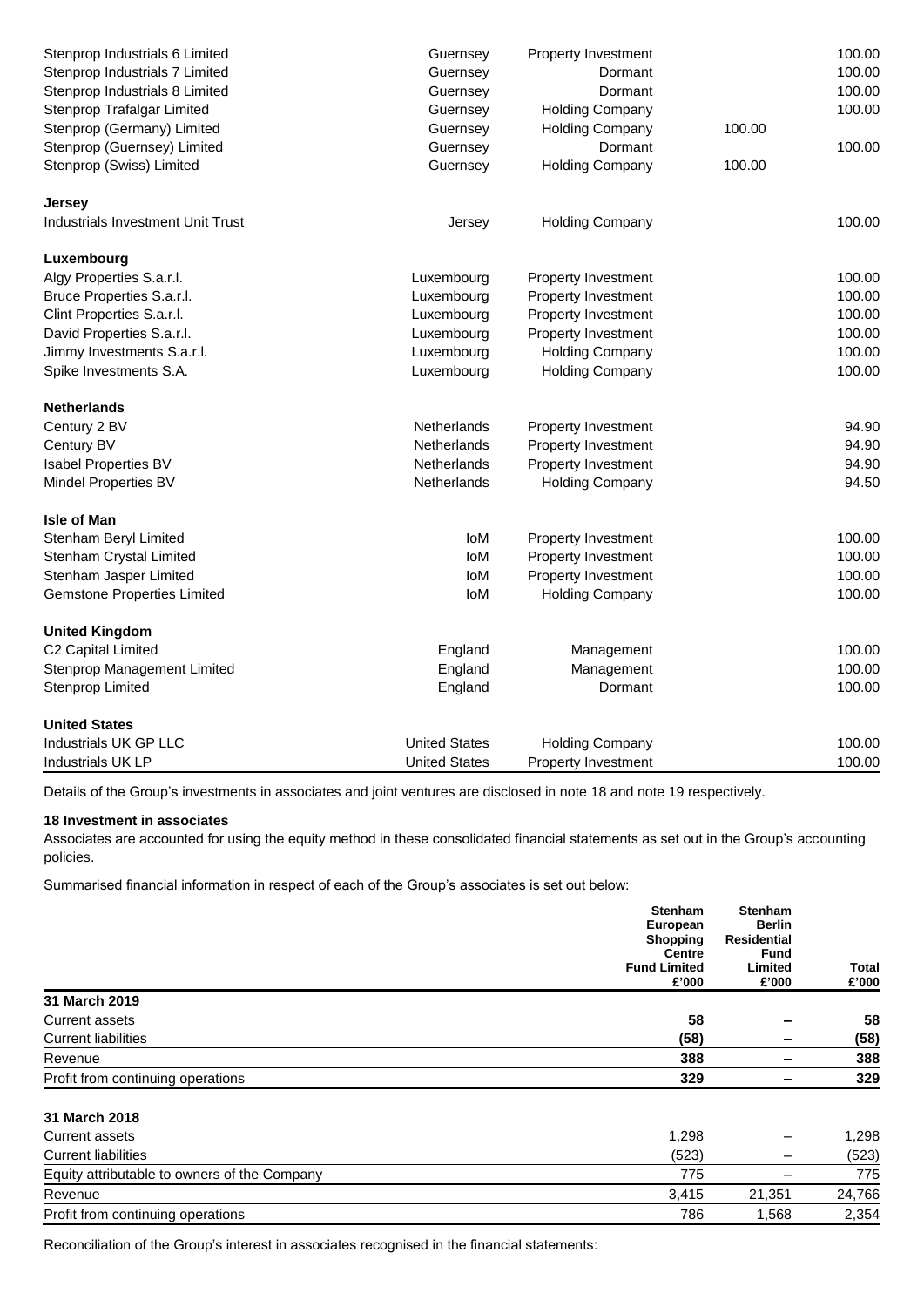|                                                   | <b>Stenham</b>               | <b>Stenham</b>     |                       |
|---------------------------------------------------|------------------------------|--------------------|-----------------------|
|                                                   | European                     | <b>Berlin</b>      |                       |
|                                                   | <b>Shopping</b>              | <b>Residential</b> |                       |
|                                                   | Centre                       | Fund               |                       |
|                                                   | <b>Fund Limited</b><br>£'000 | Limited<br>£'000   | <b>Total</b><br>£'000 |
| 31 March 2019                                     |                              |                    |                       |
| Opening balance as at 1 April 2018                | 303                          |                    | 303                   |
| Share of associates' profit *                     | 101                          |                    | 101                   |
| Share in associates disposed of during the period | (391)                        |                    | (391)                 |
| Distribution received from associates             | (18)                         |                    | (18)                  |
| Foreign exchange movement in foreign operations   | 5                            |                    | 5                     |
| <b>Closing balance</b>                            |                              |                    |                       |
| 31 March 2018                                     |                              |                    |                       |
| Opening balance as at 1 April 2017                | 15,994                       | 1,869              | 17,863                |
| Share of associates' profit *                     | 221                          | 71                 | 292                   |
| Share in associates disposed of during the period | (16, 353)                    | (1,992)            | (18, 345)             |
| Foreign exchange movement in foreign operations   | 441                          | 52                 | 493                   |

**Closing balance** 2003 **– 303** 

\* The share of associates' profit includes the fair value movement in the underlying investments for the period.

## **19 Investment in joint ventures**

Details of the Group's joint ventures at the end of the reporting period are as follows:

| <b>Name</b>                  | Place of<br>incorporation | <b>Principal activity</b> | % equity<br>owned by<br>subsidiary |
|------------------------------|---------------------------|---------------------------|------------------------------------|
| Luxembourg                   |                           |                           |                                    |
| Elysion S.A.                 | Luxembourg                | Holding company           | 50.00                              |
| Elysion Braunschweig S.a.r.I | Luxembourg                | Property company          | 50.00                              |
| Elysion Dessau S.a.r.I       | Luxembourg                | Property company          | 50.00                              |
| Elysion Kappeln S.a.r.I      | Luxembourg                | Property company          | 50.00                              |
| Elysion Winzlar S.a.r.I      | Luxembourg                | Property company          | 50.00                              |
| <b>Guernsey</b>              |                           |                           |                                    |
| Stenpark Management Limited  | Guernsev                  | Management company        | 50.00                              |
| <b>Republic of Ireland</b>   |                           |                           |                                    |
| Ardale Industrials Limited   | Republic of Ireland       | Management company        | 50.00                              |

On 4 June 2018, Stenprop completed the sale of its joint venture interest in Argyll Street in the West End of London by way of sale of shares.

Summarised consolidated financial information in respect of the Group's joint ventures is set out below. Where applicable, these represent the consolidated results of the respective holding companies.

|                                                           | Elysion<br>S.A.<br>£'000 | <b>Stenpark</b>          |                                        | Ardale            |                 |                    |  |
|-----------------------------------------------------------|--------------------------|--------------------------|----------------------------------------|-------------------|-----------------|--------------------|--|
|                                                           |                          |                          |                                        | <b>Management</b> | <b>Stenprop</b> | <b>Industrials</b> |  |
|                                                           |                          | £'000                    | <b>Limited Argyll Limited</b><br>£'000 | Limited<br>£'000  | Total<br>£'000  |                    |  |
| 31 March 2019                                             |                          |                          |                                        |                   |                 |                    |  |
|                                                           |                          |                          |                                        |                   |                 |                    |  |
| Investment property                                       | 34,151                   |                          |                                        |                   | 34,151          |                    |  |
| <b>Current assets</b>                                     | 570                      | 96                       | $\overline{\phantom{0}}$               | 121               | 787             |                    |  |
| <b>Assets</b>                                             | 34,721                   | 96                       | $\overline{\phantom{0}}$               | 121               | 34,938          |                    |  |
| <b>Bank loans</b>                                         | (18, 442)                |                          |                                        | -                 | (18, 442)       |                    |  |
| Shareholder Ioan                                          | (13,666)                 |                          |                                        | -                 | (13,666)        |                    |  |
| Deferred tax                                              | (1, 124)                 |                          |                                        |                   | (1, 124)        |                    |  |
| <b>Financial liability</b>                                | (524)                    |                          |                                        |                   | (524)           |                    |  |
| <b>Current liabilities</b>                                | (145)                    | (15)                     | -                                      | (88)              | (248)           |                    |  |
| <b>Liabilities</b>                                        | (33,901)                 | (15)                     | $\overline{\phantom{0}}$               | (88)              | (34,004)        |                    |  |
| Net assets of joint ventures                              | 820                      | 81                       |                                        | 33                | 934             |                    |  |
| Net assets of joint ventures excluding shareholder loans  | 14,486                   | 81                       |                                        | 33                | 14,600          |                    |  |
| Group share of joint ventures' net assets                 | 14,486                   | 40                       | $\overline{\phantom{0}}$               | 17                | 14,542          |                    |  |
| Revenue                                                   | 2,489                    | 38                       | 876                                    | 753               | 4,156           |                    |  |
| Interest payable                                          | (1,755)                  |                          | (199)                                  |                   | (1, 954)        |                    |  |
| Tax expense                                               | (110)                    | $\overline{\phantom{0}}$ |                                        | (95)              | (205)           |                    |  |
| Profit from continuing operations and total comprehensive |                          |                          |                                        |                   |                 |                    |  |
| income excluding interest due to the Group                | 1,044                    | 14                       | 462                                    | 651               | 2,171           |                    |  |
| Share of joint ventures' profit due to the Group          | 1,044                    | 7                        | 231                                    | 325               | 1,607           |                    |  |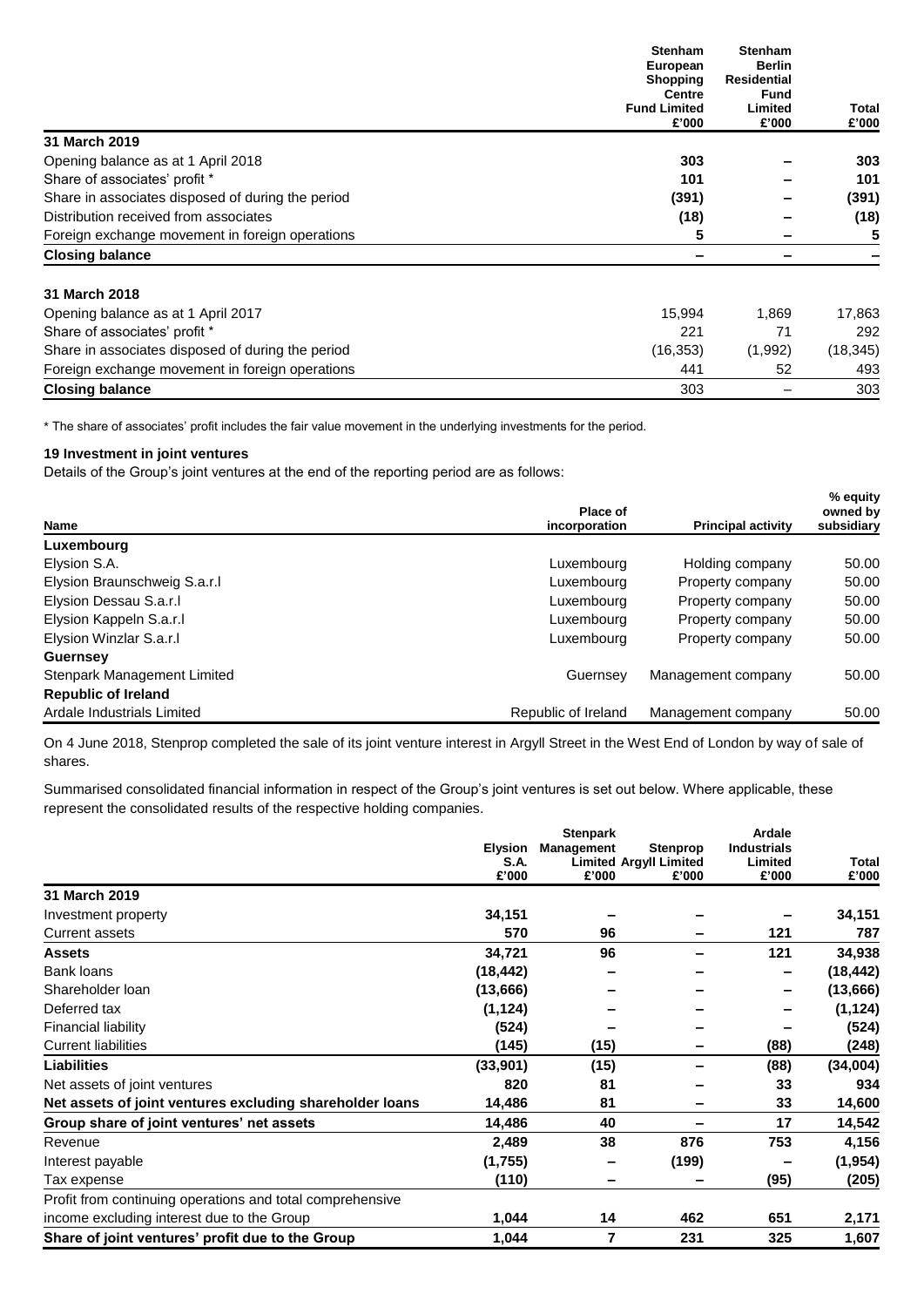|                                                                   | <b>Elysion</b> |       | <b>Stenpark</b> |                   | Ardale                                           |                               |
|-------------------------------------------------------------------|----------------|-------|-----------------|-------------------|--------------------------------------------------|-------------------------------|
|                                                                   |                |       | S.A.            | <b>Management</b> | <b>Stenprop</b><br><b>Limited Argyll Limited</b> | <b>Industrials</b><br>Limited |
|                                                                   | £'000          | £'000 | £'000           | £'000             | £'000                                            |                               |
| 31 March 2018                                                     |                |       |                 |                   |                                                  |                               |
| Investment property                                               | 34,878         |       | 83,400          |                   | 118,278                                          |                               |
| <b>Current assets</b>                                             | 607            | 151   | 5,751           | 18                | 6,527                                            |                               |
| <b>Assets</b>                                                     | 35,485         | 151   | 89,151          | 18                | 124,805                                          |                               |
| Bank loans                                                        | (19, 454)      |       | (37, 373)       | —                 | (56, 827)                                        |                               |
| Shareholder Ioan                                                  | (13, 463)      |       |                 | -                 | (13, 463)                                        |                               |
| Deferred tax                                                      | (1, 104)       |       |                 |                   | (1, 104)                                         |                               |
| <b>Financial liability</b>                                        | (137)          |       | (453)           |                   | (590)                                            |                               |
| <b>Current liabilities</b>                                        | (172)          | (82)  | (4, 235)        | (1)               | (4, 490)                                         |                               |
| <b>Liabilities</b>                                                | (34, 330)      | (82)  | (42,061)        | (1)               | (76, 474)                                        |                               |
| Net assets of joint ventures                                      | 1,155          | 69    | 47,090          | 17                | 48,331                                           |                               |
| Net assets of joint ventures excluding shareholder loans          | 14,618         | 69    | 47,090          | 17                | 61,777                                           |                               |
| Group share of net assets                                         | 14,618         | 34    | 23,545          | 8                 | 38,205                                           |                               |
| Net assets directly associated with assets classified as held for |                |       |                 |                   |                                                  |                               |
| sale adjustment                                                   |                |       | (23, 545)       |                   | (23, 545)                                        |                               |
| Group share of joint ventures' net assets                         | 14,618         | 34    |                 | 8                 | 14,660                                           |                               |
| Revenue                                                           | 2,450          | 381   | 4,794           | 35                | 7,660                                            |                               |
| Interest payable                                                  | (1,795)        |       | (1, 115)        | —                 | (2,910)                                          |                               |
| Tax expense                                                       | (713)          |       |                 |                   | (713)                                            |                               |
| Profit from continuing operations and total comprehensive         |                |       |                 |                   |                                                  |                               |
| income excluding interest due to the Group                        | 4,678          | 101   | 5,760           | 30                | 10,569                                           |                               |
| Share of joint ventures' profit due to the Group                  | 4,678          | 51    | 2,880           | 15                | 7,624                                            |                               |

### **Elysion S.A.**

Stenprop owns 100% of the shares and shareholder loans in Bernina Property Holdings Limited ('Bernina'). Bernina in turn owns 50% of the issued share capital and 100% of the shareholder loans of Elysion S.A., a company incorporated in Luxembourg which is the beneficial owner of the Care Home portfolio. The remaining 50% of Elysion S.A. is owned by a joint venture partner who manages the portfolio.

The acquired shareholder loans have attracted, and continue to attract, a 10% compounded interest rate since inception in 2007. The outstanding shareholder loan, which is wholly-owned by Stenprop, has been valued at the recoverable balance which is deemed equal to the net assets of the joint venture excluding the shareholder loan.

Reconciliation of the above summarised financial information to the carrying amount of the interest recognised in the consolidated financial statements:

|                                                 |                | <b>Stenpark</b>          |                               | Ardale                   |                    |  |
|-------------------------------------------------|----------------|--------------------------|-------------------------------|--------------------------|--------------------|--|
|                                                 | <b>Elysion</b> |                          | <b>Management</b>             | <b>Stenprop</b>          | <b>Industrials</b> |  |
|                                                 | S.A.           |                          | <b>Limited Argyll Limited</b> | Limited                  | Total              |  |
|                                                 | £'000          | £'000                    | £'000                         | £'000                    | £'000              |  |
| 31 March 2019                                   |                |                          |                               |                          |                    |  |
| Opening balance                                 | 14,618         | 34                       |                               | 8                        | 14,660             |  |
| Share of joint venture profit                   | 1,044          |                          | 231                           | 325                      | 1,607              |  |
| Distribution received from joint venture        | (852)          |                          |                               | (317)                    | (1, 169)           |  |
| Foreign exchange movement in foreign operations | (324)          | (1)                      |                               |                          | (325)              |  |
| Disposal of joint venture                       |                | $\overline{\phantom{0}}$ | (231)                         | $\overline{\phantom{0}}$ | (231)              |  |
| <b>Closing balance</b>                          | 14,486         | 40                       |                               | 16                       | 14,542             |  |
| 31 March 2018                                   |                |                          |                               |                          |                    |  |
| Opening balance                                 | 10,283         | 37                       | 21,115                        |                          | 31,435             |  |
| Share in associates acquired during the period  |                |                          |                               | (1)                      | (1)                |  |
| Share of joint venture profit                   | 4,678          | 51                       | 2,880                         | 15                       | 7,624              |  |
| Distribution received from joint venture        | (613)          | (54)                     | (450)                         | (6)                      | (1, 123)           |  |
| Foreign exchange movement in foreign operations | 270            |                          |                               |                          | 270                |  |
| Transfer to Assets Held for Sale                |                |                          | (23, 545)                     |                          | (23,545)           |  |
| <b>Closing balance</b>                          | 14,618         | 34                       |                               | 8                        | 14,660             |  |

### **20 Assets held for sale and discontinued operations**

Management considers the remaining Swiss property meets the conditions relating to Assets Held for Sale, as per IFRS 5: Non-current Assets Held for Sale and Discontinued Operations. The property is expected to be disposed of during the next 12 months. The Swiss property at Lugano, which is valued at year end at CHF21 million (£16.2 million), is classified as held for sale. Although the sale may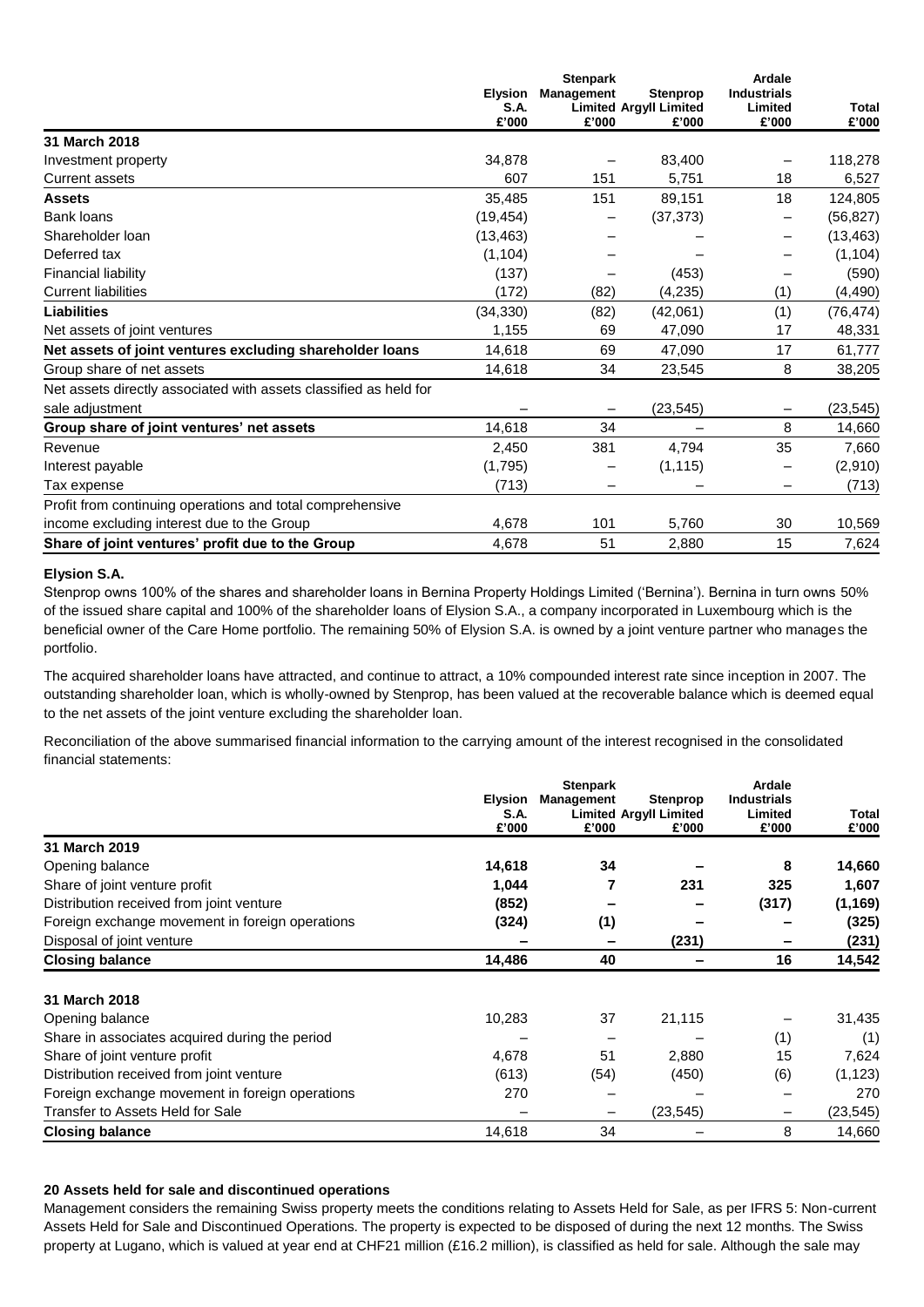not complete within 12 months, Stenprop is committed to the disposal of the asset in line with its strategy to exit the Swiss market. Accordingly, Stenprop has disclosed the asset as Held For Sale and the fair value has been determined by a third- party valuer, Jones Lang LaSalle.

The Swiss property is the only asset shown as held for sale and is also a discontinued operation as the Swiss segment is a disposal group. In the prior year, nine properties (the entire Swiss portfolio) were recognised as discontinued operations in accordance with IFRS 5.32. The results of the discontinued operations were as follows:

|                                                              | 31 March | 31 March |
|--------------------------------------------------------------|----------|----------|
|                                                              | 2019     | 2018     |
|                                                              | £'000    | £'000    |
| Net rental income                                            | 1,282    | 4,389    |
| Rental income                                                | 2,068    | 6,163    |
| Property expenses                                            | (786)    | (1, 774) |
| Operating costs                                              | (225)    | (598)    |
| Net operating income                                         | 1,057    | 3,791    |
| Fair value movement of investment properties                 | (1, 855) | (5,918)  |
| Loss on disposal of subsidiaries                             | (2, 236) |          |
| Loss from operations                                         | (3,034)  | (2, 127) |
| Profit/(loss) on disposal of property                        | 531      | (141)    |
| Net gain from fair value of derivative financial instruments |          |          |
| Interest receivable                                          | 7        |          |
| Finance costs                                                | (256)    | (687)    |
| Net foreign exchange gains                                   |          | 8        |
| (Loss)/Profit for the year before taxation                   | (2,752)  | (2, 947) |
| Current tax                                                  | (1,689)  | 235      |
| Deferred tax                                                 | 2,118    |          |
| Loss for the year from discontinued operations               | (2, 323) | (2,712)  |

### **Disposals**

On 19 July 2018, the Group disposed of seven properties in Switzerland, two of which were disposed of as subsidiaries and are further discussed in note 29, with the remaining five disposed of as assets. Of the five assets sold, three were located in Baar, Vevey and Montreux and were owned by Kantone Holdings Limited while Chiasso and Sissach were owned by Bruce Properties Sarl and Clint Properties Sarl respectively. The gross purchase consideration of CHF103.65 million (£81.6 million) compared with the valuation of these seven properties at 31 March 2018 of CHF103.23 million (£77.2 million).

As part of the agreements entered into for the sale of the seven Swiss properties, all of which were sold to the same buyer, Stenprop provided a guarantee for obligations and liabilities of each of the selling entities. The maximum amount of the guarantee is CHF6.0 million, which lasts until all obligations under the sale agreements have been fulfilled, with a backstop date of 31 July 2028. As at the date of signing these accounts, there had not been any claim under the guarantee.

On 31 December 2018, the Group disposed of 14 properties in Germany, comprising the Aldi portfolio of properties. The properties were all sold to the occupier for €35.8 million (£31.9 million).

### **Prior year disposals**

During the prior year, the Group disposed of the two Swiss properties in separate transactions for CHF34.2 million (£26.9 million). At disposal, there was a loss of CHF0.2 million (£0.1 million) to the Group equating to the disposal costs, as the properties were already held at a fair value equivalent to the sale price.

### **21 Trade and other receivables**

|                         | 31 March | 31 March |
|-------------------------|----------|----------|
|                         | 2019     | 2018     |
| Non-current receivables | £'000    | £'000    |
| Other debtors           | 13.365   | 13.617   |
|                         | 13,365   | 13,617   |

Non-current other debtors includes £12.27 million (2018: £12.52 million) of loans advanced under the Share Purchase Plan (see note 13: Share-based payments) and a £1.1 million (2018: £1.1 million) loan used to purchase 1,000,000 Stenprop shares in the market by Ferryman Capital Partners Limited, a company in which Warren Lawlor, a non-executive director, has a one-third beneficial interest. Part of the loans are denominated in EUR and are therefore subject to foreign exchange movements.

|                            | 31 March | 31 March |
|----------------------------|----------|----------|
|                            | 2019     | 2018     |
| <b>Current receivables</b> | £'000    | £'000    |
| Accounts receivable        | 6,173    | 7,350    |
| Loss allowance             | (1, 120) | (261)    |
| Other debtors              | 4,490    | 1,755    |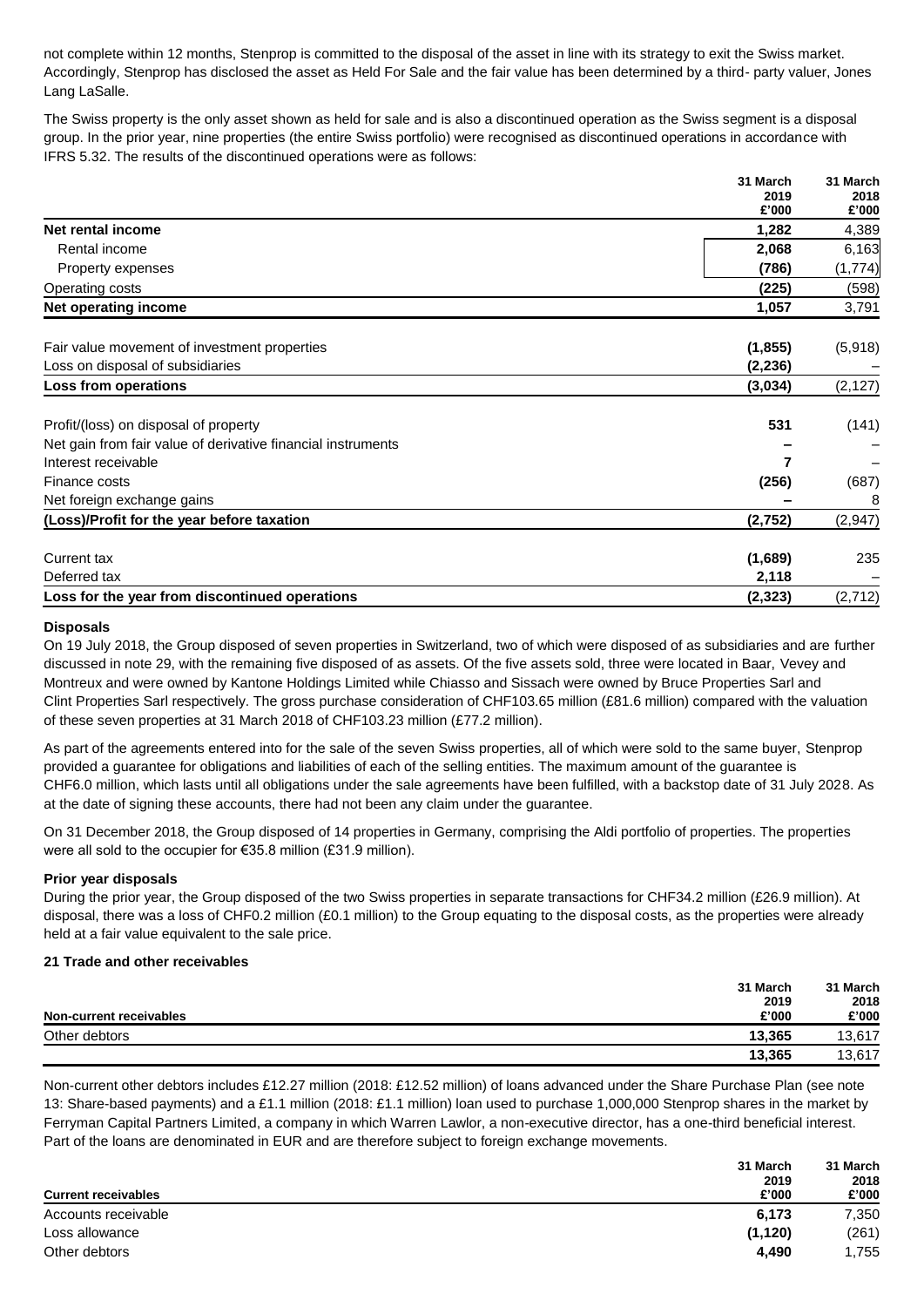#### **22 Cash and cash equivalents**

|                                  | 31 March<br>2019<br>£'000 | 31 March<br>2018<br>£'000 |
|----------------------------------|---------------------------|---------------------------|
| Cash at bank                     | 59,220                    | 25,287                    |
| Transfer to Assets Held for Sale | (1,795)                   | (738)                     |
|                                  | 57,425                    | 24,549                    |

**6,699** 8,208

#### **Restricted cash**

At year end funds totalling £8.7 million (2018: £11.1 million) were restricted. Tenant deposits of £1.6 million (2018: £2.6 million) are included in this amount as are net rents held in bank accounts which are secured by the lenders for the purposes of debt repayments and redevelopment, including £4.9 million (2018: £8.0 million) for the redevelopment of Bleichenhof. As the Group is in compliance with all the terms and conditions of its loans as at the date of signing these financial statements, there are no further restrictions, and any surplus will flow to the Group.

### **23 Accounts payable and accruals**

|                                                                                    | 31 March | 31 March |
|------------------------------------------------------------------------------------|----------|----------|
|                                                                                    | 2019     | 2018     |
|                                                                                    | £'000    | £'000    |
| Accruals                                                                           | 3,980    | 4.745    |
| Deferred income                                                                    | 5,128    | 4,883    |
| Other payables                                                                     | 9,286    | 6,565    |
| Liabilities directly associated with assets classified as Held for Sale adjustment | (1, 532) | (1,571)  |
|                                                                                    | 16.862   | 14.622   |

### **24 Borrowings**

|                                                                                        | 31 March<br>2019<br>£'000 | 31 March<br>2018<br>£'000 |
|----------------------------------------------------------------------------------------|---------------------------|---------------------------|
| Opening balance                                                                        | 259.497                   | 229.051                   |
| New loans                                                                              | 37.051                    | 89,703                    |
| Amortisation of loans                                                                  | (3, 593)                  | (5,751)                   |
| Capitalised borrowing costs                                                            | (873)                     | (505)                     |
| Amortisation of transaction fees                                                       | 436                       | 401                       |
| Foreign exchange movement in foreign operations                                        | (1,264)                   | (1, 152)                  |
| Adjustment for liabilities directly associated with assets classified as Held for Sale | (46,164)                  | (52, 250)                 |
| <b>Total borrowings</b>                                                                | 245.090                   | 259.497                   |

Of the movement in borrowings in the year ending 31 March 2019, £37.05 million relates to cash received from new bank loans raised and £61.21 million relates to repayments of bank loans. Non-cash movements relate to amortisation of capitalised transaction fees and foreign exchange movements.

|                                                       | 31 March<br>2019<br>£'000 | 31 March<br>2018<br>£'000 |
|-------------------------------------------------------|---------------------------|---------------------------|
| Amount due for settlement within 12 months            | 29,805                    | 2,800                     |
| Amount due for settlement between one to three years  | 106,943                   | 76,258                    |
| Amount due for settlement between three to five years | 108,342                   | 180,439                   |
| <b>Total borrowings</b>                               | 245,090                   | 259,497                   |
| <b>Non-current liabilities</b>                        |                           |                           |
| <b>Bank loans</b>                                     | 215,285                   | 256,697                   |
| Total non-current loans and borrowings                | 215,285                   | 256,697                   |
| <b>Current liabilities</b>                            |                           |                           |
| <b>Bank loans</b>                                     | 29,805                    | 2,800                     |
| <b>Total current loans and borrowings</b>             | 29,805                    | 2,800                     |
| <b>Total loans and borrowings</b>                     | 245.090                   | 259.497                   |

The facilities are secured by legal charges over the properties to which they correspond. There is no cross-collateralisation of the facilities. The terms and conditions of outstanding loans are as follows: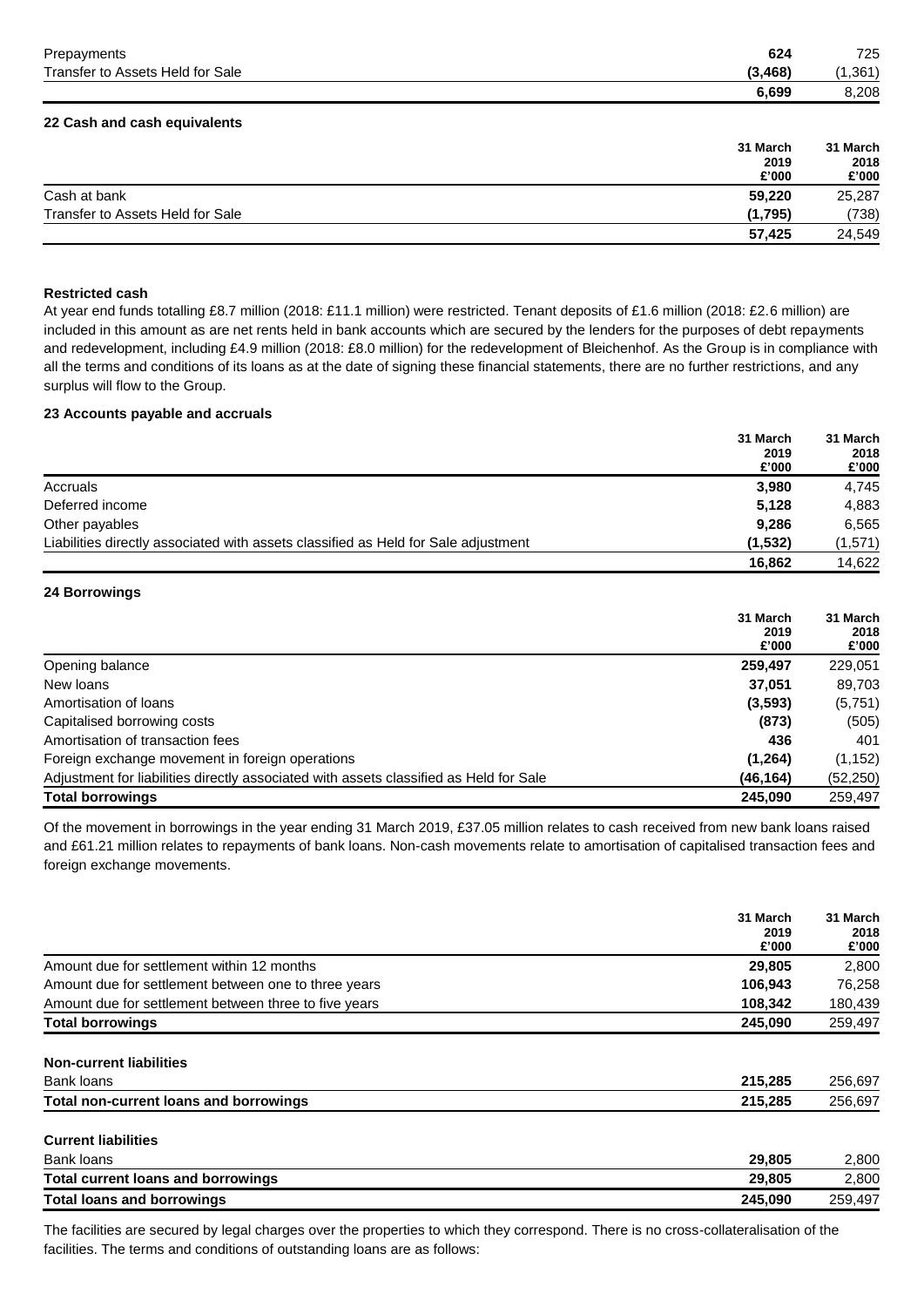|                                |   |                        |                  |                 |                         | <b>Nominal value</b> |               | Carrying value* |               |
|--------------------------------|---|------------------------|------------------|-----------------|-------------------------|----------------------|---------------|-----------------|---------------|
|                                |   |                        | Loan             |                 |                         | 31 March             | 31 March      | 31 March        | 31 March      |
| Entity                         |   | <b>Note Amortising</b> | interest<br>rate | <b>Currency</b> | <b>Maturity</b><br>date | 2019<br>£'000        | 2018<br>£'000 | 2019<br>£'000   | 2018<br>£'000 |
| <b>United Kingdom</b>          |   |                        |                  |                 |                         |                      |               |                 |               |
| Laxton Properties Limited      |   |                        | <b>LIBOR</b>     |                 |                         |                      |               |                 |               |
|                                |   | No                     | $+1.4%$          | <b>GBP</b>      |                         |                      | 27,540        |                 | 27,410        |
| <b>Davemount Properties</b>    |   |                        | <b>LIBOR</b>     |                 |                         |                      |               |                 |               |
| Limited                        |   | No                     | $+2.25%$         | <b>GBP</b>      | 26/05/2021              | 4,000                | 4,000         | 3,983           | 3,975         |
| <b>LPE Limited</b>             |   |                        | <b>LIBOR</b>     |                 |                         |                      |               |                 |               |
|                                |   | Yes                    | $+2.0%$          | <b>GBP</b>      | 31/03/2020              | 30,000               | 34,708        | 29,805          | 34,317        |
| GGP1 Limited                   |   |                        | <b>LIBOR</b>     |                 |                         |                      |               |                 |               |
|                                |   | No                     | $+2.25%$         | <b>GBP</b>      | 26/05/2021              | 5,175                | 5,175         | 5,123           | 5,099         |
| <b>Industrials UK</b>          |   |                        | <b>LIBOR</b>     |                 |                         |                      |               |                 |               |
|                                |   | No                     | $+2.25%$         | <b>GBP</b>      | 02/06/2022              | 61,484               | 77,984        | 61,215          | 77,808        |
| Stenprop Industrials 4 Limited |   |                        | <b>LIBOR</b>     |                 |                         |                      |               |                 |               |
|                                |   | No                     | $+2.25%$         | <b>GBP</b>      | 01/06/2023              | 10,211               |               | 10,043          |               |
| Stenprop Industrials 6 Limited |   |                        | <b>LIBOR</b>     |                 |                         |                      |               |                 |               |
|                                |   | No                     | $+2.0%$          | <b>GBP</b>      | 01/02/2024              | 26,840               |               | 26,343          |               |
| <b>Switzerland</b>             |   |                        |                  |                 |                         |                      |               |                 |               |
| Algy Properties S.a.r.l.       | 1 |                        | <b>LIBOR</b>     |                 |                         |                      |               |                 |               |
|                                |   | Yes                    | $+2.47%$         | <b>CHF</b>      | 31/03/2019              |                      | 2,310         |                 | 2,310         |
|                                | 1 |                        | <b>LIBOR</b>     |                 |                         |                      |               |                 |               |
| Bruce Properties S.a.r.l.      |   | No                     | $+1.35%$         | <b>CHF</b>      | 29/03/2019              |                      |               |                 |               |
|                                |   |                        | <b>LIBOR</b>     |                 |                         |                      | 3,557         |                 | 3,557         |
| Kantone Holdings Limited       | 1 |                        |                  |                 | 3-month                 |                      |               |                 |               |
|                                |   | Yes                    | $+1.15%$         |                 | CHF rolling facility    | 6,106                | 26,296        | 6,106           | 26,296        |
| Polo Property GmbH             | 1 |                        | <b>LIBOR</b>     |                 | 3-month                 |                      |               |                 |               |
|                                |   | Yes                    | $+1.15%$         |                 | CHF rolling facility    |                      | 17,019        |                 | 17,020        |
| Germany                        |   |                        |                  |                 |                         |                      |               |                 |               |
| Century BV                     |   |                        | Euribor          |                 |                         |                      |               |                 |               |
|                                |   | Yes                    | $+1.55%$         | <b>EUR</b>      | 31/12/2022              | 7,135                | 7,290         | 7,070           | 7,205         |
| Century 2 BV                   |   |                        | Euribor          |                 |                         |                      |               |                 |               |
|                                |   | Yes                    | $+1.55%$         | <b>EUR</b>      | 31/12/2022              | 3,711                | 3,791         | 3,673           | 3,742         |
| Stenham Beryl Limited          |   |                        | Euribor          |                 |                         |                      |               |                 |               |
|                                |   | Yes                    | $+1.85%$         | <b>EUR</b>      | 30/04/2018              |                      | 4,565         |                 | 4,565         |
| Stenham Crystal Limited        |   |                        | Euribor          |                 |                         |                      |               |                 |               |
|                                |   | Yes                    | $+1.85%$         | <b>EUR</b>      | 30/04/2018              |                      | 3,812         |                 | 3,812         |
| Stenham Jasper Limited         |   |                        | Euribor          |                 |                         |                      |               |                 |               |
|                                |   | Yes                    | $+1.85%$         | <b>EUR</b>      | 30/04/2018              |                      | 4,665         |                 | 4,665         |
| <b>Isabel Properties BV</b>    |   |                        | Euribor          |                 |                         |                      |               |                 |               |
|                                |   | No                     | $+2.32%$         | <b>EUR</b>      | 30/12/2021              | 7,747                | 7,915         | 7,747           | 7,915         |
| Bleichenhof GmbH & Co. KG      |   | No                     | 1.58%            | <b>EUR</b>      | 28/02/2022              | 73,114               | 74,694        | 73,114          | 74,694        |
| Stenprop Hermann Ltd           |   |                        | Euribor          |                 |                         |                      |               |                 |               |
|                                |   | No                     | $+1.13%$         | <b>EUR</b>      | 30/06/2020              | 8,117                | 8,293         | 8,109           | 8,274         |
| Stenprop Victoria Ltd          |   |                        | Euribor          |                 |                         |                      |               |                 |               |
|                                |   | No                     | $+1.28%$         | <b>EUR</b>      | 31/08/2020              | 8,866                | 9,058         | 8,866           | 9,058         |
|                                |   |                        |                  |                 |                         | 252,506              | 322,672       | 251,197         | 321,722       |

\* The difference between the nominal and the carrying value represents unamortised facility costs.

1. All of the Swiss properties owned by the Group, with the exception of Lugano, were sold in July 2018. At this time all outstanding loans in respect of the whole of the Swiss portfolio were repaid. In August 2018 the sole remaining property, Lugano, was refinanced for CHF8 million (£6.1 million) on a three-month rolling credit facility at a margin of LIBOR +1.15%. Excluding the £6.1 million loan, which relates to discontinued operations, the total carrying value of loans at 31 March 2019 is £245.1 million as detailed on the previous page in total borrowings.

## **25 Other loans**

| 31 March<br>2019                                                                    | 31 March<br>2018 |
|-------------------------------------------------------------------------------------|------------------|
| £'000                                                                               | £'000            |
| 48.086<br>Loans                                                                     | 34,080           |
| (48, 506)<br>Loan repayments including foreign exchange movement                    | (34, 591)        |
| Foreign exchange movement                                                           | 518              |
| 420<br>Interest                                                                     | 1,503            |
| Interest repayments including foreign exchange movement<br>$\overline{\phantom{0}}$ | (1,510)          |
|                                                                                     |                  |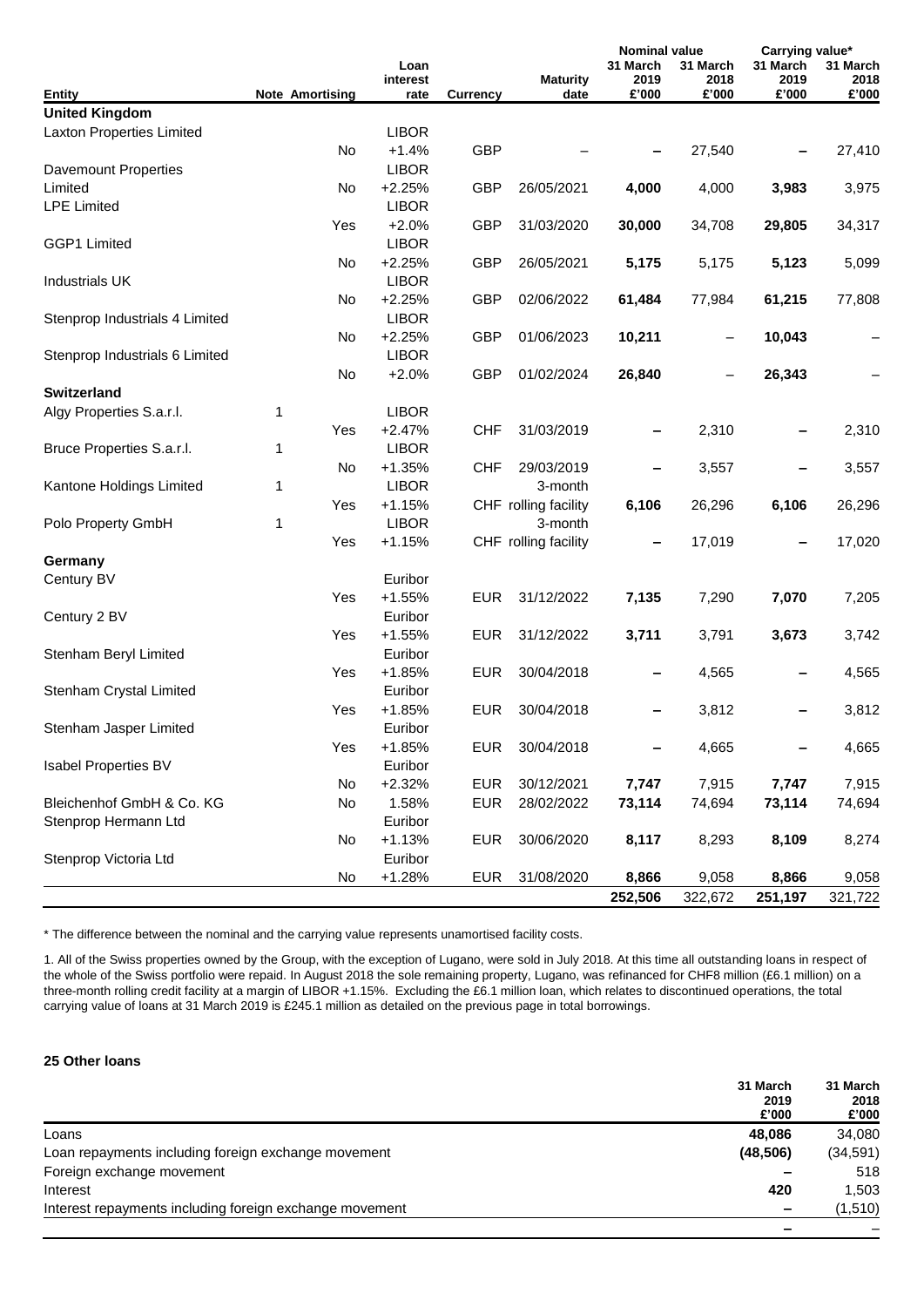During the period a £50 million revolving credit facility ('RCF') was agreed with Investec Bank plc at an all-in interest rate of 7% + 1 month LIBOR. It is intended that drawdowns under the Investec RCF will be short term in nature to fund new acquisitions and will be repaid as soon as possible from a combination of disposal proceeds and longer term debt finance. As at year end, the facility was undrawn.

### **26 Derivative financial instruments**

In accordance with the terms of the borrowing arrangements and Group policy, the Group has entered into interest rate swap agreements which are entered into by the borrowing entities to convert the borrowings from floating to fixed interest rates and are used to manage the interest rate profile of financial liabilities and eliminate future exposure to interest rate fluctuations. It is the Group's policy that no economic trading in derivatives is undertaken by the Group. In the current year, the Group recognised a total net loss in fair value of financial instruments from continuing and discontinuing operations of £1,092,000 (2018: profit £2,453,000) and £nil (2018: £nil) respectively.

The following table sets out the interest rate swap agreements at 31 March 2018 and 31 March 2019.

|                                                                  |                       |                      |             | <b>Notional value</b> |       | <b>Fair value Notional value</b>                                 | <b>Fair value</b> |
|------------------------------------------------------------------|-----------------------|----------------------|-------------|-----------------------|-------|------------------------------------------------------------------|-------------------|
| <b>Entity</b>                                                    | <b>Effective date</b> | <b>Maturity date</b> | Swap rate % | £'000                 | £'000 | 31 March 2019 31 March 2019 31 March 2018 31 March 2018<br>£'000 | £'000             |
| <b>UK</b>                                                        |                       |                      |             |                       |       |                                                                  |                   |
| Laxton Properties Limited                                        | 14/04/2014            | 08/05/2020           | 1.62        |                       |       | 27,540                                                           | (361)             |
| <b>LPE Limited</b>                                               | 26/03/2015            | 31/03/2020           | 1.35        | 30,000                | (176) | 30,000                                                           | (207)             |
| Industrials UK LP                                                | 02/06/2017            | 02/06/2022           | 0.95        | 60,375                | (82)  | 60,375                                                           | 691               |
| Industrials 6                                                    | 01/02/2019            | 01/02/2024           | 1.27        | 22,814                | (310) |                                                                  |                   |
| Germany                                                          |                       |                      |             |                       |       |                                                                  |                   |
| Century BV                                                       | 31/12/2017            | 30/12/2022           | 2.50        | 7,005                 |       | 7,156                                                            | 14                |
| Century 2 BV                                                     | 31/12/2017            | 30/12/2022           | 2.50        | 3,841                 |       | 3,924                                                            | $\overline{7}$    |
| Stenham Beryl Limited                                            | 01/04/2014            | 30/04/2018           | 0.83        |                       |       | 4,565                                                            | (5)               |
| Stenham Crystal Limited                                          | 01/04/2014            | 30/04/2018           | 0.83        |                       |       | 3,812                                                            | (4)               |
| Stenham Jasper Limited                                           | 01/04/2014            | 30/04/2018           | 0.83        |                       |       | 4,665                                                            | (5)               |
| <b>Isabel Properties BV</b>                                      | 30/01/2015            | 30/12/2021           | 0.48        | 7,747                 | (162) | 7,915                                                            | (131)             |
| Adjustment for liabilities directly                              |                       |                      |             |                       |       |                                                                  |                   |
| associated with assets                                           |                       |                      |             |                       |       |                                                                  |                   |
| classified as Held for Sale                                      |                       |                      |             |                       |       |                                                                  |                   |
| adjustment (see note 20)                                         |                       |                      |             |                       |       |                                                                  | 14                |
| <b>Total swaps</b>                                               |                       |                      |             | 131,782               | (730) | 149,952                                                          | 13                |
| Liabilities maturing within                                      |                       |                      |             |                       |       |                                                                  |                   |
| 12 months                                                        |                       |                      |             |                       | (176) |                                                                  |                   |
| Assets maturing after                                            |                       |                      |             |                       |       |                                                                  |                   |
| 12 months                                                        |                       |                      |             |                       |       |                                                                  | 712               |
| Liabilities maturing after                                       |                       |                      |             |                       |       |                                                                  |                   |
| 12 months                                                        |                       |                      |             |                       | (554) |                                                                  | (699)             |
| <b>Derivative financial</b>                                      |                       |                      |             |                       |       |                                                                  |                   |
| instruments - on balance                                         |                       |                      |             |                       |       |                                                                  |                   |
| sheet                                                            |                       |                      |             |                       | (730) |                                                                  | 13                |
| Swaps included in investments in associates and joint ventures   |                       |                      |             |                       |       |                                                                  |                   |
| Regent Arcade House Holdings                                     |                       |                      |             |                       |       |                                                                  |                   |
| Ltd                                                              | 20/05/2015            | 20/05/2020           | 1.57        |                       |       | 37,500                                                           | (453)             |
| Elysion Braunschweig S.a.r.l                                     | 01/04/2014            | 29/12/2023           | 2.43        | 4,860                 | (127) |                                                                  |                   |
| Elysion Dessau S.a.r.l                                           | 01/04/2014            | 29/12/2023           | 2.43        | 4,809                 | (126) |                                                                  |                   |
| Elysion Kappeln S.a.r.l                                          | 01/04/2014            | 29/12/2023           | 2.80        | 5,350                 | (167) | 5,346                                                            | (82)              |
| Elysion Winzlar S.a.r.I                                          | 01/04/2014            | 29/12/2023           | 2.80        | 3,423                 | (104) | 3,564                                                            | (55)              |
| Derivative financial instruments - associates and joint ventures |                       |                      |             | 18,442                | (524) | 46,410                                                           | (590)             |

#### **27 Acquisitions of subsidiaries**

#### **(business combinations and asset acquisitions)**

#### **Prior year business combinations**

On 30 June 2017, the Group acquired 100% of the share capital of C2 Capital Limited which is the management platform that, among other mandates, provides asset management and portfolio services to Industrials LP, the partnership which owns 25 multi-let industrial estates across the UK. Stenprop acquired the shares in C2 Capital Limited for £3.5 million, which was settled by the issue of 3,270,500 Stenprop shares valued at €1.22 per share.

Details of the assets and liabilities acquired and goodwill arising are as follows: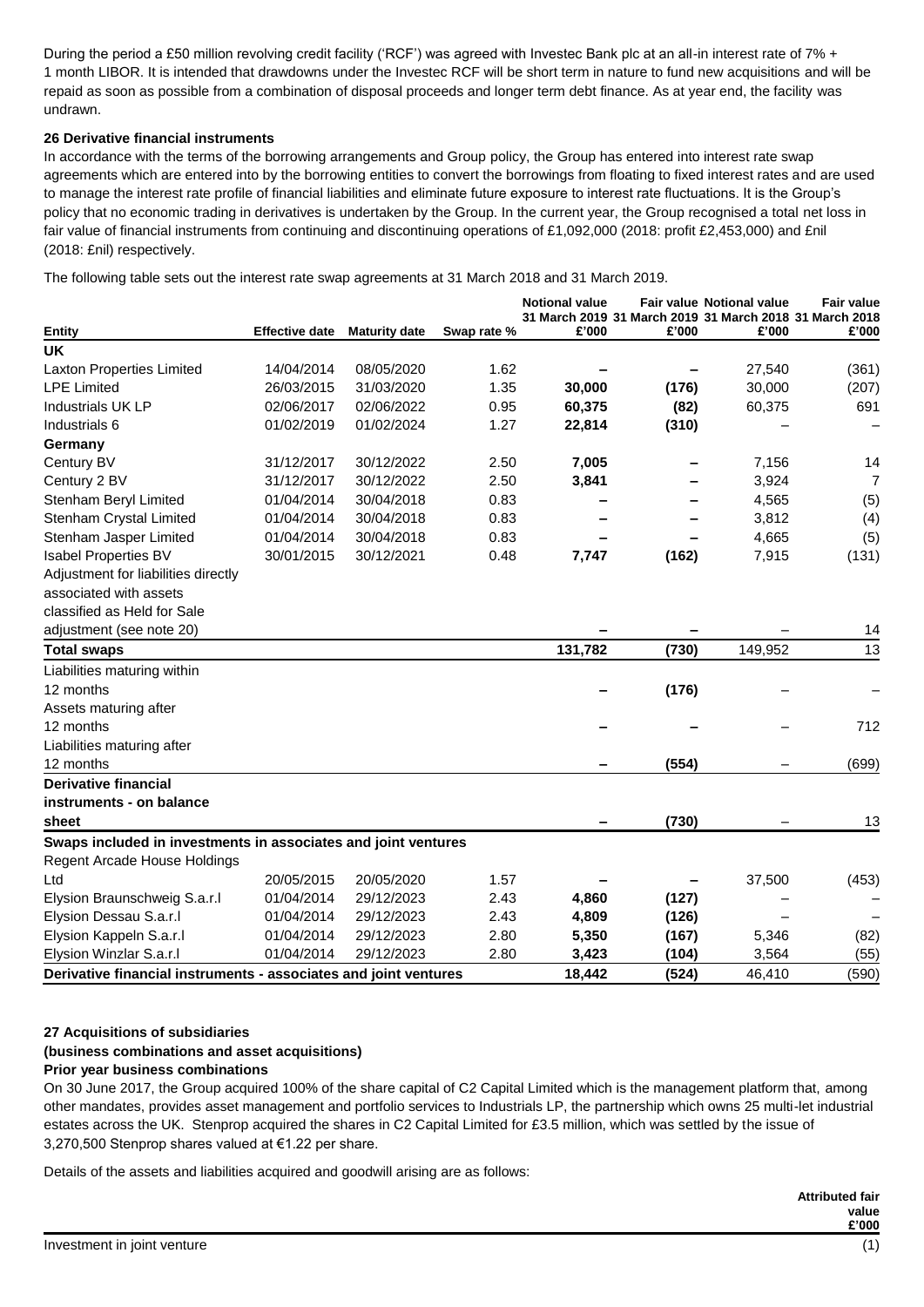| Cash and cash equivalents                                   | 89                   |
|-------------------------------------------------------------|----------------------|
| Trade and other receivables                                 | 52                   |
| Trade and other payables                                    | (138)                |
| Fair value of acquired interest in net assets of subsidiary | $\mathcal{P} \equiv$ |
| Goodwill                                                    | 3,500                |
| Total purchase consideration                                | 3,502                |

Goodwill of £3.5 million arising as a result of the acquisition of C2 Capital Limited was impaired in full during the period.

#### **Prior year asset acquisitions**

On 30 June 2017, the Group acquired 100% of the interests in Industrials UK LP which owns a portfolio of multi-let industrial properties. The total purchase consideration was calculated with reference to the net asset value of the entities acquired as detailed below:

|                                              | <b>Total attributed</b><br>fair value<br>£'000 |
|----------------------------------------------|------------------------------------------------|
| Investment property                          | 127,000                                        |
| Cash and cash equivalents                    | 2,983                                          |
| Trade and other receivables                  | 1,260                                          |
| Trade and other payables                     | (4,252)                                        |
| External debt                                | (69, 133)                                      |
| Total purchase consideration settled in cash | 57,858                                         |

Costs incurred in the acquisition of the MLI Portfolio amounted to £1.65 million. These acquisition costs were capitalised to the cost of the asset. At 31 March 2018, the investment was stated at fair value, and any movement was recognised as fair value movement in the statement of comprehensive income.

## **28 Acquisition of subsidiaries and joint ventures**

During the year the Group incorporated the following companies:

|                                                   | Incorporation<br>Cost |       | <b>Net assets</b><br>acquired |  |
|---------------------------------------------------|-----------------------|-------|-------------------------------|--|
| Name<br><b>Jurisdiction</b>                       | date                  | £'000 | £'000                         |  |
| Acquisition of industrial properties              |                       |       |                               |  |
| Stenprop Industrials 5 Limited<br>BVI             |                       |       |                               |  |
| Stenprop Industrials 6 Limited<br>Guernsey        | 24/08/2018            |       |                               |  |
| Stenprop Industrials 7 Limited<br>Guernsey        | 30/08/2018            |       |                               |  |
| Stenprop Industrials 8 Limited<br>Guernsey        | 30/08/2018            |       |                               |  |
| Stenprop Industrials Holdings Limited<br>Guernsey | 24/08/2018            |       |                               |  |

**Net assets** 

#### **29 Disposal of subsidiaries**

On 17 July 2018, the Group disposed of its 100% shareholding in Polo Property GmbH for a consideration of CHF12.7 million. Polo Property GmbH owned the properties known as Altendorf and Arlesheim in Switzerland.

On 12 March 2019, the Group disposed of its 100% shareholding in Euston PropCo Limited for a consideration of £66.6 million. Euston PropCo Limited owned the property Euston House, London.

In the prior year, on 11 January 2018, the Group disposed of its 100% shareholding in Normanton Properties Limited for a consideration of £42.6 million. Normanton Properties Limited owned the property Pilgrim Street, London.

The impact of these disposals on the Group is shown below:

| 31 March<br>2019                                                                       | 31 March<br>2018 |
|----------------------------------------------------------------------------------------|------------------|
| £'000                                                                                  | £'000            |
| Carrying value of net assets at disposal date                                          |                  |
| 110,419<br>Investment property                                                         | 79,900           |
| Trade and other receivables<br>627                                                     | 205              |
| Cash and cash equivalents<br>2,132                                                     | 1,831            |
| (45, 334)<br><b>Borrowings</b>                                                         | (37,608)         |
| Trade and other payables<br>(2,871)                                                    | (1,694)          |
| 64,973<br>Net assets disposed                                                          | 42,634           |
| 74,094<br>Net disposal proceeds                                                        | 42,608           |
| Foreign exchange movement in foreign operations<br>(231)                               |                  |
| Profit/(loss) on disposal of subsidiaries (including discontinued operations)<br>8,890 | (26)             |
| Net assets disposed<br>64,973                                                          | 42,634           |
| Discontinued Operations - Loss on disposal of subsidiary (note 20)<br>(2, 236)         |                  |
| Continuing Operations - Profit/(loss) on disposal of subsidiary<br>11,126              | (26)             |
| Profit/(loss) on disposal of subsidiaries (including discontinued operations)<br>8,890 | (26)             |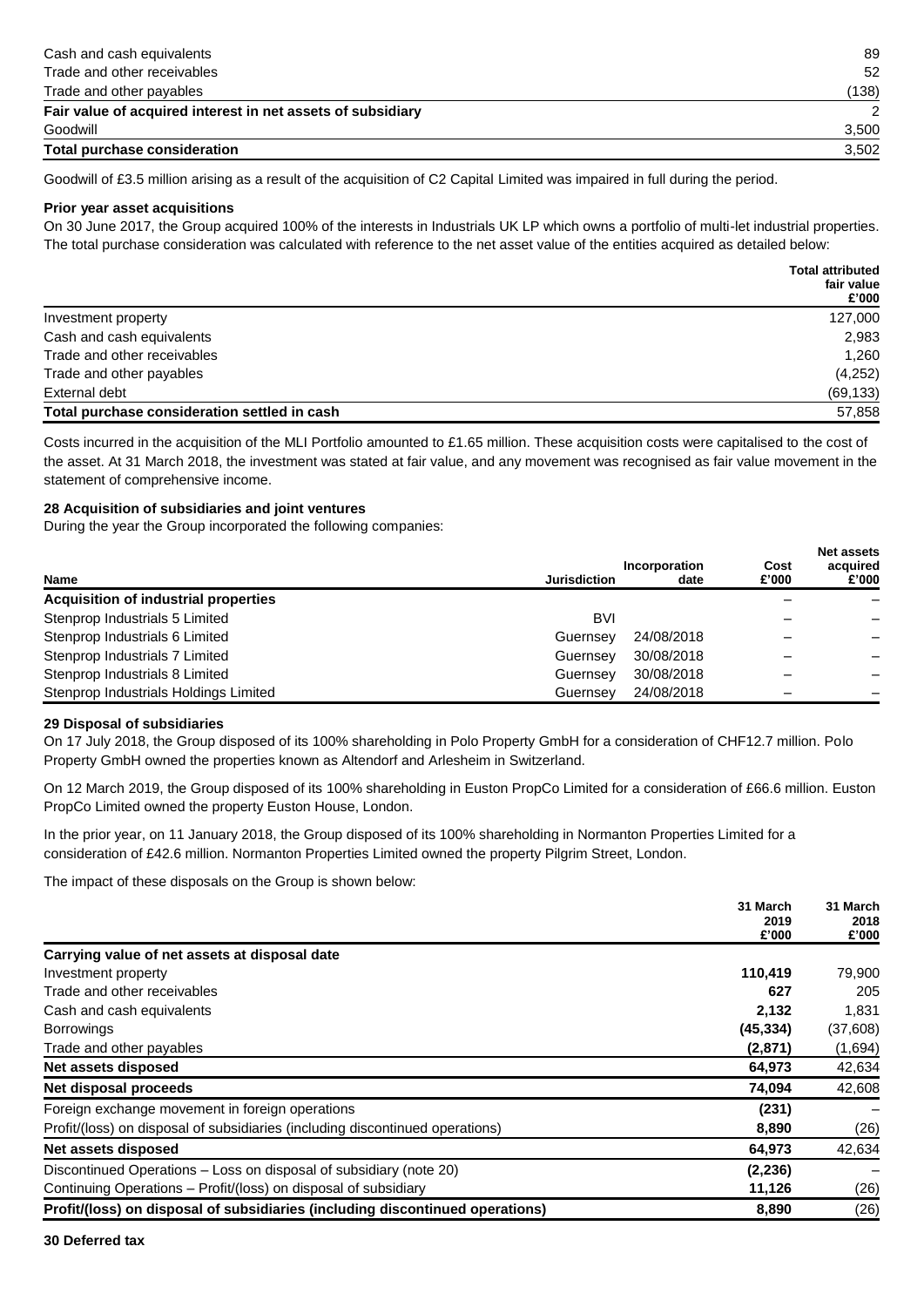The following are the major deferred tax liabilities and assets recognised by the Group and movements thereon during the current and prior reporting period.

| 31 March<br>2019<br>£'000                                                                                    | 31 March<br>2018<br>£'000 |
|--------------------------------------------------------------------------------------------------------------|---------------------------|
| (9,379)<br>Opening balance                                                                                   | (5,794)                   |
| Deferred tax recognised on investment properties<br>2,905                                                    | (3,675)                   |
| Deferred tax recognised on revaluation of financial liabilities<br>8                                         | (53)                      |
| Deferred tax on tax losses<br>492                                                                            | 590                       |
| Deferred tax - other withholding tax<br>(1,768)                                                              |                           |
| 1,223<br>Exchange movements                                                                                  |                           |
| Adjustment for liabilities directly associated with assets classified as Held for Sale adjustment<br>(3,897) | (447)                     |
| <b>Closing balance</b><br>(10, 416)                                                                          | (9,379)                   |

Deferred tax assets and liabilities are offset where the Group has a legally enforceable right to do so. The following is the analysis of the deferred tax balances (after offset) for financial reporting purposes:

|                                                                                                   | 31 March<br>2019 | 31 March<br>2018 |
|---------------------------------------------------------------------------------------------------|------------------|------------------|
|                                                                                                   | £'000            | £'000            |
| Deferred tax liabilities                                                                          | (15, 574)        | (18,040)         |
| Deferred tax assets                                                                               | 5,158            | 4,764            |
| Adjustment for liabilities directly associated with assets classified as Held for Sale adjustment | -                | 3,897            |
| <b>Closing balance</b>                                                                            | (10, 416)        | (9,379)          |
| Deferred tax opening balance                                                                      | 13.276           | 10,139           |
| Exchange movements                                                                                | (1,223)          | (123)            |
| Deferred tax liability closing balance                                                            | (10, 416)        | (13, 276)        |
| Movement in deferred tax                                                                          | 1,637            | (3,260)          |

### **31 Financial Risk Management (i)**

The Group is exposed to a variety of financial risks including market risk, credit risk and liquidity risk. The overall risk management strategy seeks to minimise the potential adverse effects on the Group's financial performance. Certain risk exposures are hedged via the use of financial derivatives.

This note presents information about the Group's exposure to each of the above risks, the Group's objectives, policies and processes for measuring and managing these risks, and the Group's management of capital. Further quantitative disclosures are included throughout these audited financial statements where relevant. The Group's board has overall responsibility for the establishment and oversight of the Group's risk management framework.

During the reporting period, the Risk Committee, established by the board, assumed responsibility for developing and monitoring the Group's risk management policies. With effect from 1 May 2018, the Risk Committee was replaced with a combined Audit and Risk Committee. The committee participates in management's process of formulating and implementing the risk management plan and it reports on the plan adopted by management to the board.

The objective of risk management is to identify, assess, manage and monitor the risks to which the business is exposed, including, but not limited to, information technology risk. The board is responsible for ensuring the adoption of appropriate risk management policies by management. The Group's risk management policies are established to identify and analyse the risks faced by the Group, to set appropriate risk limits and controls and to monitor risks and adherence to limits. Risk management policies are reviewed regularly to reflect changes in market conditions and the Group's activities. The board will also ensure that there are processes in place between itself and management enabling complete, timely, relevant, accurate and accessible risk disclosure to shareholders.

To enable the Audit and Risk Committee to meet its responsibilities, terms of reference were adopted by the board. These include appropriate standards, the implementation of systems of internal control and an effective risk-based internal audit which comprises policies, procedures, systems and information to assist in:

- safeguarding assets and reducing the risk of loss, error, fraud and other irregularities;
- ensuring the accuracy and completeness of accounting records and reporting;
- preparing timely, reliable financial statements and information in compliance with relevant legislation and generally accepted accounting policies and practices; and
- increasing the probability of anticipating unpredictable risk.

The committee oversees how management monitors compliance with the Group's risk management policies and procedures and reviews the adequacy of the risk management framework in relation to risks faced by the Group.

### **Credit risk**

The Group's principal financial assets are cash and cash equivalents as well as trade and other receivables. The credit risk arising from deposits with banks is managed through a policy of utilising only independently rated banks with acceptable credit ratings.

The credit quality of cash and cash equivalents can be assessed by reference to external credit ratings of the counterparty where the account or deposit is placed. The credit rating summary below represents the nine European financial institutions that hold more than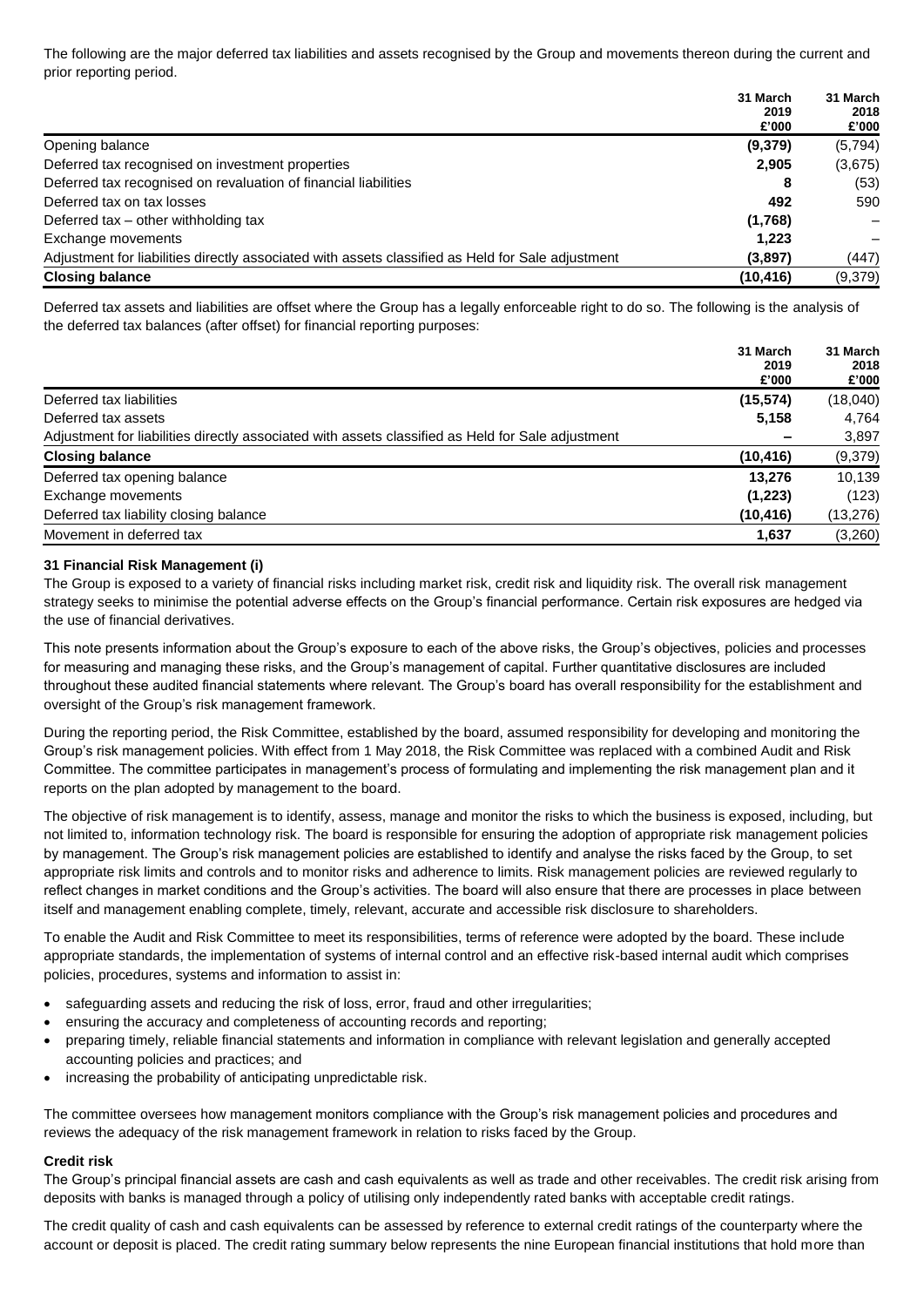£1 million (or GBP equivalent) of the Group's cash at 31 March 2019. Together these banks hold 96% of the Group's total cash at bank.

|                                                  | 31 March | 31 March<br>2018 |
|--------------------------------------------------|----------|------------------|
|                                                  | 2019     |                  |
| • ABN AMRO Bank NV                               | A+       | A                |
| • Barclays Private Clients International Limited | A+       | A                |
| • Berlin Hyp AG                                  | AA-      | N/A              |
| • Credit Suisse AG                               | A        | N/A              |
| • Deutsche Bank AG                               | А-       | A-               |
| • Hamburg Commercial Bank AG                     | $A+$     | N/A              |
| • Lloyds Bank plc                                | $A+$     | N/A              |
| • Royal Bank of Scotland Group plc               | $A+$     | BBB+             |
| • Santander UK plc                               | $A+$     | A                |

The directors are satisfied as to the creditworthiness of the banks where the remaining cash is held.

At the time of acquisition of a property, and from time to time thereafter, the Company reviews the quality of the contracted tenants to ensure that the tenants meet acceptable covenants. Trade receivables are presented in the statement of financial position net of allowances for doubtful receivables. An allowance for impairment is made where there is an indefinable loss event, which based on previous experience, may give risk to a non-recovery of a receivable.

The carrying amount of financial assets represents the maximum credit exposure at the reporting date.

At 31 March 2019, trade and other receivables and cash and cash equivalents amounts to £64.1 million (2018: £32.8 million) as shown in the statement of financial position.

# **31 Financial Risk Management (ii)**

### **Liquidity risk**

Prudent liquidity risk management implies maintaining sufficient cash resources, the availability of funding through appropriate and adequate credit lines and managing the ability of tenants to settle within lease obligations. Through the forecasting and budgeting of cash requirements the Group ensures that adequate committed resources are available.

By its nature, the market for investment property is not immediately liquid; therefore, the Group's ability to vary its portfolio in a timely fashion and to receive a fair price in response to changes in economic and other conditions may be limited. Furthermore, where the Group acquires investment properties for which there is not a readily available market, the Group's ability to deal in any such investment or obtain reliable information about the value of such investment or risks to which such property investment is exposed may be limited. The Group's short-term liquidity risk is secured by the existence of cash balances, through the fact that rental income exceeds the Group's cost structures and through ensuring that facilities are managed within debt covenants.

The following table details the contractual maturity date of the Group's financial liabilities. The table has been compiled based on the undiscounted contractual maturities of the financial liabilities, including interest that will accrue to those liabilities, except where the Group is entitled and intends to repay the liability before its maturity. The discount column represents the possible future cash flows included in the maturity analysis, such as future interest or potential payments that have not been included in the carrying amount of the financial liability. The table also includes a reconciliation to the carrying value in the statement of financial position.

|                                             | Less than<br>one<br>month<br>£'000 | One to three<br>months<br>£'000 | Three to<br>twelve<br>months<br>£'000 | One to five<br>vears<br>£'000 | Over five<br>vears<br>£'000 | <b>Discount</b><br>£'000 | <b>Total</b><br>£'000 |
|---------------------------------------------|------------------------------------|---------------------------------|---------------------------------------|-------------------------------|-----------------------------|--------------------------|-----------------------|
| Interest-bearing loans                      | $\overline{\phantom{a}}$           | 160                             | 35,751                                | 106.942                       | 108,344                     | $\overline{\phantom{0}}$ | 251,197               |
| Loan interest                               | 685                                | 1,806                           | 4,704                                 | 12,025                        | $\qquad \qquad$             | (18, 311)                | 909                   |
| <b>Financial liabilities</b>                | -                                  |                                 | 176                                   | 554                           |                             |                          | 730                   |
| Deferred tax                                | $\overline{\phantom{a}}$           |                                 | $\overline{\phantom{0}}$              | 10,415                        |                             | -                        | 10,415                |
| Other payables (incl. tax)                  | $\overline{\phantom{a}}$           | 2.136                           | 10.462                                |                               |                             | -                        | 12.598                |
| Accruals                                    | $\overline{\phantom{a}}$           | 38                              | 3,033                                 |                               |                             | $\overline{\phantom{0}}$ | 3,071                 |
| Deferred income                             | $\overline{\phantom{a}}$           | 5,128                           |                                       |                               |                             |                          | 5,128                 |
| Liabilities directly associated with assets |                                    |                                 |                                       |                               |                             |                          |                       |
| classified as Held for Sale                 |                                    | (219)                           | (9, 106)                              |                               |                             |                          | (9, 325)              |
| As at 31 March 2019                         | 685                                | 9,049                           | 45,020                                | 129.936                       | 108.344                     | (18, 311)                | 274,723               |

|                              | Less than<br>month<br>£'000 | one One to three<br>months<br>£'000 | Three to<br>twelve<br>months<br>£'000 | One to five<br>years<br>£'000 | Over five<br>years<br>£'000 | <b>Discount</b><br>£'000 | Total<br>£'000 |
|------------------------------|-----------------------------|-------------------------------------|---------------------------------------|-------------------------------|-----------------------------|--------------------------|----------------|
| Interest-bearing loans       | 56,358                      | $\qquad \qquad -$                   | 8,667                                 | 76.261                        | 180.436                     | -                        | 321,722        |
| Loan interest                | 825                         | 1.912                               | 5,509                                 | 15.684                        | $\qquad \qquad -$           | (23,076)                 | 854            |
| <b>Financial liabilities</b> | 14                          |                                     |                                       | 699                           |                             |                          | 713            |
| Deferred tax                 |                             |                                     | 3,898                                 | 9,379                         |                             |                          | 13,277         |
| Other payables (incl. tax)   | $\overline{\phantom{m}}$    | 2.177                               | 7,180                                 |                               |                             |                          | 9,357          |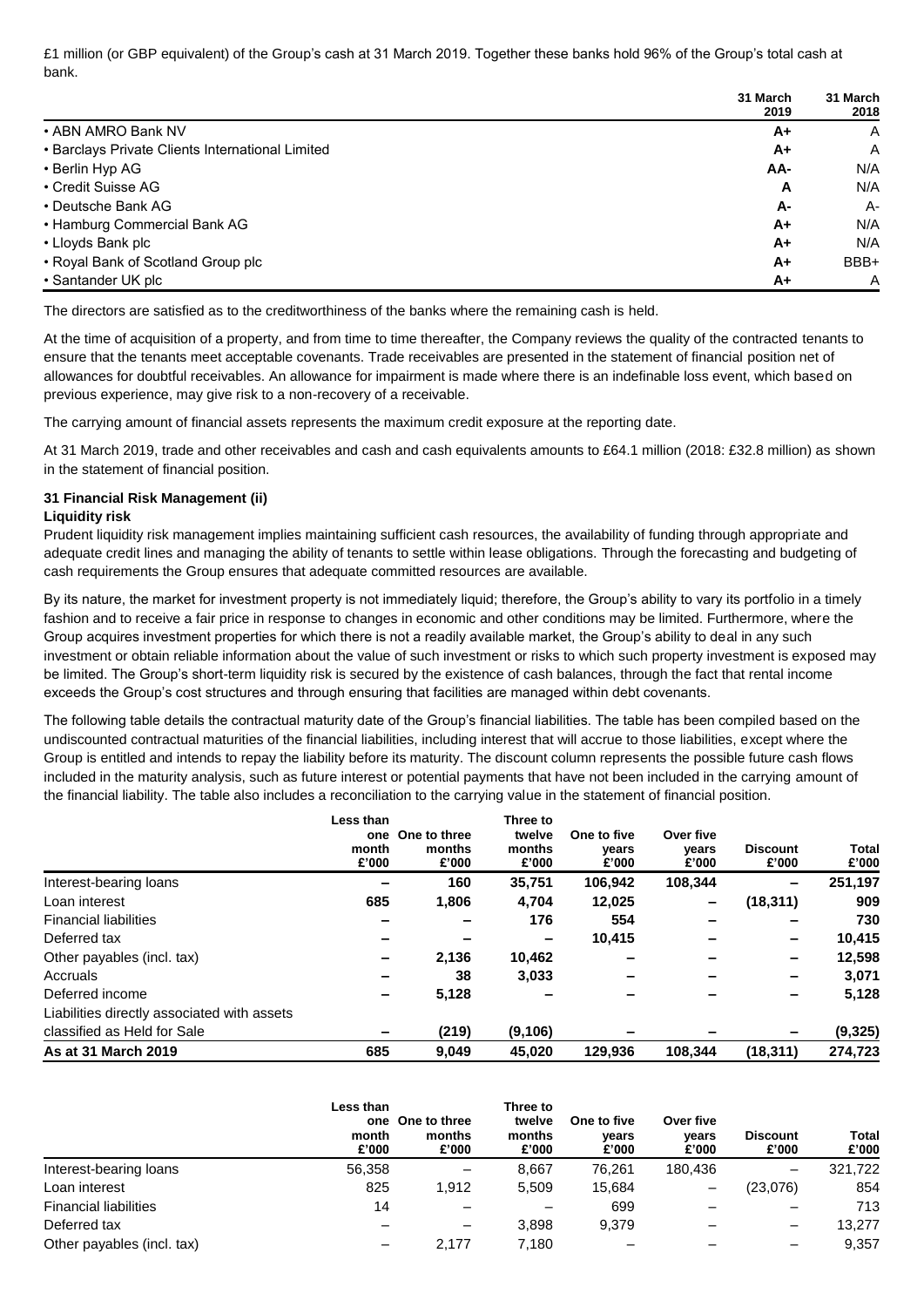| Accruals                                    | $\qquad \qquad$   | -     | 3.891    | $\qquad \qquad -$        | $\overline{\phantom{m}}$ | $\overline{\phantom{0}}$ | 3.891    |
|---------------------------------------------|-------------------|-------|----------|--------------------------|--------------------------|--------------------------|----------|
| Deferred income                             | $\qquad \qquad -$ | 4.883 |          | $\overline{\phantom{0}}$ |                          |                          | 4,883    |
| Liabilities directly associated with assets |                   |       |          |                          |                          |                          |          |
| classified as Held for Sale                 | (56.405)          | 286)  | (11.016) | -                        |                          |                          | (67.707) |
| As at 31 March 2018                         | 792               | 8.686 | 18.129   | 102.023                  | 180.436                  | (23.076)                 | 286,990  |

# **31 Financial Risk Management (iii)**

# **Fair value of financial instruments**

The following table summarises the Group's financial assets and liabilities into categories required by IFRS 7 Financial Instruments disclosures. The directors consider that the carrying amounts of financial assets and financial liabilities recorded at amortised cost in the financial statements approximate their fair values.

|                                  |                          |           | <b>Total carrying</b> |
|----------------------------------|--------------------------|-----------|-----------------------|
|                                  | <b>Held at fair</b>      | Held at   | amount                |
|                                  | value through            | amortised | 31 March              |
|                                  | profit and loss          | cost      | 2019                  |
|                                  | £'000                    | £'000     | £'000                 |
| <b>Financial assets</b>          |                          |           |                       |
| Cash and cash equivalents        |                          | 57,425    | 57,425                |
| Derivative financial instruments |                          |           |                       |
| Accounts receivable              | $\overline{\phantom{0}}$ | 5,053     | 5,053                 |
| Other debtors                    | $\overline{\phantom{0}}$ | 15,011    | 15,011                |
| 31 March 2019                    |                          | 77,489    | 77,489                |
| <b>Financial liabilities</b>     |                          |           |                       |
| Bank loans                       | $\overline{\phantom{a}}$ | 245,090   | 245,090               |
| Derivative financial instruments | 730                      |           | 730                   |
| Accounts payable and accruals    | $\overline{\phantom{a}}$ | 18,487    | 18,487                |
| 31 March 2019                    | 730                      | 263,577   | 264,307               |

|                                  | <b>Held at fair</b><br>value through<br>profit and loss<br>£'000 | Held at<br>amortised<br>cost<br>£'000 | <b>Total carrying</b><br>amount<br>31 March<br>2018<br>£'000 |
|----------------------------------|------------------------------------------------------------------|---------------------------------------|--------------------------------------------------------------|
| <b>Financial assets</b>          |                                                                  |                                       |                                                              |
| Cash and cash equivalents        | -                                                                | 24,549                                | 24,549                                                       |
| Derivative financial instruments | 712                                                              |                                       | 712                                                          |
| Accounts receivable              | $\overline{\phantom{0}}$                                         | 7,089                                 | 7,089                                                        |
| Other debtors                    | $\qquad \qquad -$                                                | 15,372                                | 15,372                                                       |
| 31 March 2018                    | 712                                                              | 47,010                                | 47,722                                                       |
| <b>Financial liabilities</b>     |                                                                  |                                       |                                                              |
| Bank loans                       | -                                                                | 259,497                               | 259,497                                                      |
| Derivative financial instruments | 699                                                              |                                       | 699                                                          |
| Accounts payable and accruals    | $\overline{\phantom{m}}$                                         | 17,414                                | 17,414                                                       |
| 31 March 2018                    | 699                                                              | 276,911                               | 277,610                                                      |

## **31 Financial Risk Management (iv)**

#### **Market risk**

.

Market risk is the risk that the fair value or future cash flows of a financial instrument will fluctuate because of changes in market prices. Market risk comprises three types of risk: foreign currency risk, interest rate risk and price risk. The objective of market risk management is to manage and control market risk exposures within acceptable parameters, while optimising returns to shareholders.

Investment in property is subject to varying degrees of risk. The main factors which affect the value of the investment in property include:

- changes in the general economic climate;
- local conditions in respective markets, such as oversupply, or a reduction in demand, for commercial space in a specific area;
- competition from other available properties; and
- government regulations, including planning, environmental and tax laws

While a large number of these factors are outside the control of the management, market and property-specific factors relevant to maintain a sustainable income stream within the Group's yield parameters are considered as part of the initial due diligence. Properties and tenant leases are actively managed.

#### **Foreign currency risk**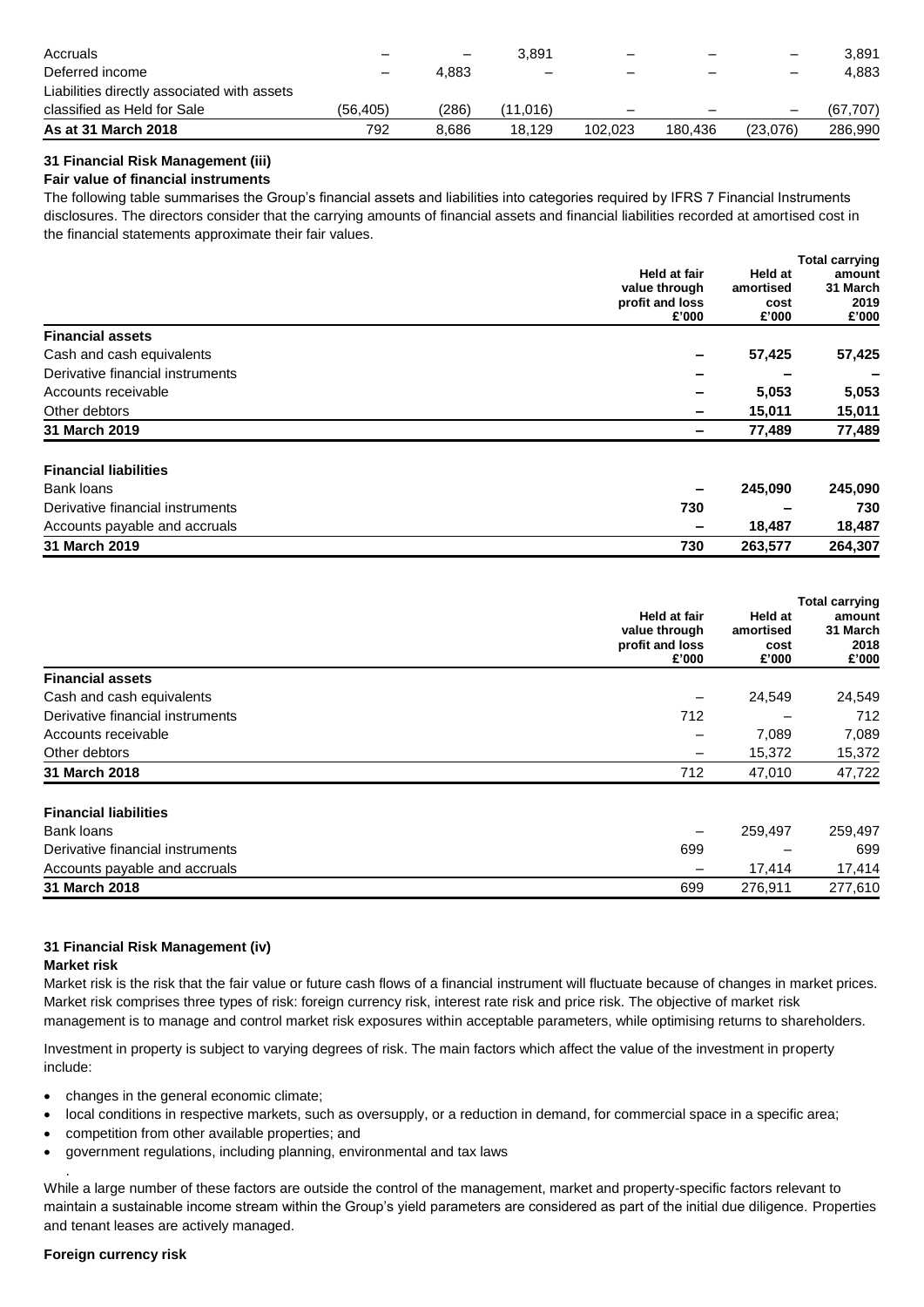The Group's presentation currency is Sterling. Foreign currency risk is the risk that the fair value or future cash flows of a financial instrument will fluctuate because of changes in foreign currency or exchange rates. At the reporting date, the following table summarises the Group's exposure to foreign currency risk in respect of assets and liabilities held in EUR (Germany) and CHF (Switzerland).

| 31 March<br>2019      | 31 March<br>2018 |
|-----------------------|------------------|
| £'000                 | £'000            |
| <b>Assets</b>         |                  |
| <b>CHF</b><br>21,423  | 94,875           |
| <b>EUR</b><br>256,226 | 292,426          |
| <b>Liabilities</b>    |                  |
| <b>CHF</b><br>9,326   | 53,644           |
| <b>EUR</b><br>122,251 | 138,241          |

### **Foreign currency sensitivity analysis**

The sensitivity analysis measures the impact on the Group's exposure in Sterling (based on a change in the reporting date spot rate) and the impact on the Group's Sterling profitability, given a simultaneous change in the foreign currencies to which the Group is exposed at the reporting date.

A 10% strengthening in the Sterling exchange rate against the following currencies at year end would have decreased equity and profits by the amounts shown below. The 10% threshold was selected as a reasonable, worst-case scenario and is considered a prudent threshold. This analysis assumes that all other variables remain constant. For a 10% weakening of Sterling, there would be an equal but opposite impact on the profit and equity and the balance would be positive.

|            | Equity<br>£'000 | <b>Profit or loss</b><br>£'000 |
|------------|-----------------|--------------------------------|
| CHF impact | (1, 210)        | 237                            |
| EUR impact | (13, 398)       | (1, 127)                       |
|            | (14, 608)       | (890)                          |

The exchange rates against GBP during the year were:

|            | Average rate |          |
|------------|--------------|----------|
|            | for year to  | As at    |
|            | 31 March     | 31 March |
|            | 2019         | 2019     |
| <b>CHF</b> | 0.7691       | 0.7710   |
| <b>EUR</b> | 0.8820       | 0.8608   |

### **Interest rate risk**

The Group's interest rate risk is associated with cash and cash equivalents, on the one hand, and interest-bearing borrowings, on the other. If the interest is variable, it presents the Group with a cash flow interest rate risk. Interest rate risk is the risk that the fair value or future cash flows of a financial instrument will fluctuate because of changes in market interest rates. As stated in note 24, borrowings from credit institutions are protected against movements in interest rates. The Group uses interest rate swaps to manage its interest rate exposure.

## **31 Financial Risk Management (v)**

#### **Fair value hierarchy**

The table below analyses the Group's financial instruments carried at fair value, by valuation method. The fair value measurement for the Group's financial assets and financial liabilities are categorised into different levels in the fair value hierarchy. The different levels have been defined as follows:

Level 1: quoted prices (unadjusted) in active markets for identical assets or liabilities that the Group can access at the measurement date.

Level 2: inputs other than quoted prices included within Level 1 that are observable for the asset or liability, either directly (i.e. as prices) or indirectly (i.e. derived from prices).

Level 3: inputs for the asset or liability that are not based on observable market data (unobservable inputs).

|               | <b>Total financial</b><br>instruments<br>recognised at | Designated at fair value |         |         |
|---------------|--------------------------------------------------------|--------------------------|---------|---------|
|               | fair value                                             | Level 1                  | Level 2 | Level 3 |
|               | £'000                                                  | £'000                    | £'000   | £'000   |
| 31 March 2019 |                                                        |                          |         |         |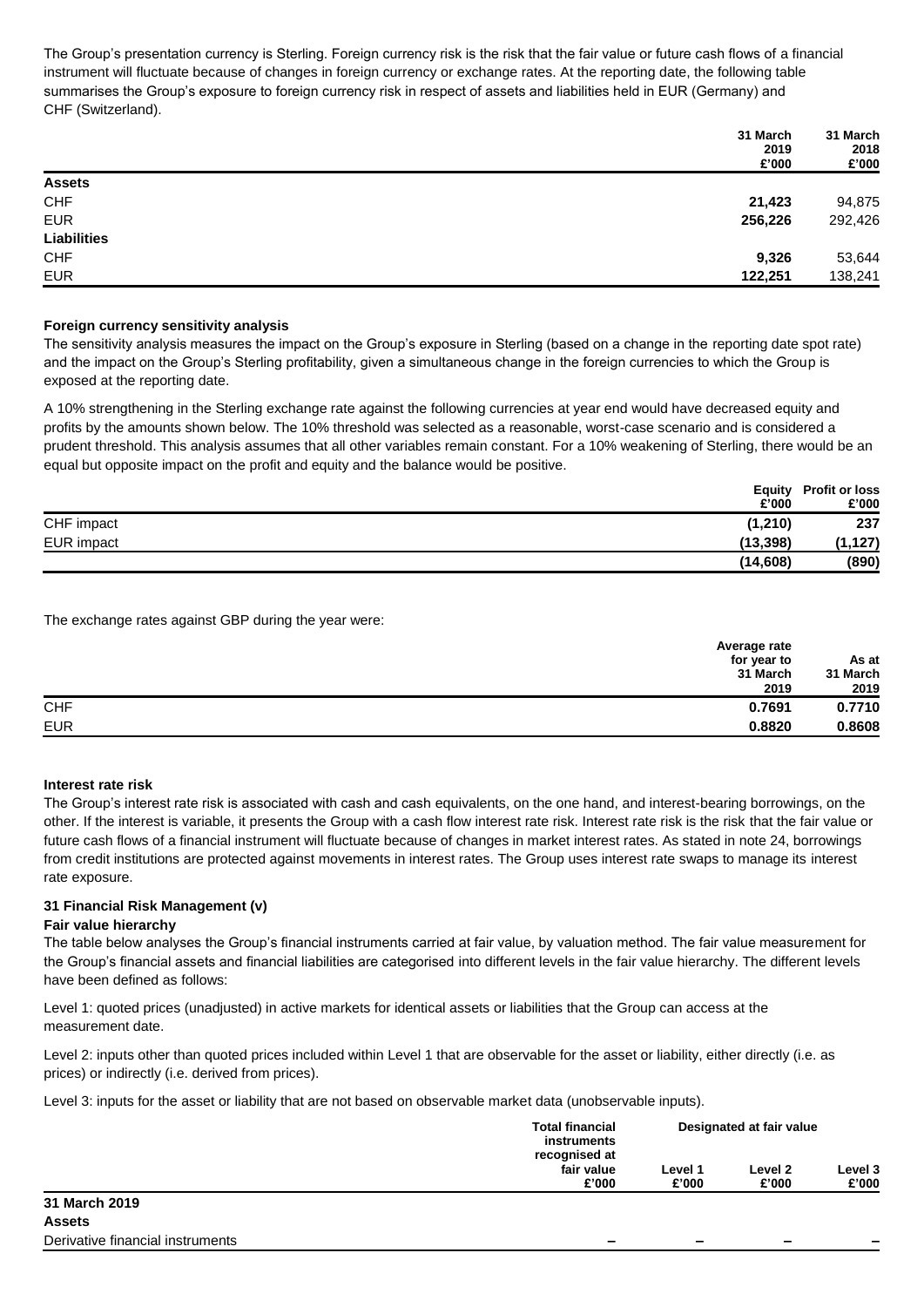| <b>Total assets</b>              | $\overline{\phantom{a}}$ | $\overline{\phantom{a}}$ | $\overline{\phantom{0}}$ |   |
|----------------------------------|--------------------------|--------------------------|--------------------------|---|
| Liabilities                      |                          |                          |                          |   |
| Derivative financial instruments | 730                      | $\sim$                   | 730                      | ۰ |
| <b>Total liabilities</b>         | 730                      |                          | 730                      |   |
| 31 March 2018                    |                          |                          |                          |   |
| <b>Assets</b>                    |                          |                          |                          |   |

| Derivative financial instruments | 712 |   | 712 |  |
|----------------------------------|-----|---|-----|--|
| <b>Total assets</b>              | 712 | - | 712 |  |
| <b>Liabilities</b>               |     |   |     |  |
| Derivative financial instruments | 699 |   | 699 |  |
| <b>Total liabilities</b>         | 699 |   | 699 |  |

#### **Details of changes in valuation techniques**

There have been no significant changes in valuation techniques during the period under review.

#### **Significant transfers between Level 1, Level 2 and Level 3**

There have been no significant transfers during the period under review.

#### **Unobservable inputs**

Unobservable inputs for Level 3 investment properties are disclosed in note 16.

#### **Capital risk management**

The capital structure of the Group consists of debt, which includes the borrowings disclosed in note 24, cash and cash equivalents and equity attributable to ordinary shareholders of the Company, comprising issued capital, reserves and retained earnings as disclosed in the statement of changes in equity. Stenprop's average loan-to-value ratio ('LTV') ratio at 31 March 2019 was 44.2% (2018: 49.2%), including joint ventures and associates and the Group is not subject to any external capital requirements. The Group strategy is to maintain a debt-to-equity ratio and LTV to ensure that property performance is translated into an enhanced return for shareholders while at the same time ensuring that it will be able to continue as a going concern through changing market conditions. The directors are of the opinion that a 40% LTV in respect of secured external borrowings is an appropriate target for the Group, given the current market conditions.

### **32 Related party transactions**

Parties are considered related if one party has control, joint control or significant influence over the other party in making financial and operating decisions. Transactions with related parties are made on terms equivalent to those that prevail in an arm's length transaction.

Directors' remuneration and interests in the ordinary shares of the Company are set out in Note 8, 'Employees' and directors' emoluments'.

#### **33 Minimum lease payments**

The Group earns rental income by leasing its investment properties to tenants under non-cancellable operating leases.

At the balance sheet date the Group had contracted with tenants for the following future minimum lease payments on its investment properties:

|                                 | 31 March<br>2019 | 31 March<br>2018 |
|---------------------------------|------------------|------------------|
|                                 | £'000            | £'000            |
| <b>Continuing operations</b>    |                  |                  |
| Within one year                 | 33,167           | 30,006           |
| Between one and two years       | 26,796           | 26,849           |
| Between two and five years      | 45,658           | 57,087           |
| After five years                | 38,039           | 42,336           |
|                                 | 143,660          | 156,278          |
| <b>Discontinuing operations</b> |                  |                  |
| Within one year                 | 1,157            | 7,086            |
| Between one and two years       | 1,157            | 6,516            |
| Between two and five years      | 3,470            | 17,779           |
| After five years                | 15,623           | 27,621           |
|                                 | 21,407           | 59,002           |

#### **34 Contingent liabilities and commitments**

As at 31 March 2019, the Group was contractually committed to £2.16 million for the redevelopment at the Conningsby Park MLI site in Peterborough. Works are estimated to be completed by September 2019.

The Group has a further £1.1 million of construction contracts committed to for the continuing redevelopment of Bleichenhof in central Hamburg. Construction is expected to be complete by the end of 2019.